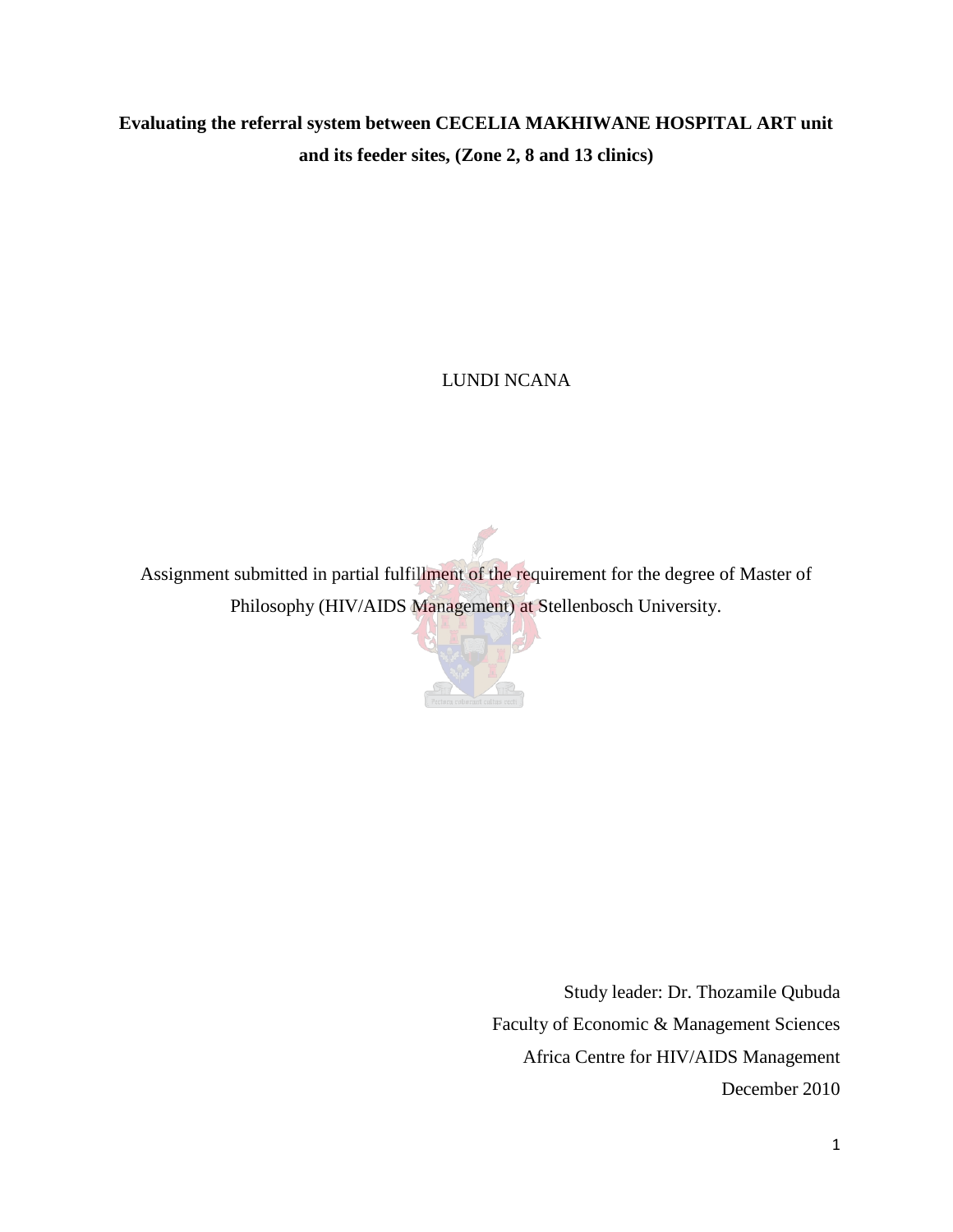# **Declaration**

By submitting this assignment electronically, I declare that the entirety of the work contained therein is my own, original work, that I am the owner of the copyright thereof (unless to the extent explicitly otherwise stated) and that I have not previously in its entirety or in part submitted it for obtaining any qualification.

Date: 24/07/2010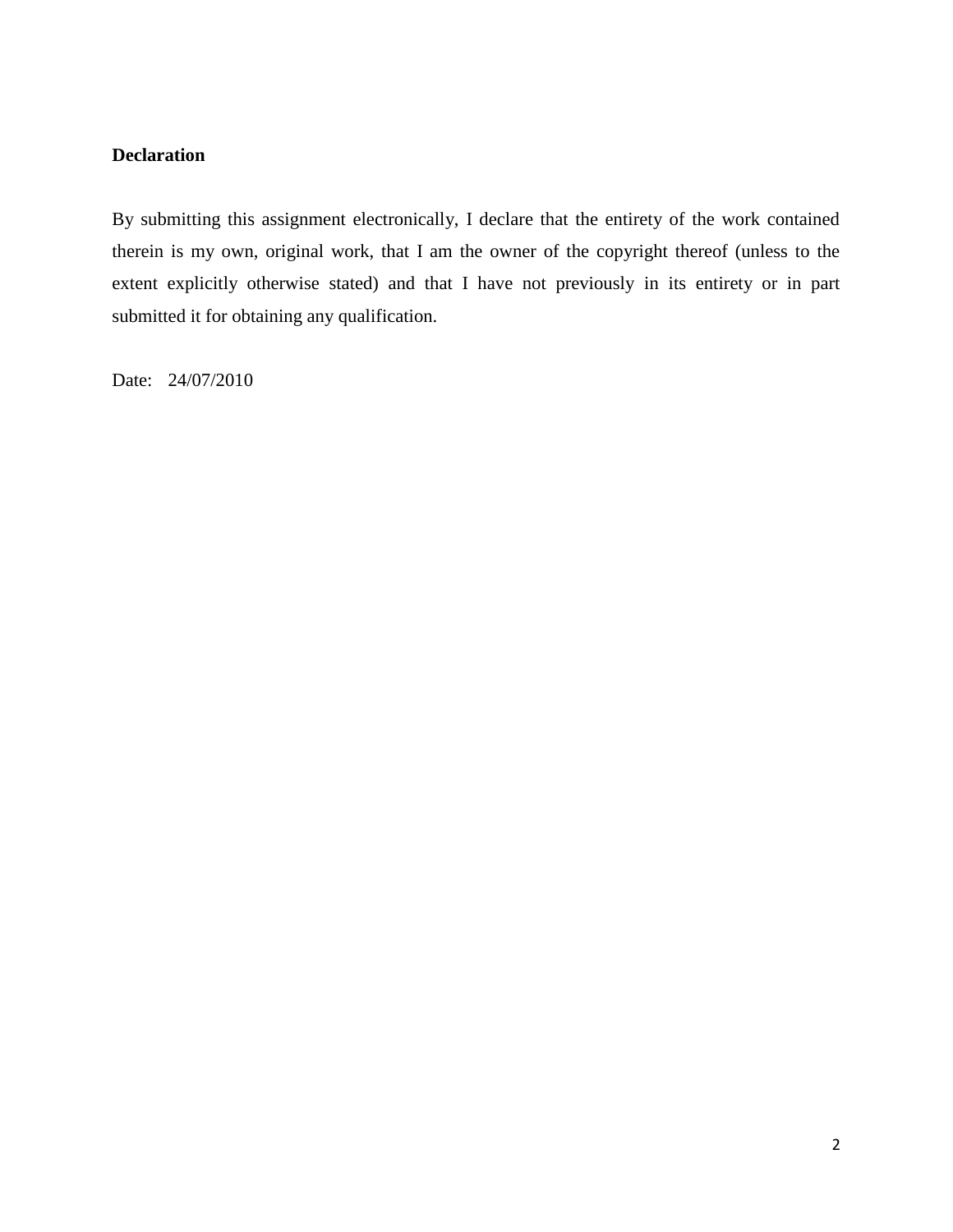# <span id="page-2-0"></span>**Acknowledgement**

I am grateful to God for giving me the opportunity to complete this study, and give Him thanks and praise.

The report would have never been possible without the invaluable support and unending encouragement of numerous people:

- Dr Thozamile Qubuda, my supervisor at University of Stellenbosch, for all the guidance throughout.
- East London Hospital Complex "Cecelia Makiwane Hospital" and Buffalo City LSA management for allowing me to do the research at their facilities.
- My wife Nomfundo Ncana for her support and consistently reminding me not to give up throughout.
- Colleagues, especially Dumo Jebese and Sindisa Gede

To you all, my sincere thanks and love and I wish you all the best in your endeavors, may people be as caring and helpful to you as you"ve been to me.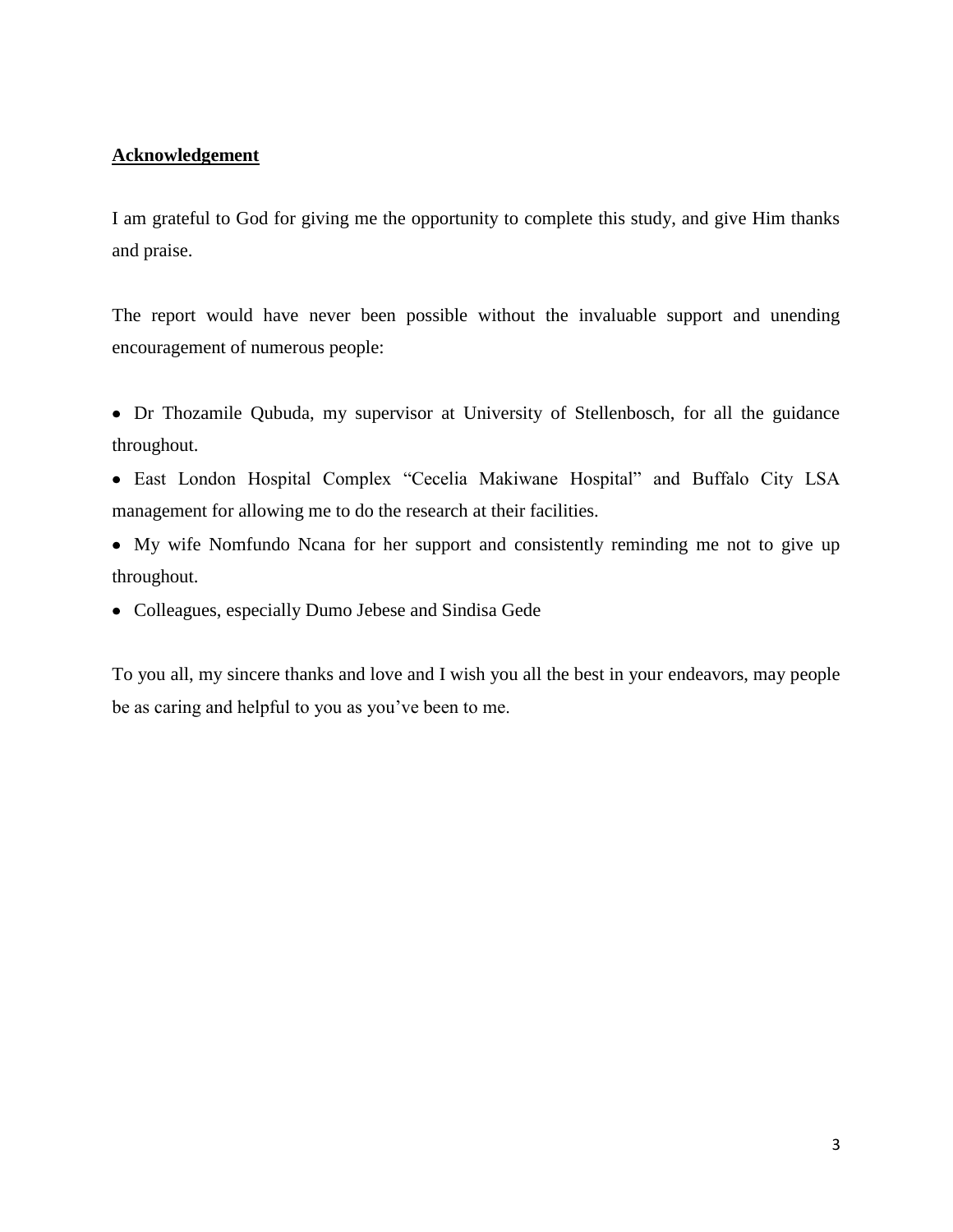## <span id="page-3-0"></span>**Abstract**

#### **Purpose of the study**

The primary purpose of the study was to evaluate the referral system between CMH ART unit and its feeder sites, and assess the staff perception and patient's satisfaction about the latter with the intention of improving and shaping it.

#### **Research design**

A non-experimental descriptive type of quantitative research was used in conducting a cross sectional survey to evaluate the referral system between CMH ART unit and its feeder sites. Data was collected through open and closed ended questionnaires handed to the respondents to fill and return back to the researcher.

#### **Findings**

The results revealed lack of management support and supervision of the system; absence of standard operative procedure to follow when down referring patients; insufficient staffing; congested waiting rooms and long waiting hours.

#### **Conclusion**

The down referral process began without the completion of planning with all involved stakeholders because of the pressure to implement the decision to down refer, staff at the feeder clinics although trained on ART care, but not experienced enough to manage the large influx of patients on ART were left alone to manage patients on HAART. Simple measures like communication between facility staff and patient education should be adopted to improve the system.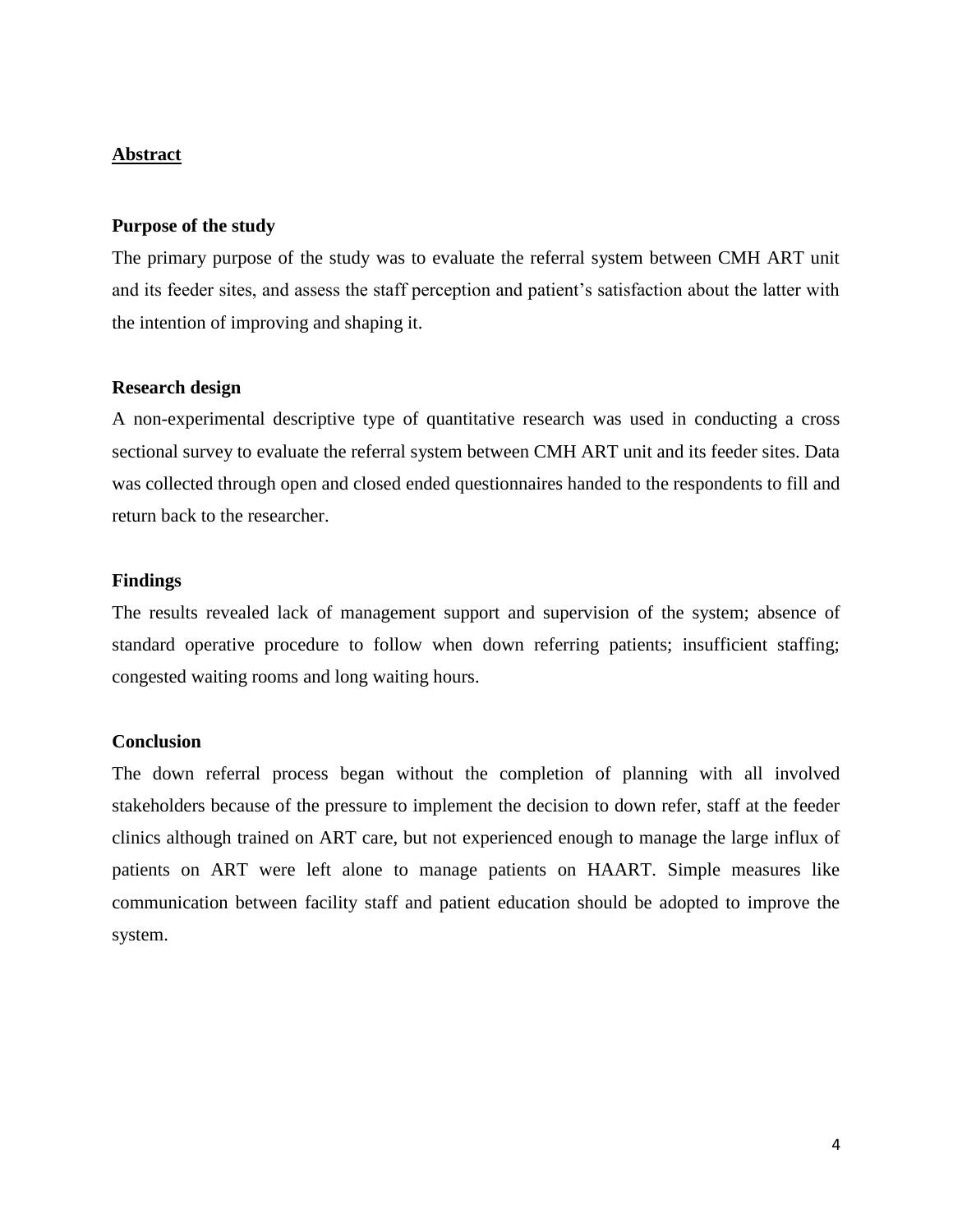## **Opsomming**

#### **Doel van die studie**

Die primêre doel van die studie was om die verwysing stelsel tussen die CMH ART eenheid en sy voeder werwe te evalueer, asook om die personeel se persepsie en pasiënte se tevredenheid oor die laasgenoemde te evalueer met die voorneme om dit te verbeter en verwerk.

#### **Navorsingsontwerp**

'n Nie-eksperimentele beskrywende aard van kwantitatiewe navorsing is gebruik in die uitvoering van' n kruis deursnee-opname om die verwysing stelsel tussen CMH ART eenheid en sy voeder werwe te evalueer Data is ingesamel deur middel van oop en geslote geëindig vraelyste uitgedeel aan die respondente om in te vul en terug te keer na die navorser.

#### **Bevindings**

Die resultate blyk 'n gebrek aan ondersteuning van die bestuur en beheer van die stelsel; die afwesigheid van standaard operatiewe prosedure om te volg wanneer pasiënte af verwys word; "n tekort aan personeel; oorgelaaide wagkamers en lang wag ure.

## **Gevolgtrekking**

Die af verwysing proses het sonder die voltooiing van die beplanning met alle betrokke belanghebbendes begin as gevolg van die druk om die uitvoering van die besluit om af te verwys te implementeer. Personeel by die voeder klinieke, alhoewel opgelei in ART sorg, maar sonder die nodige onderving om die groot instroming van ART pasiënte te behandel, was alleen gelos om die pasiënte op HAART te behandel. Eenvoudige maatreëls soos die kommunikasie tussen die fasiliteit personeel en die opvoeding van pasiente sal moet goedgekeur word om die stelsel te verbeter.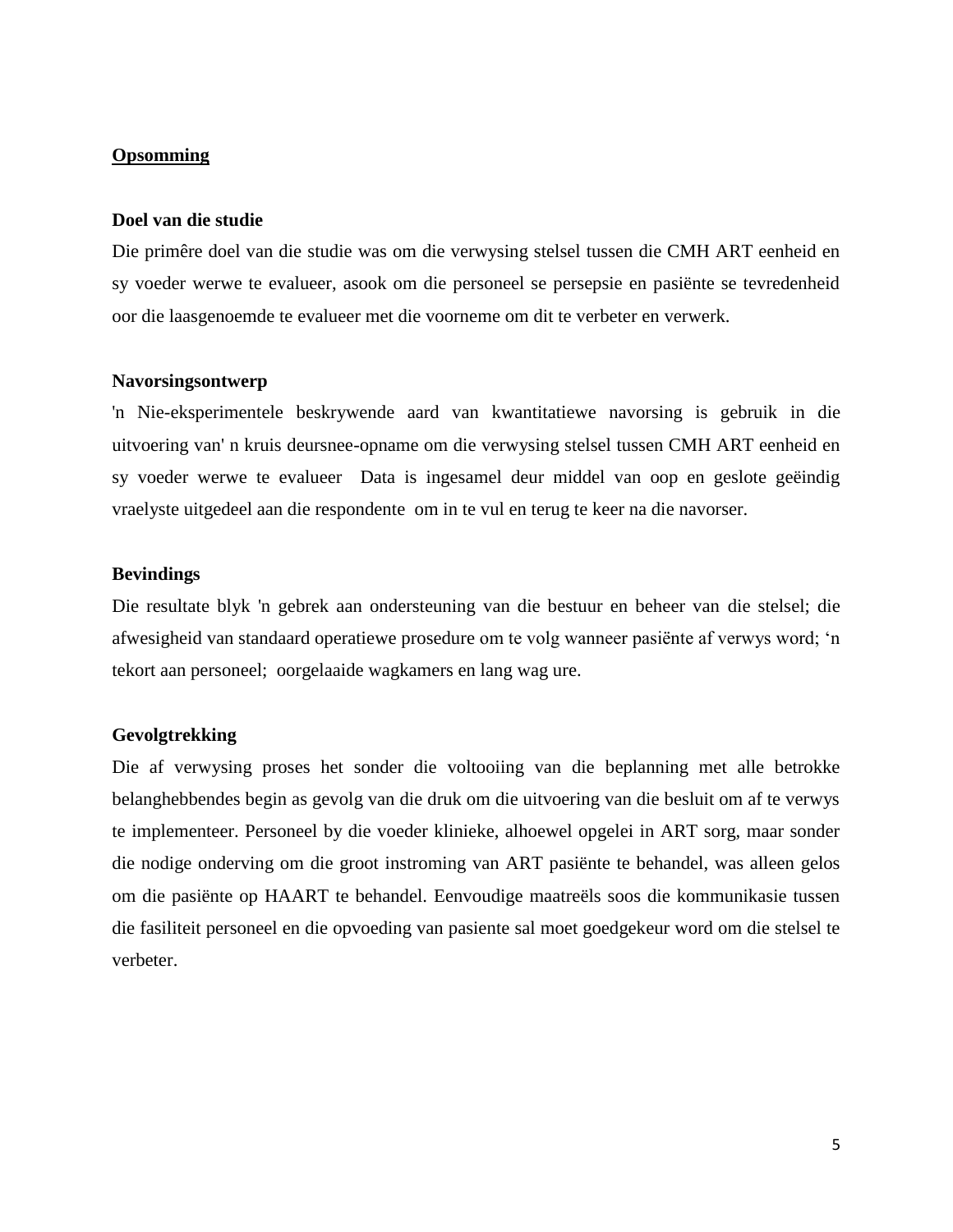## **List of Acronyms**

Acquired Immune Deficiency Syndrome Antenatal Clinic Antiretroviral Drugs Antiretroviral Therapy T-Lymphocytes Immunity Cells Community Health Centre Cecilia Makiwane Hospital Down Referral System Frere Hospital Highly Active Antiretroviral Therapy Human Immune Virus Maternity Out-patient Unit Non Governmental Organization Out Patient Department Primary Health Centre Prevention of Mother to Child Transmission Provider Initiated Counseling and Testing People Living With HIV and AIDS Voluntary Counseling and Testing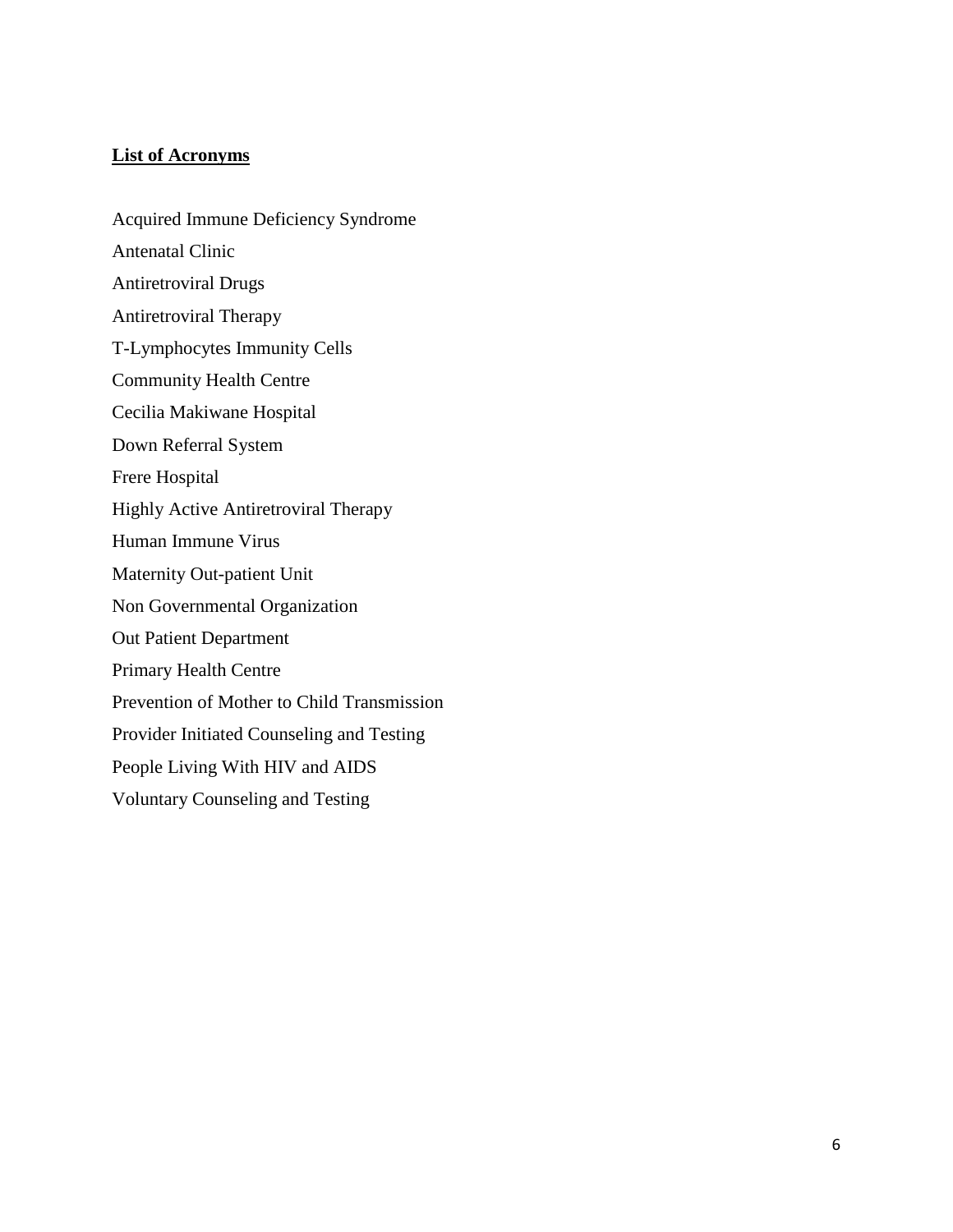# **Table of Contents**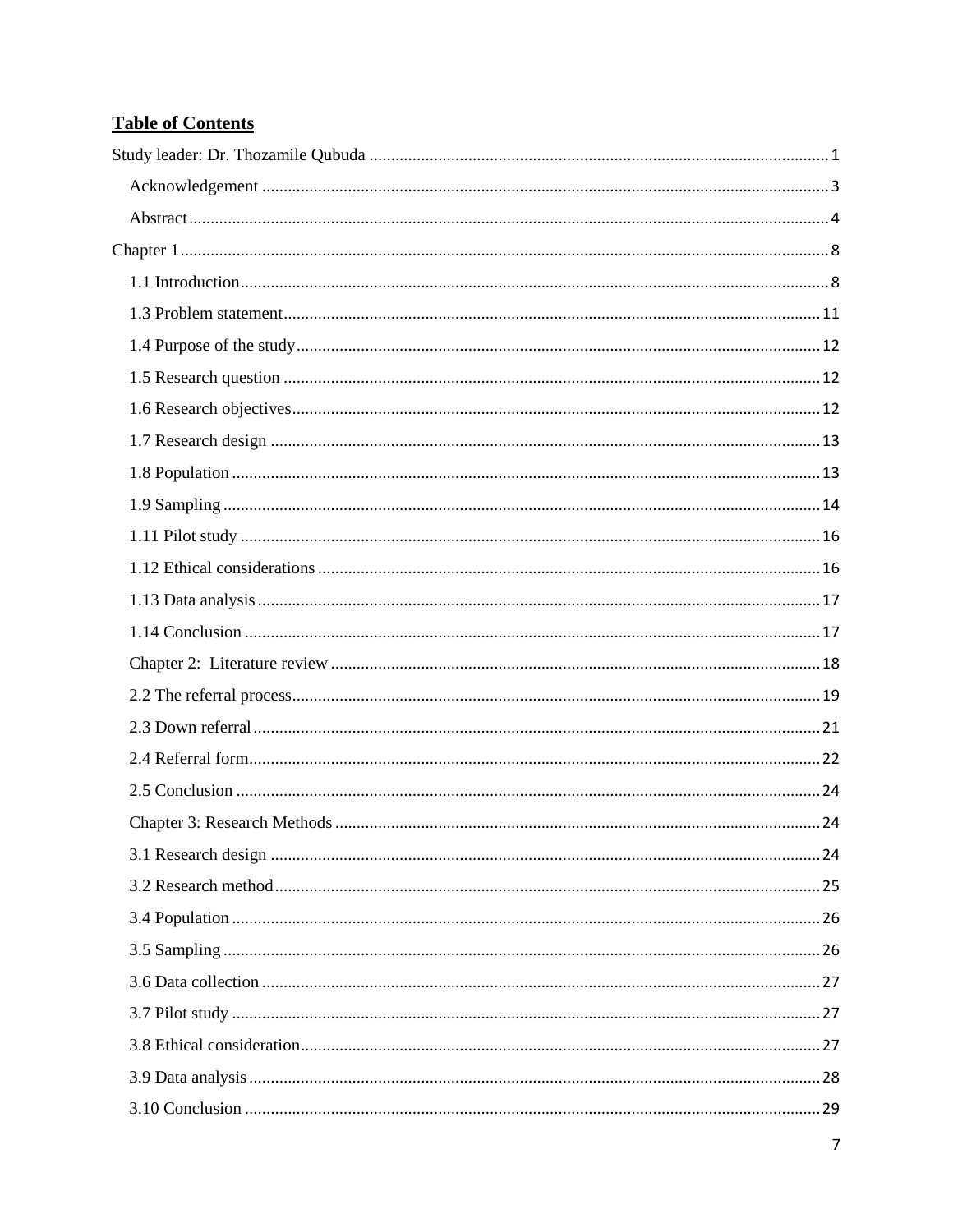| 4.2.2 Patient accessing treatment at CMH although they have been down referred to zone 13 clinic 33 |
|-----------------------------------------------------------------------------------------------------|
|                                                                                                     |
| 4.2.4 Patient accessing treatment at CMH although they have been down referred to zone 2 clinic .39 |
| 4.2.5 Patient accessing treatment at CMH but reside in areas nearer to zone 8 clinic  42            |
|                                                                                                     |
|                                                                                                     |
|                                                                                                     |
|                                                                                                     |
|                                                                                                     |
|                                                                                                     |
|                                                                                                     |
|                                                                                                     |
|                                                                                                     |
|                                                                                                     |
|                                                                                                     |
|                                                                                                     |

# <span id="page-7-0"></span>**Chapter 1**

## <span id="page-7-1"></span>**1.1 Introduction**

The development of effective patient referral system is one of the important public health issues in developing countries. Primary health care will not work unless there is effective hospital support to deal with referred patients, and to refer patients who do not require hospital attention back to one of other primary health care services (World Health Organization, 1987).

A fundamental principle of primary health care (PHC) is the close relationship between all levels of the health care system, starting at the community extending upwards to clinic, health center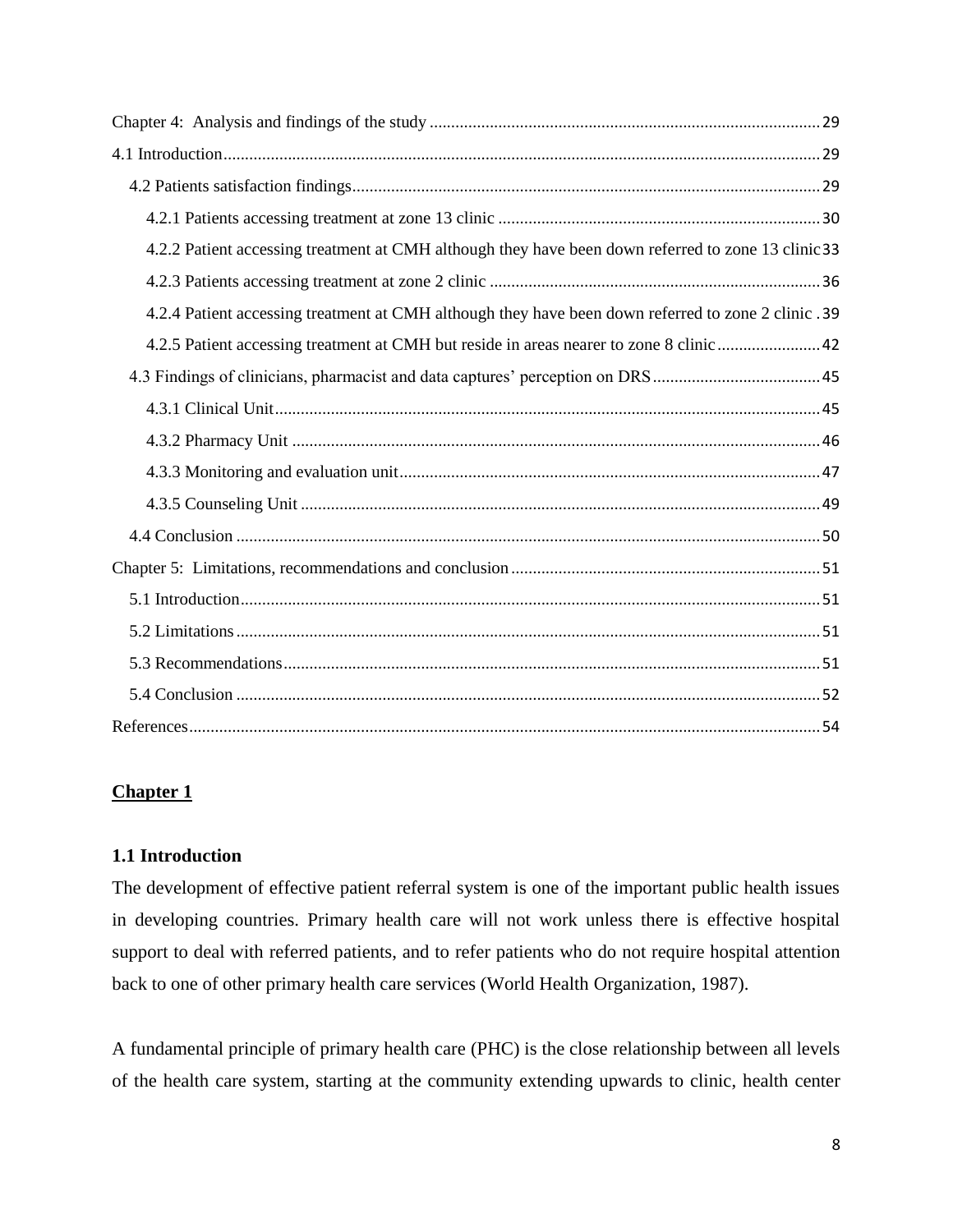and district health hospital and beyond. Each patient is connected thorough a seamless continuum of services and should arrive at the appropriate level capable of giving optimal health care for any given problem. This assures that the most common and often important measures are available nearest to home and convenient to each citizen. Through a smooth functioning referral system, the patient can arrive at higher level where most specialized medical professionals as well as diagnostic and therapeutic tools are available. Thus the referral system is an integral part of PHC (Referral System Guidelines, 2003).

In South Africa we aim to deliver a national health care system that provides equality. *Equality* means that every person"s health is seen as important and that every person can get the health care that he or she needs. The focus of the health service is on the primary health care, development and involvement of communities, and the provision of health services to everybody (even in the most rural areas of South Africa). The health services are divided into four levels namely *community, district, provincial* and *national* levels. It is important that health care professionals at all levels of health care delivery, as well as the planners of health care, work together to coordinate their efforts (Naude et al., 2000).

*Community level*: At the community level, the basic services are given. We find different clinics at this level, for example the immunization clinics. These clinics will provide the services that the community needs (Naude et al., 2000).

**District level:** At the district level the focus is on primary health care, but also financial support services to the clinics at the community levels. District health services aim to monitor and evaluate health services at the community level, and help with the development and management of personnel. At this level we find the district hospitals that only serve as general hospitals and cannot give any specialized care, for example big operations (Naude et al., 2000).

*Provincial level***:** Provincial level health authorities must monitor and evaluate the health services at the district level. At this level specific provincial health services such as specialist hospitals are provided. Provincial health authorities are also responsible for planning and providing the training of health professionals for the whole province (Naude et al., 2000).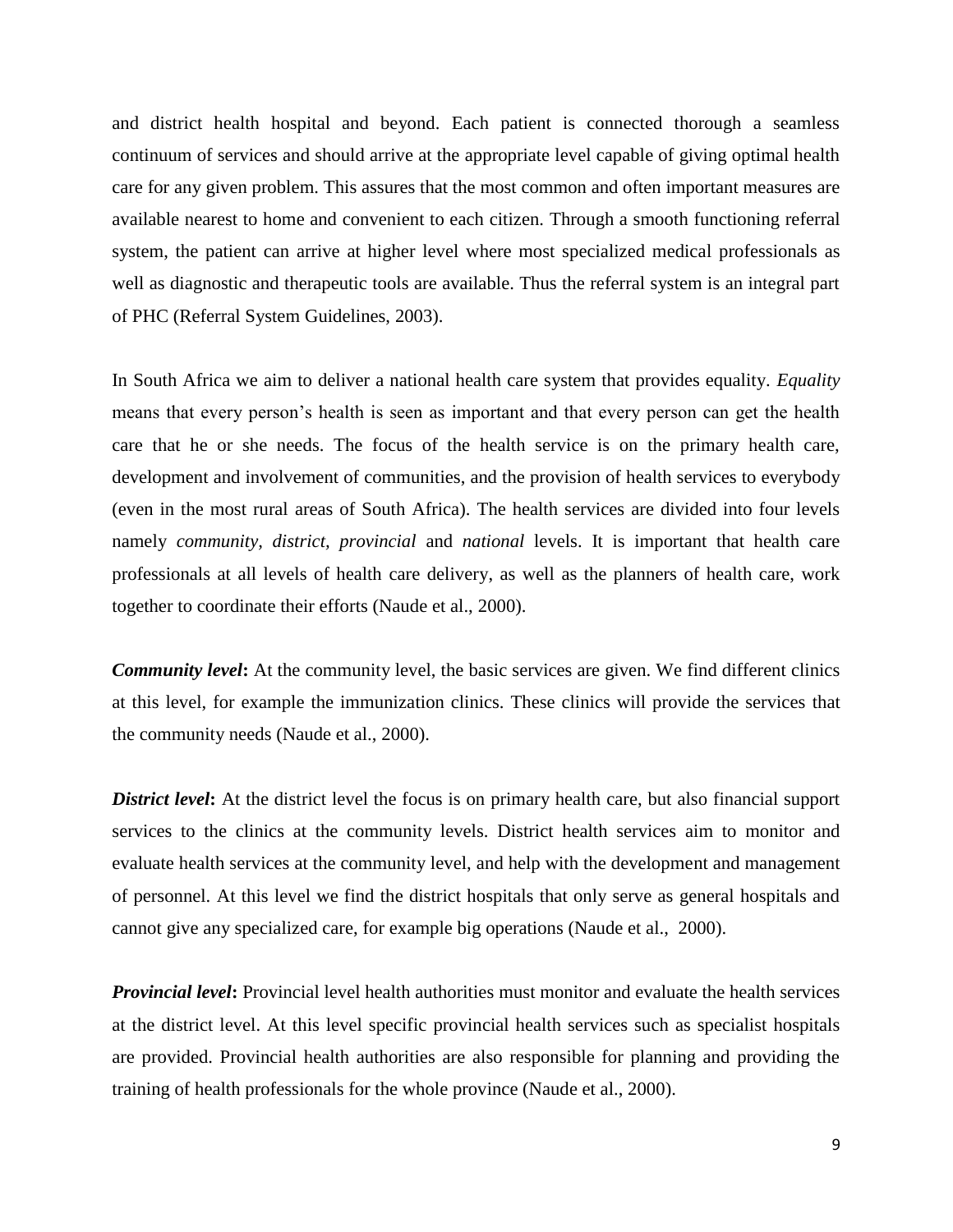*National level***:** At national level services for the country are planned and evaluated. The National Department of health is responsible for: Training of health care personnel; Developing guidelines and strategies for all health care in the country; Monitoring and evaluating academic hospitals; Planning and allocating of funds for health care; Distributing funds in fair and equal manner; and Working with the departments of health of other countries (Naude et al., 2000).

Referral system is one of the strategies putted in place to ensure adequate use of hospital resources and health care services. Referral has been defined as the process in which the treating physician at a lower level of health service, who has inadequate skills by virtue of his qualification and/or fewer facilities to manage a clinical condition, seeks the assistance of a better equipped and or specialists trained person, with better resources, to guide him in managing a particular episode of a clinical condition in a beneficiary (Al-Mazrou et al., 1990).

#### **1.2 Background of the problem**

Cecilia Makiwane Hospital (CMH) is situated in the suburb of Mdantsane, near the city of East London, in the Amathole District of the Eastern Cape Province of South Africa, together with Frere Hospital; they make up East London Hospital Complex (ELHC). CMH is government owned facility, first opened in 1974, with the catchment population of well over 1 million. The site is well served by public transport and geographically accessible for the majority of the population within the catchment area. The HIV care and treatment clinic has been operational since 2004, providing services from Monday to Friday between 07h30 and 16h00 hours. CMH received accreditation from the National Department of Health in 2005. The site provides adult ART care and treatment only, pediatric services are provided at the outpatient pediatric clinic. Voluntary counseling and testing (VCT) is available in all the inpatient wards, and prevention of mother to child treatment (PMTCT) program is available in the antenatal clinic (ANC) and the maternity outpatient unit (MOU).

Zone 2, 8 and 13 clinics are also situated in the suburb of Mdantsane; they act as feeder sites to CMH ART unit. Their initial role is to identify adult patients in need of ART, begin the process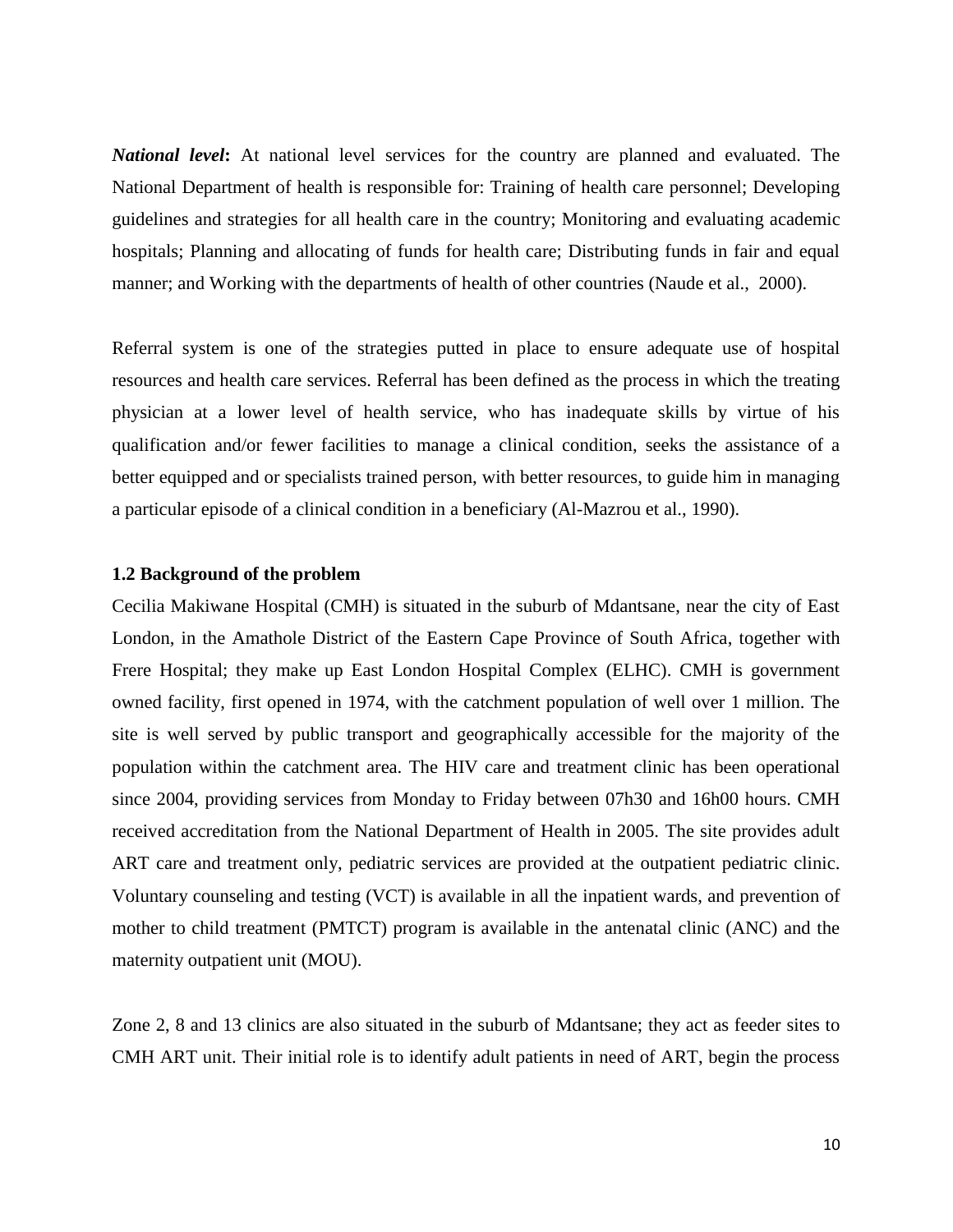of adherence preparation, and refer them to the nearest ART accredited site which is CMH for initiation of treatment.

The International Center for HIV/AIDS Care and Treatment Program (ICAP), in partnership with Fort Hare University, employed (in 2006) a medical officer and a professional nurse to be permanently located in each clinic, and to manage patients in HIV care exclusively. However patients still needed referral to CMH for the commencement of ARVs as these clinics does not have a pharmacy service. Subsequently, once patients are stabilized on ART at CMH, they are down referred back to their respective clinics for collection of their monthly treatment, and for follow up visits. Patients are only referred to CMH for renewal of their ARV prescriptions or management of complications.

#### <span id="page-10-0"></span>**1.3 Problem statement**

Program like HIV and AIDS awareness campaign are gradually destigmatizing HIV and AIDS in our societies, and the number of people seeking for HIV counseling and testing is also slowly increasing. Strategies like provider initiated counseling and testing (PIHCT) and contact tracing enhances the process (HIV counseling and testing). The rollout of antiretroviral (ARVs) also added value to HIV counseling and testing (VCT) with the hope that if tested positive they will be on ARVs, unlike before 1994 in South Africa where people were tested without a substantial treatment after the results came positive, either than treating opportunistic infections.

CMH ART unit is the only accredited ART site in the area of Mdantsane, due to escalating numbers of people who access ART in this unit, a down referral system (DRS) to feeder sites is one of the strategies putted in place to ensure best use of hospital resources and health services, to reduce the number of patients accessing ART services at this unit, strengthen the healthcare professionals" partnership in caring for the patients, and to improve accessibility of healthcare/treatment to the communities.

The task of the feeder sites is to identify patient need of ART, begin the process of adherence preparation, and refer patients to CMH ART unit for initiation of treatment. At CMH ART unit patient are initiated on highly active antiretroviral treatment (HAART) and assessed there, then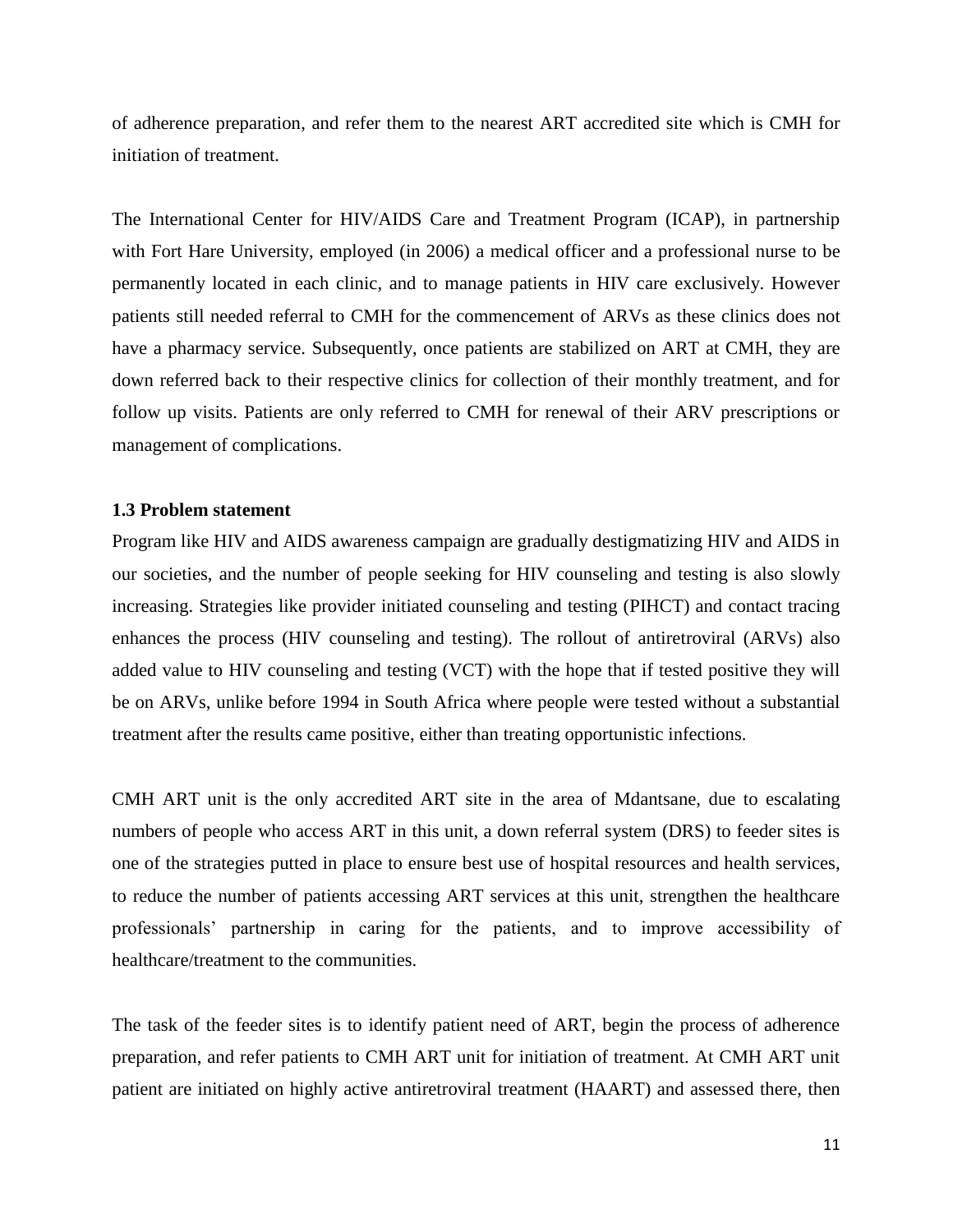down referred to feeder sites closest to each patient, where they will be further managed. At feeder sites they also conduct essential services like medical intervention for people living with HIV and AIDS (PLWA), diagnostic confirmation and disease monitoring, management of opportunistic infections, ARVs and PMTCT.

Although the DRS have been implemented at this unit, the staff is still overwhelmed by the huge number of patient seeking health services because; patients whom live nearer to, and those that had been down referred to feeder sites, continue accessing ARVs at the unit resulting in adequate attention per patient difficult to achieve. The same patients in the feeder sites are registered as defaulters, and that generates insufficient and unreliable data collection.

#### <span id="page-11-0"></span>**1.4 Purpose of the study**

The primary purpose of the study is to evaluate the referral system between CMH ART unit and its feeder sites, and assess the staff perception and patients satisfaction about the latter with the intention of improving and shaping it, so that it could have the greatest beneficiary impact upon the target group (patients and staff) through working with lay and professional staff, and the management of the sites.

## <span id="page-11-1"></span>**1.5 Research question**

When conducting the study, the researcher will work towards answering the following question:

- What are the staff perceptions towards the down referral of patients?
- Does the down referral of patients satisfy patient's needs?

#### <span id="page-11-2"></span>**1.6 Research objectives**

The study objectives are;

- To encourage CMH and its Feeder sites staff to evaluate their referral system
- To measure aspects of the referral system thought to be inadequate
- To provide pointers for action to improve the referral system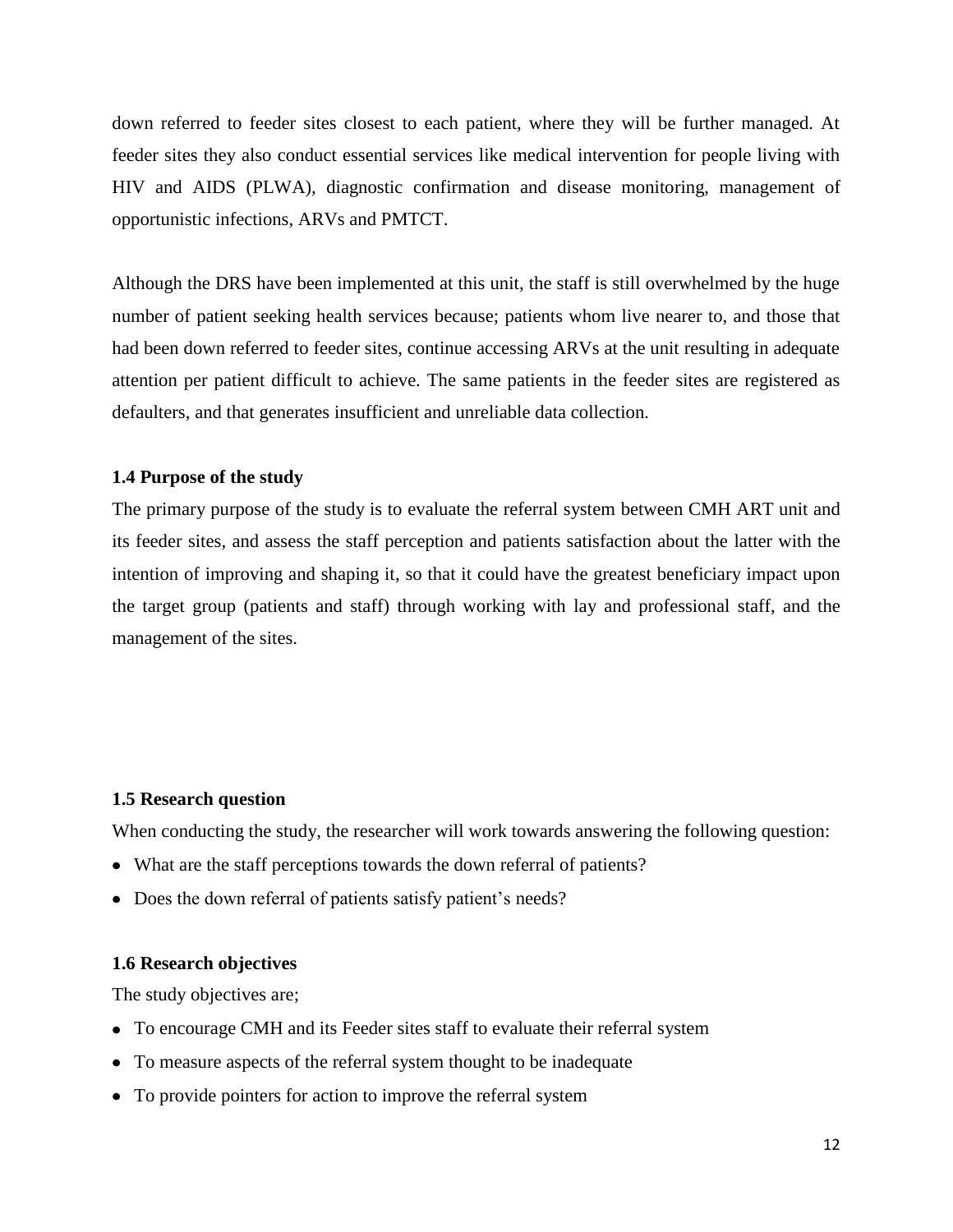#### <span id="page-12-0"></span>**1.7 Research design**

Research design relates directly to the testing of hypothesis. It is the specification of the most adequate operations to be performed in order to test a specific hypothesis under given condition (Claire Bless et al., 2000).

The researcher will employ a non-experimental quantitative research. The primary characteristic of a non-experimental research according to Christensen (2007) is that it is a descriptive type of research in which the goal is to attempt to provide an accurate description or picture of a particular situation or phenomenon.

The researcher is interested in describing a phenomenon (or a topic), which is a referral system, so an evaluation research (descriptive evaluation) design will be adopted to conduct the study. Descriptive evaluations are very useful and can be done with relatively few resources, but at the same time require disciplined thinking and a clear structure. Their main features according to St Lager et al., (1997) are some means of portraying a service, what it does and who does it, they also involve descriptions of why the service exists, and finally, they involve the evaluators' understanding of the context within which the service operates.

Mouton (2008) states that all forms of evaluation research usually use all available data collection methods. This could be structured (questionnaires; tests; scales) or semi-structured (focus group interviews; individual interviews; participation observation) as well as analyzing existing documentary sources (annual reports; field records; participation records; etc (Mouton, 2008).

#### <span id="page-12-1"></span>**1.8 Population**

The population of a study is that group (usually of people) whom we want to draw conclusion Mouton et al., 2005).

The target population comprises of patients from around the referral clinics whom accessing treatment at CMH, down referred patients (patients accessing treatment at feeder sites);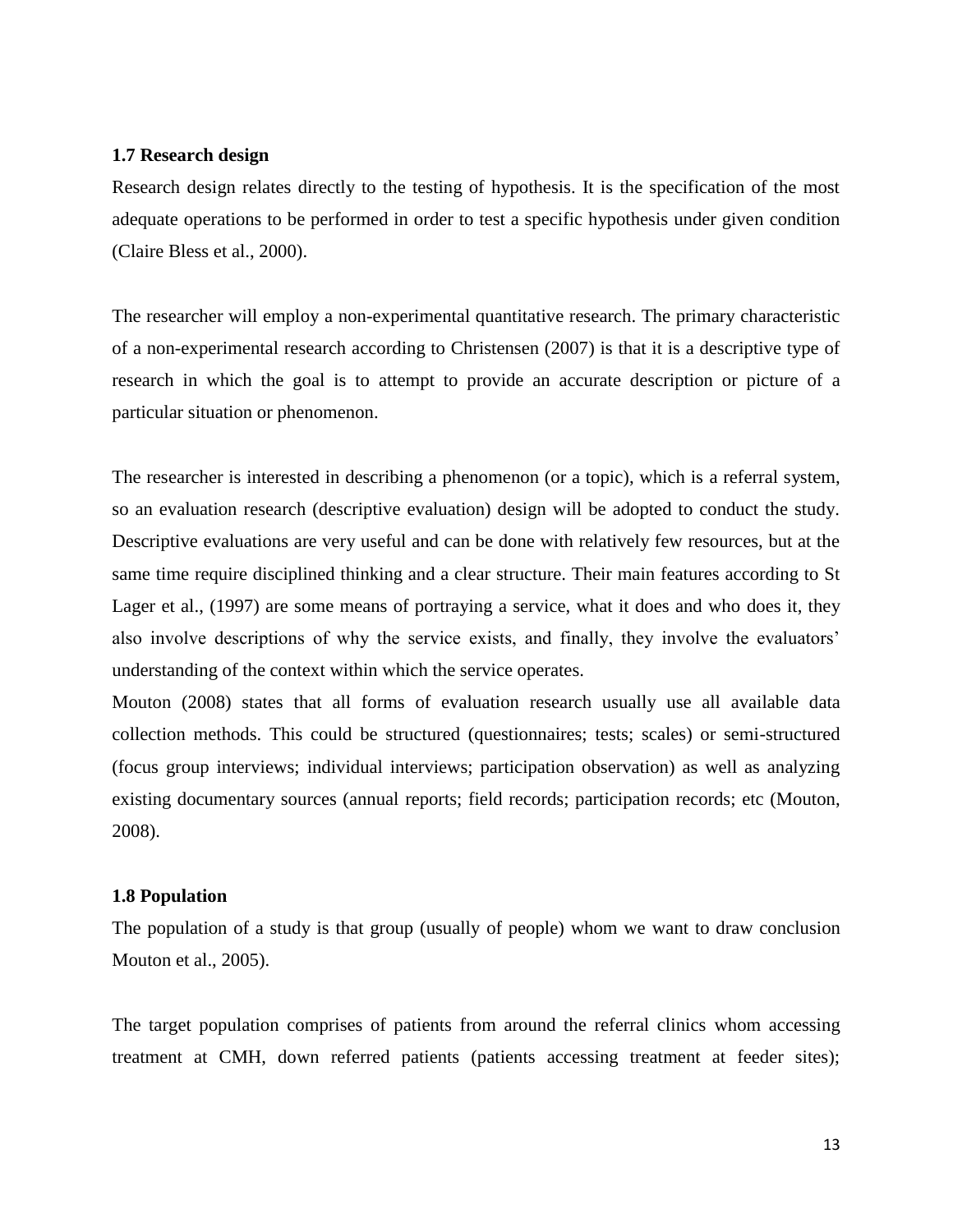HIV/AIDS or adherence counselors; nurses; doctors and managers from Cecelia Makiwane ART unit and its feeder sites (Zone 2, 8 and 13 clinics).

#### <span id="page-13-0"></span>**1.9 Sampling**

We are almost never able to study all the members of the population that interest us, and we can never make every possible observation of them. In every case then we will select a sample from among the data that might be collected and studied (Mouton et al., 2005).

Sampling according to Polit et al., (1995) refers to a process of selecting a portion of the population to represent the entire population.

Once an author has chosen a population, it is important to find out who within the group becomes a study subject. There are a variety of ways authors can select samples. They may attempt to enroll every eligible subject in the study. That is fine for small populations, but with larger groups, it is not feasible (Gelhbach, 1993).

Sometimes it is appropriate for the researcher to select a sample on the basis of his/her own knowledge of the population, by implement that approach, he/she uses purposive method. Purposive method is defined by Brink (2000) as a method that is based on the judgment of a researcher regarding subjects or objects that are typical or representative of the phenomenon (or topic) being studied, or who are especially knowledgeable about the question at issue.

In this study the researcher will employ non-probabilistic purposive sampling method. As the researcher using the latter does not know in advance how many subjects are needed, he/she samples continuously until data saturation occurs. In purposive sampling, often consecutive persons are included in a sample until a certain number has been studied, or objects seen over a certain period constitute the sample. The sample will comprise of patients from areas around the referral clinics whom access treatment at CMH, and patients accessing treatment at feeder sites (zone 2; 8 and 13); and all adherence/peer counselors; nurses; pharmacist assistants; pharmacists and doctors from CMH ART unit and its feeder sites (Zone 2, 8 and 13 clinics) present during the same period.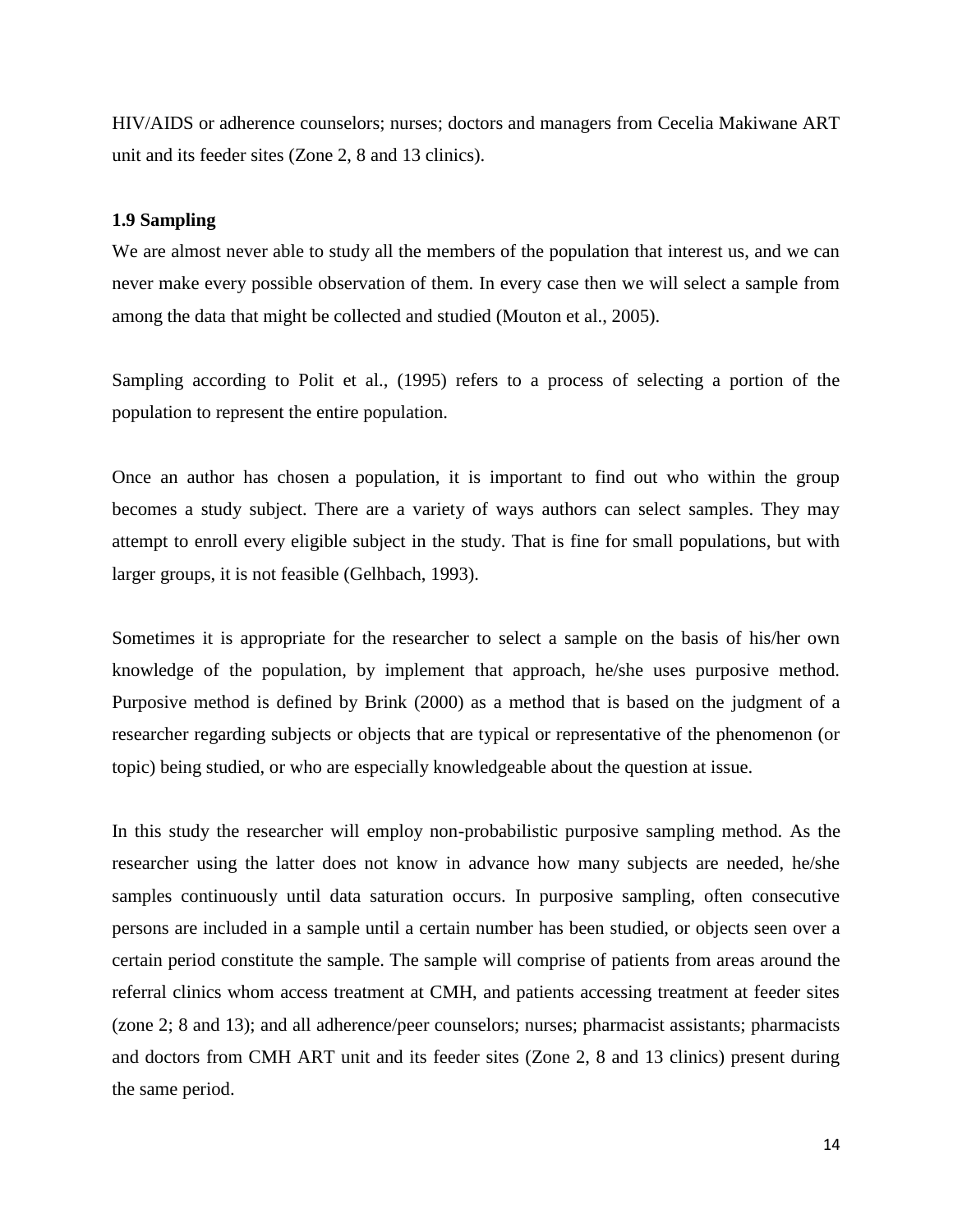#### **1.10 Data collection and measurement**

#### **Data collection tools**

The researcher gathered data directly from each patient through administering structured questionnaires to respondents by means of a scheduled structured interview. The latter according to Bless et al., (2000) is based on a established set of questions with fixed wording and sequence of presentation, as well as more or less precise indication of how to answer each question. The questionnaire will be presented to each participant in exactly the same way to minimize the role and influence of the interviewer and to enable a more objective comparison of the results.

Questionnaires for collecting data from the staff (Doctors; Nurses; Data Captures and Lay counselors) will be used without direct personal contact with the respondents. In other words the staff will self-administer questionnaires without the assistant of an interviewer, so questionnaires will be distributed and collected once it has been filled out.

Throughout the process of data collection the problem of persuading participants to co-operate with the researcher is ever present. Lack of co-operation lead to no-response and to incompletely filled-out questionnaires, and unreliable results. While lack of co-operation can be disastrous to research project, participants have the right to refuse to participate. This is the right that the researcher must respect (Bless et al., 2000).

## **Reliability and validity measurements**

Reliability refers to the degree of similarity of the information obtained when the measurement is repeated on the same subject or the same group (Katzenellebogen et al., 1997). The researcher will utilize item analysis to ascertain reliability, thus that the items within the questionnaire that are not providing useful information about the subjects or which are actually confusing the data will be removed. In this case the researcher is interested in finding out how well the responses in each item correspond to the responses to the other items and to the test as a whole.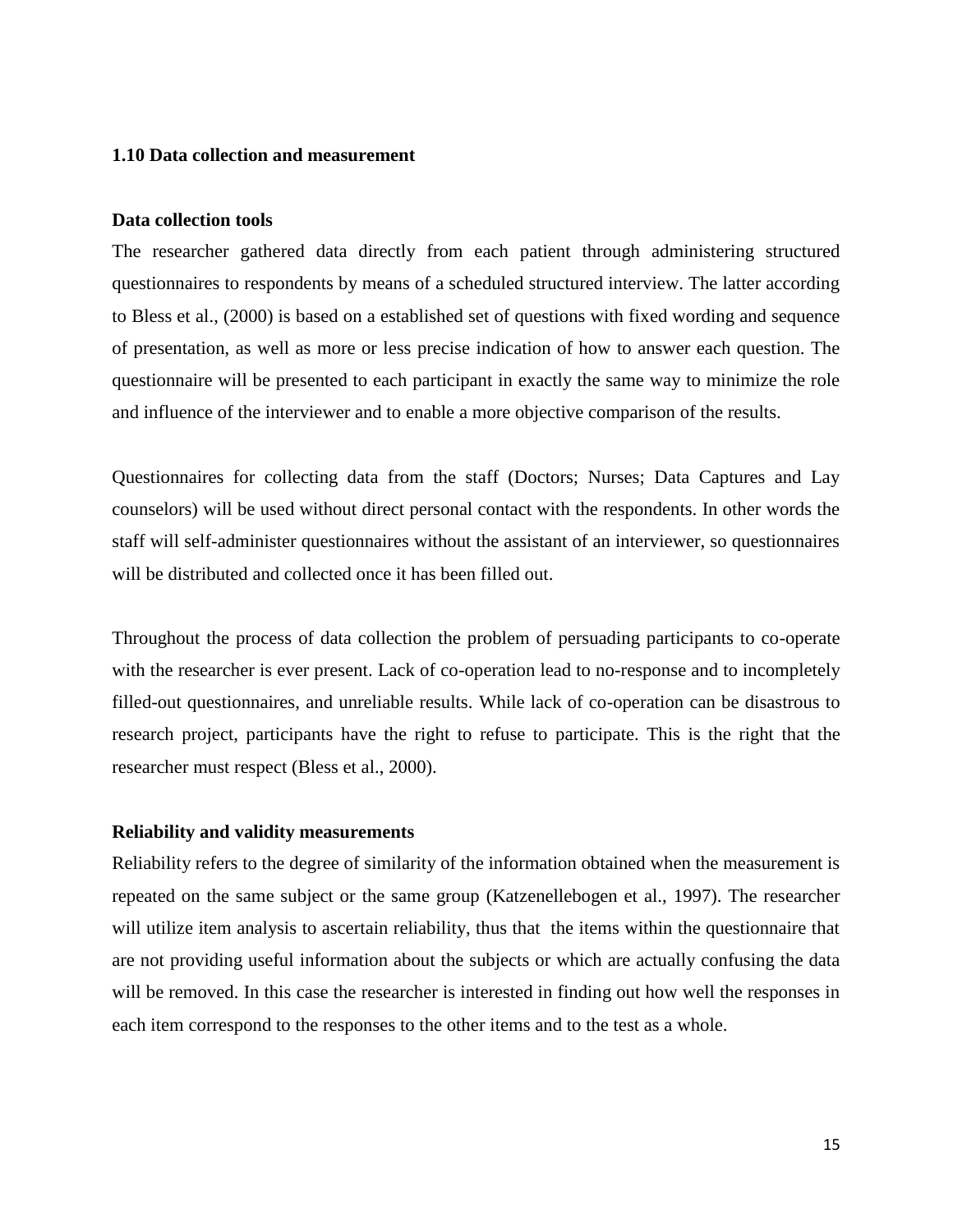Validity refers to the extent to which a measure actually measures what it is meant to measure (Katzenellebogen et al., 1997). This could be achieved by designing data collection tools that will actually measure the things that they are supposed to be measuring.

#### <span id="page-15-0"></span>**1.11 Pilot study**

The pilot study is a "trial run" undertaken before embarking a full scale project. The purposes of the pilot include: confirming that the study management hierarchy is aware of its responsibilities; checking that the selected method/study design is appropriate for the data to be collected; confirming the political/technical feasibility of the study; and checking that the time-scale is reasonable (St Lenger et al., 1997).

The researcher has conducted a pilot study few days before the actual study with the similar clients to those of the researcher"s interest, to test the validity of the questionnaire and to test if the interview process should be adjusted to answer the research question. The researcher during this period has made use of a non-scheduled structured interview, which is meant to aid the formulation of accurate and precise questions that can be used during the study.

#### <span id="page-15-1"></span>**1.12 Ethical considerations**

When conducting a study, the following principle of fundamental ethical principles underlying protection of human subjects has been considered:

- *Informed consent* Just as all patients entering health services have the right to know what will happen to them and to sign a consent form for all procedures, so do the participants in a research project (Brink, 2000). During the study, study participants has been be informed about the study and given consent form to sign.
- *Principle of anonymity* According to Brink (2000) anonymity refers to the act of keeping individuals nameless in relation to their participation in the research. To abide to this principle, information related to participants or to the fact that certain individuals have participated in this study will not be available to anyone beyond the immediate research team and the names of study participants will not be used neither to questionnaires of excel spreadsheet.
- *Principle of confidentiality* Brinks (2000) describes confidentiality as refers to the researcher  $\bullet$ responsibility to protect all data gathered within the scope of the project from being divulged or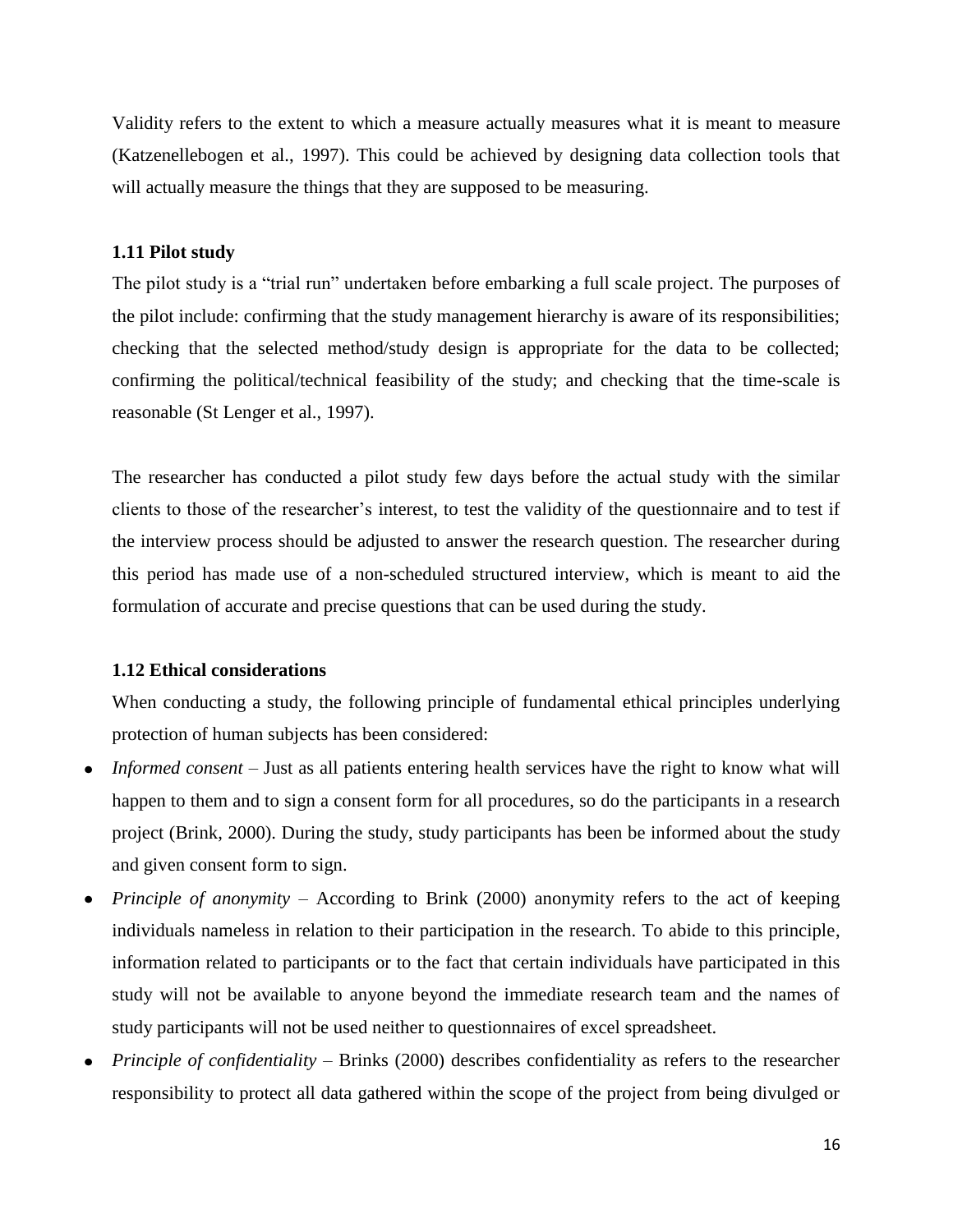made available to any other person. Study participants has been informed that the researcher intends to publish the results of the study and personal characteristics will not be made known. The research team will sign a confidentiality agreement from as a way of enforcing confidentiality and if the former has been breached, necessary procedures will be followed.

#### <span id="page-16-0"></span>**1.13 Data analysis**

Mouton (2008) states that, all fieldwork culminates in the analysis and interpretation of some set of data, be it quantitative survey data, experimental recordings, historical and literary texts, qualitative transcripts or discursive data. Analysis involves "breaking up" the data into manageable themes, patterns, trends and relationships. The aim of analysis is to understand the various constitutive elements of one"s data through an inspection of the relationships between concepts, constructs or variables, and to see whether there are any patterns or trends that can be identified or isolated, or to establish themes in the data.

The researcher will utilize descriptive statistics, the latter provide simple summaries about the sample and the measures, and together with simple graphics analysis they form the basis of virtually every quantitative analysis of data.

Descriptive statistics are used to describe and summaries data. They convert and condense a collection of data into an organized, visual representation of data (a picture) in a variety of ways, so that the data have some meaning for the readers of research reports. A descriptive approach employs measures such as frequency distributions, measures of central tendency and dispersion or variability and measure of relationships (Brink, 2000).

#### <span id="page-16-1"></span>**1.14 Conclusion**

This chapter has been focusing mainly on the study background, problem and purpose. The next chapter will explore more on the previous literature about the referral systems.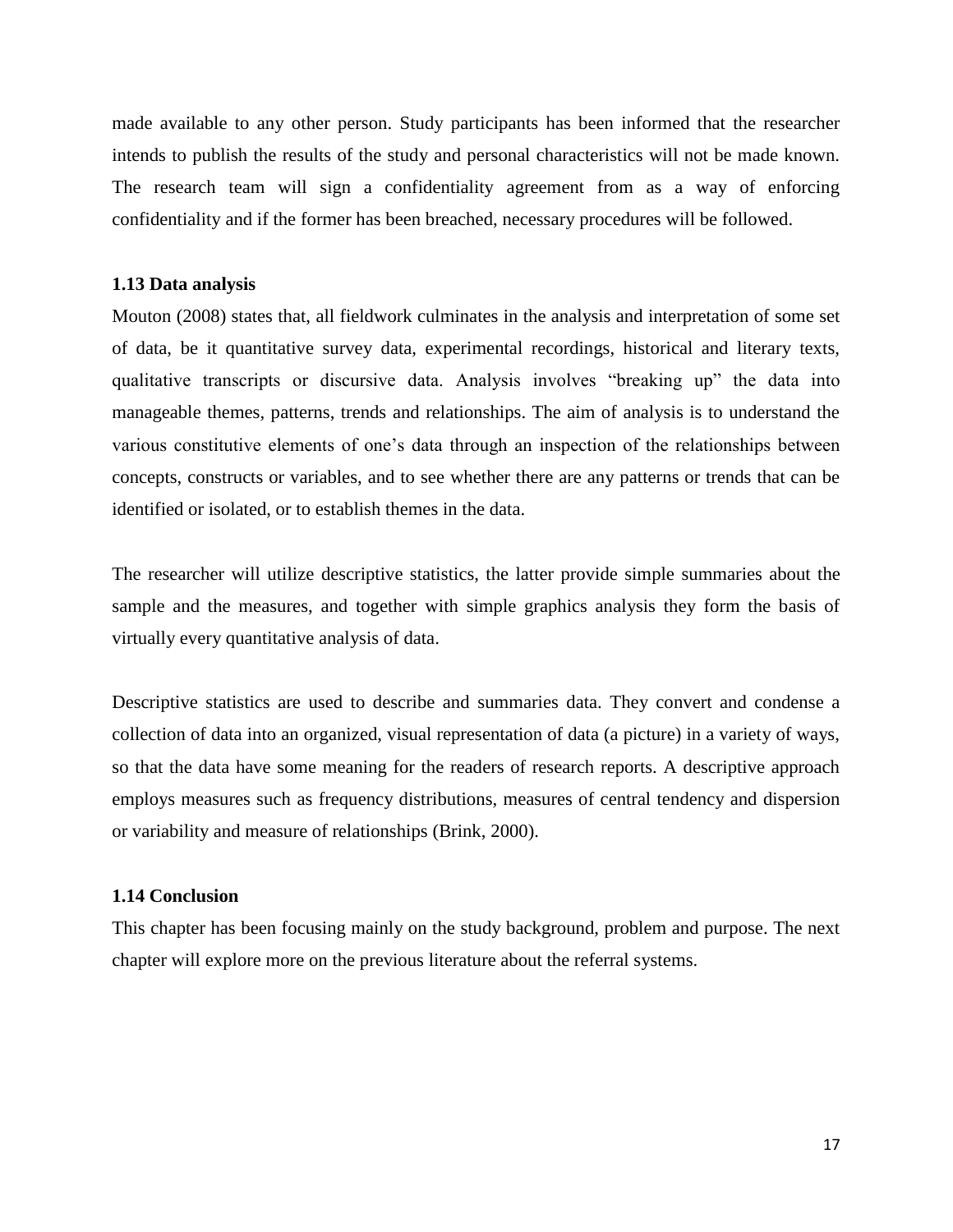# <span id="page-17-0"></span>**Chapter 2: Literature review**

## **2.1 Introduction**

A referral system is regarded as a network of facilities and service providers functioning within a certain geographical area to achieve: the equitable access to appropriate and timeouts care based on the need of the users; the efficient and effective use of available health care resources; and the best health care outcome for care delivered to the users within the current available resources. It is important to ensure a continuum of care for patients as they access additional and/or different services. A quality referral system ensures efficient use of health care services on offer, and also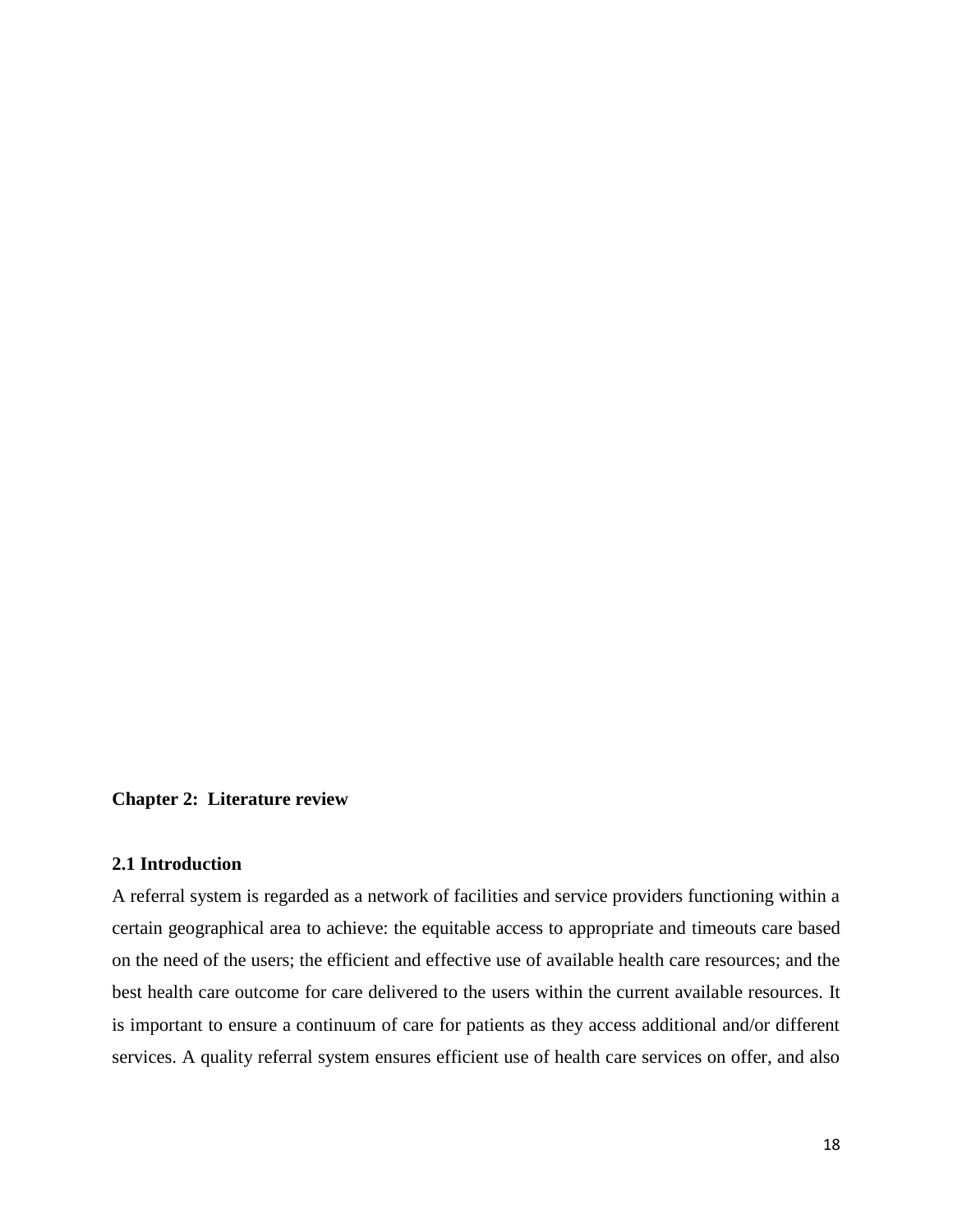minimizes the costs to patients. The basis of successful referral is good relations and effective communication between the different levels.

According to Roland et al., (1992) referrals are both important and informative. They are important because decision to refer is rarely straightforward; the referral can be problematic at the individual clinical level, but it also has economic, social, and political implications because the referral system is a gateway to hospital care. The decisions made in general practice are crucial determinants of the use of health service resources. He further says they are informative because of what they reveal about the way in which the health service works. By examining the history and development of the referral system we can learn about relationships between the various professional groups involved in health care delivery and how these relationships have changed over time.

## <span id="page-18-0"></span>**2.2 The referral process**

Referral is a weak link in the organization of many district health systems in Africa. In theory health centers and district health hospitals should complement each other: whoever can be treated adequately at health centre level will be treated there, and the referral system will ensure that all others are referred to the district hospital in timely fashion. The criteria for referral are supposed to purely medical, and objective, in the interest of a patient. This appears straightforward but everything indicates that referral system is usually dysfunctional (BMC Health Services Research, 2006).

In South Africa primary care providers (clinic and community health center) refer to the designated district hospital for higher level of care. A patient may visit a PHC, but if the clinic doesn"t have the capacity to adequately care for him or her, the patient would then be transferred either urgently or non-urgently (depending on the condition) to a higher level of care facility. When non-urgent the clinic staff would encourage him or her to visit the outpatient department (OPD) of a hospital, often with letter as to their condition. When urgent, health care worker make arrangement for transportation of patients and discuss the patient with the doctor at the receiving facility, and there are guidelines to be followed when doing this kind of referral.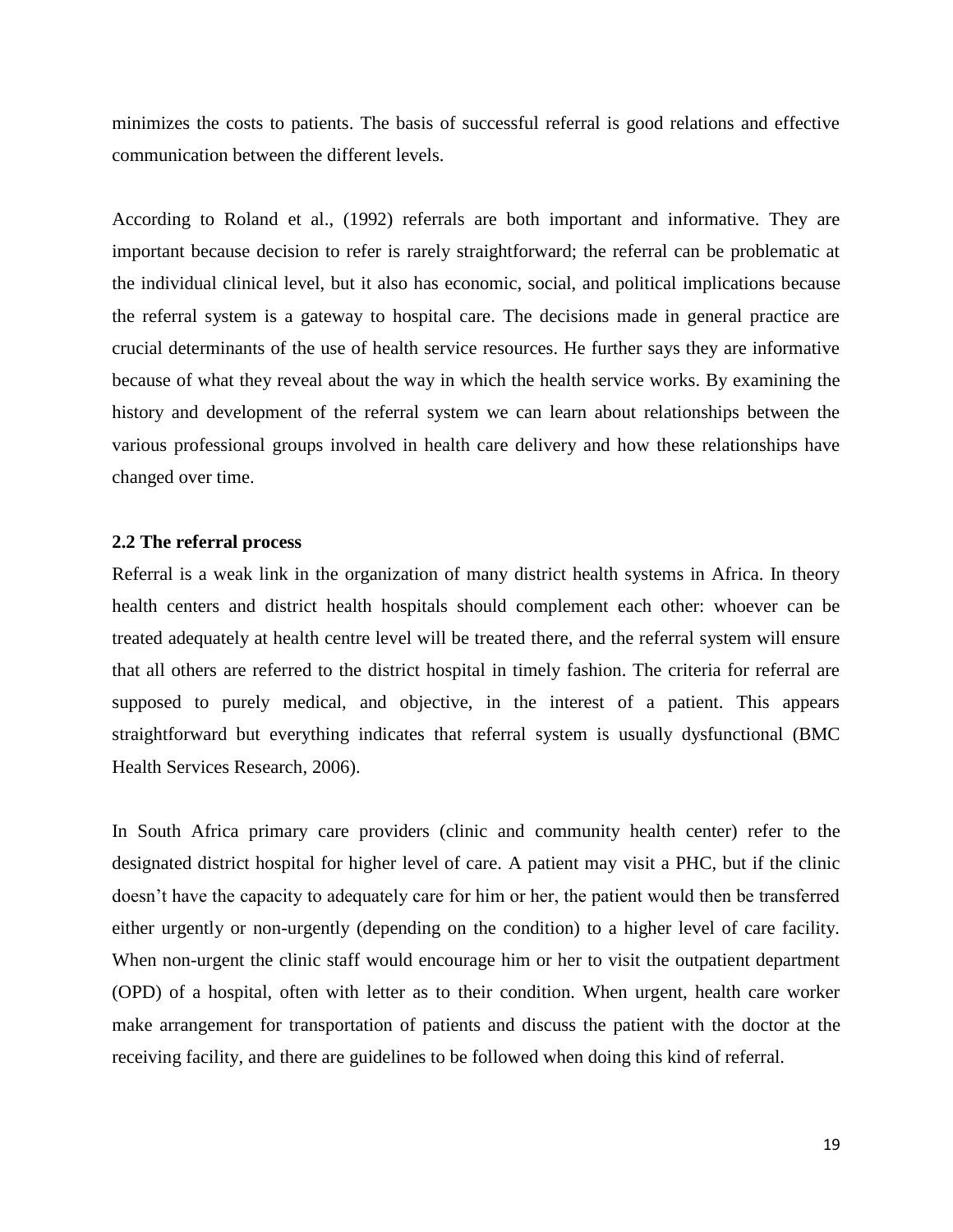Similar to South African system, in Zimbabwe"s hospital referral plan, district (secondary level) hospitals provide general inpatients services, accepting referrals from urban and rural health centers and clinics (primary level). Provincial (tertiary level) hospitals receive patients referred from districts hospitals and provide general specialist services. Quaternary level hospitals in the major urban centers serve as national facilities and provide specialist and subspecialist services (Health Policy and Planning, 1998).

In the Republic of Honduras, the public institutions are categorized in five levels of service: 1) CESAR (Centro de Salud Rural: rural health centre, equivalent to health posts) where only auxiliary nurses provide services; 2) CESAMO (Centro de Salud con Medico: health centre with physician), providing outpatient care and laboratory services; 3) Area Hospital (approximately 50 beds with internal medicine, surgery, obstetrics and gynaecology, and pediatrics; 4) Regional hospital (approximately 100 to 150 beds with the above mentioned four basic services and some specialized wards); 5) National hospital (highly specialized referral). Patients are expected to follow this hierarchy of health services (Health Policy and Planning, 1998).

The United Kingdom referral system involves patients referred by their General Practitioners (GPs) to the outpatient clinics of hospitals consultants. In urgent cases GPs can refer patients for inpatient admission to hospitals, although this occurs much less frequently than outpatient referral. GPs can also refers to variety of other practitioners, including physiotherapists, speech and occupational therapists, clinical psychologists, dieticians, community psychiatric nurses, social workers and so on. Usually the GP making referral will write a letter to the consultants or department concerned giving details of the patient and their current problem, and the patient will then be asked to attend the relevant clinic at an appointment time. Following the initial consultation the patient may be discharged back to the care of their GP, they may be given further appointments in the outpatient clinic, or they may be placed in the waiting list for admission to hospital (Roland et al., 1992).

When a health care facility is unable to assist a patient or when he/she needs additional or continuation of care then he/she is referred to a different but associate facility. This is known as referring up or down the district health system, which has a number of levels. It is essential that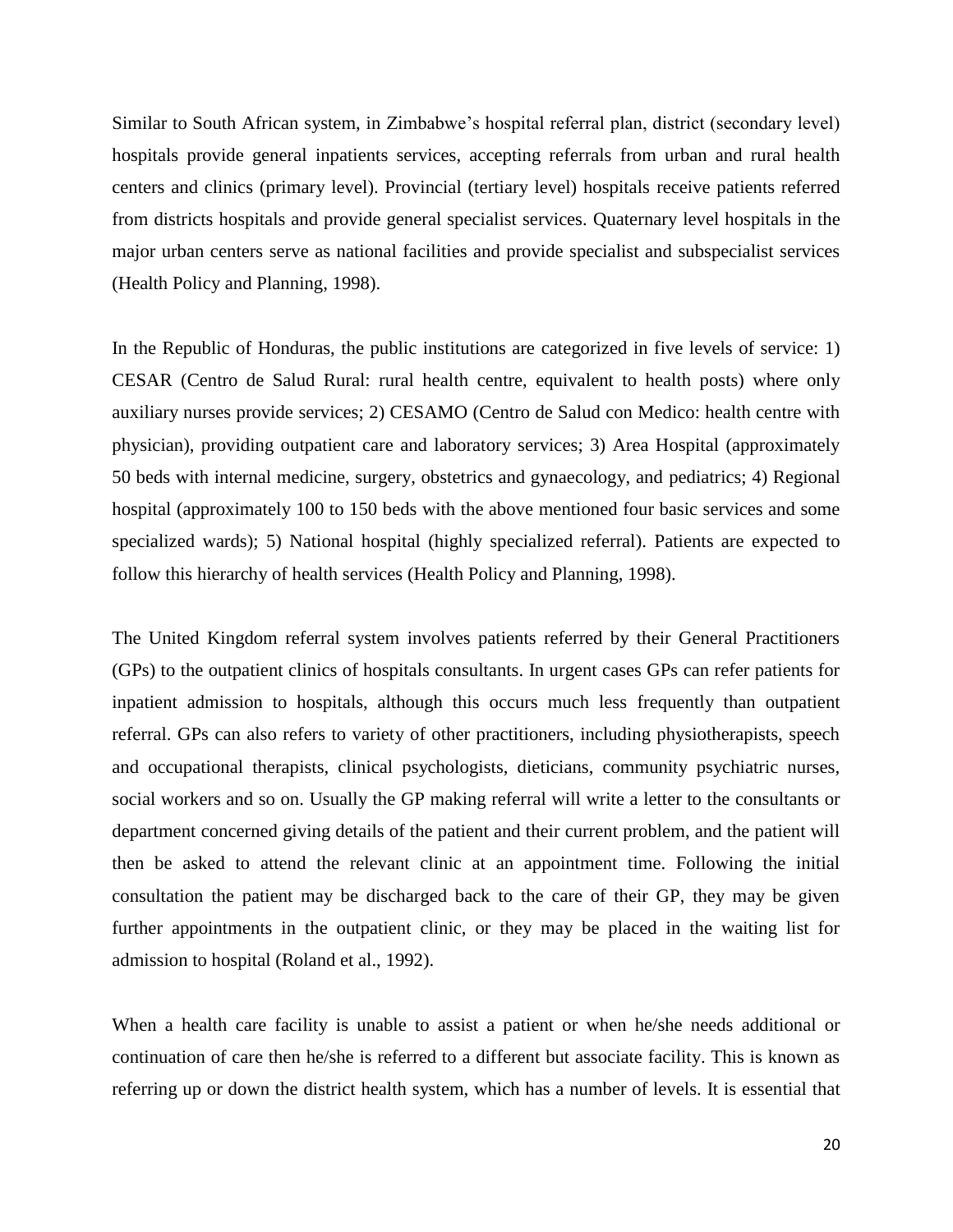all health care providers, academic institutions and users has a common understanding and acceptance of the referral pattern outlining who will be treated at which facility under what circumstances. The services offered by health care facility whether clinic, hospital or health care are generally based on the levels of skill of the staff who work there, so as to avoid patients being referred up unnecessary, support is given to the staff of one facility by those from another "higher up" the system. On a PHC level, this support is often in the form of visit by a doctor and/or other specialist. In other words instead of the patient being moved to hospital, the health professional comes to where the patient is, both to see the patient, and to up-skill the clinic staff attending the patient. Tejal et al., (2000) conducted description study by mailing surveys to providers to determine their satisfaction with the referral process. The results showed that the providers were dissatisfied with the current referral system.

Sanders; et al used retrospective examination of patient records to ascertain the patterns and appropriateness of hospital utilization at different levels of care. Data were collected on demographics and patient care variables. The appropriateness of admissions and referrals was determined by an assessment of the severity of illness and intensiveness of care required. They concluded that the network did not meet design expectations as the central level referral cared for a similar case-mix of patients as the district level, but at six times the cost (Health Policy and Planning, 1998).

In a similar study conducted by Omaha et al (2001) which was about patient referral system in the Republic of Honduras, the study covered all public hospitals in the country as well as three centers each of eight sanitary regions. They demonstrated low referral rate at secondary and tertiary hospitals, and also at health care centers; common referral flow from health centers directly to National Hospitals, by passing Area and Regional Hospitals; a lack of registered lists of referred letters; and insufficient supply.

## <span id="page-20-0"></span>**2.3 Down referral**

Once the patient is seen and receives the attention at the higher level facility, back referral to the original facility is of vital importance. This communication contains answers to the question posed with specific findings, special investigation, diagnosis, treatment offered and follow up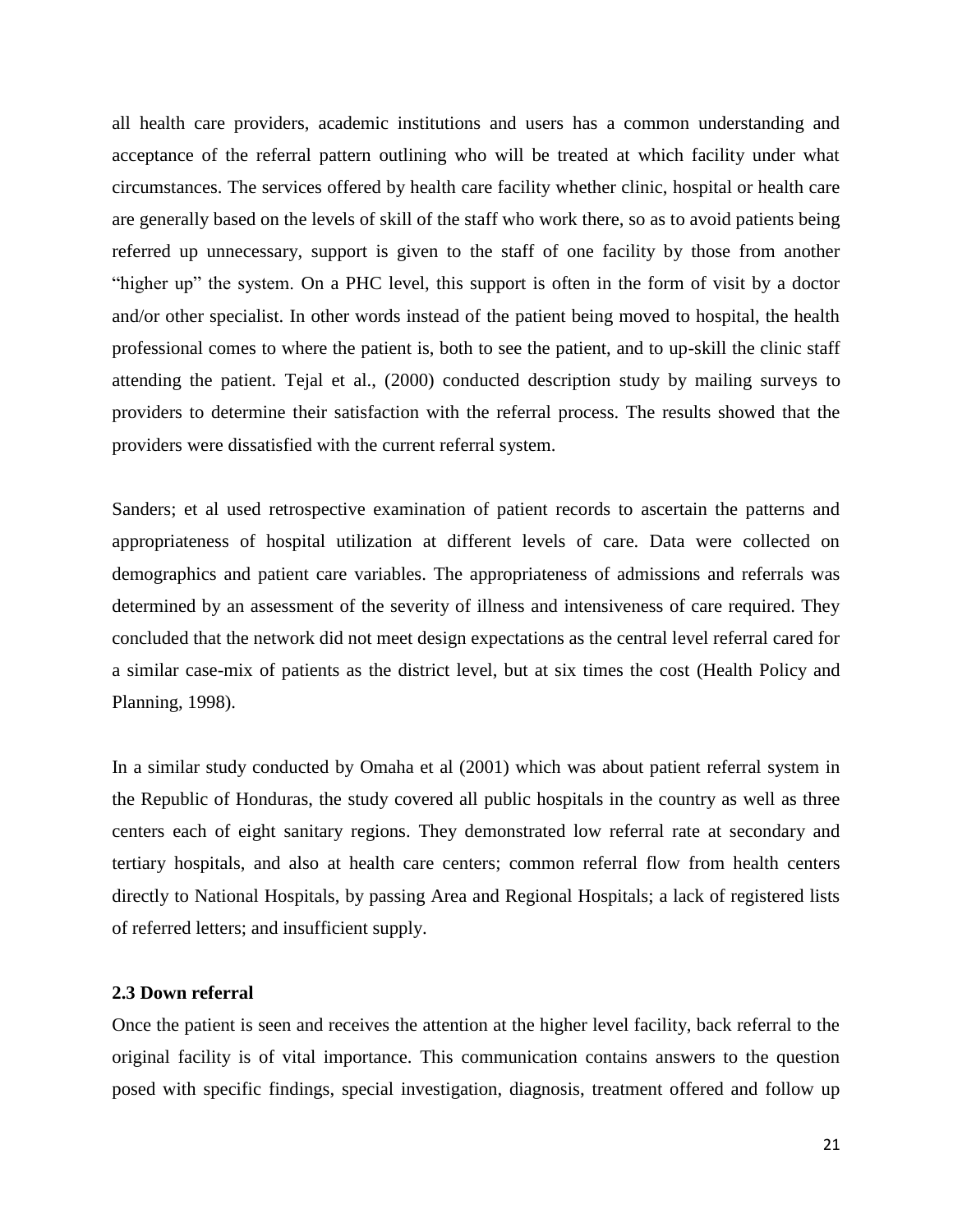expected from the lower facility. The back referral may be written in the patient held record, but is most usually on the separate piece of paper (referral form), which should be delivered by a patient to the clinic but may also be sent by mail or fax to the clinic (Referral System Guidelines, 2003). The weakest part of this communication is generally back referral from the higher level facility. This communication not only assures proper patient care and follow up, but importantly provides continuity education to lower level facility and their staff.

Omaha; et al in their study of patient referral system in the Republic of Honduras noted the same problem as several young doctors complained of not receiving any reply, or not even hearing any results concerning the patient they had referred in some complicated cases to higher level institutions (Health Policy Planning, 1998).

Difficulties with referral are commonplace because of physician time constraints, lack of clarity about reasons for referrals, patient self referral, limitations imposed by managed care, and unclear follow-up plans.

The WHO Expert Committee on the Role of Hospitals at the First Referral Level identified the following key problems within the referral system: 1) overloading of the hospital with inappropriate self referrals, or poor judged referrals, 2) barriers of distance, transport, or payment, 3) lack of confidence in health care at the health posts/centre levels, leading to bypassing of those levels, and 4) inadequate flow of information to and from the hospital (World Health Organization, 1987).

## <span id="page-21-0"></span>**2.4 Referral form**

Effective referral requires clear communication to assure that the patient receives optimal care at each level of the system. Because the patient is moving between facilities it is the role of the supervisor to assure that this movement is facilitated and that proper communication accompanies it in both directions: upward, describing the problem has seen at the lower level facility and requesting specific help and, importantly, information back to the lower facility describing the findings, the action to be taken and the follow up needed (Referral System Guidelines, 2003).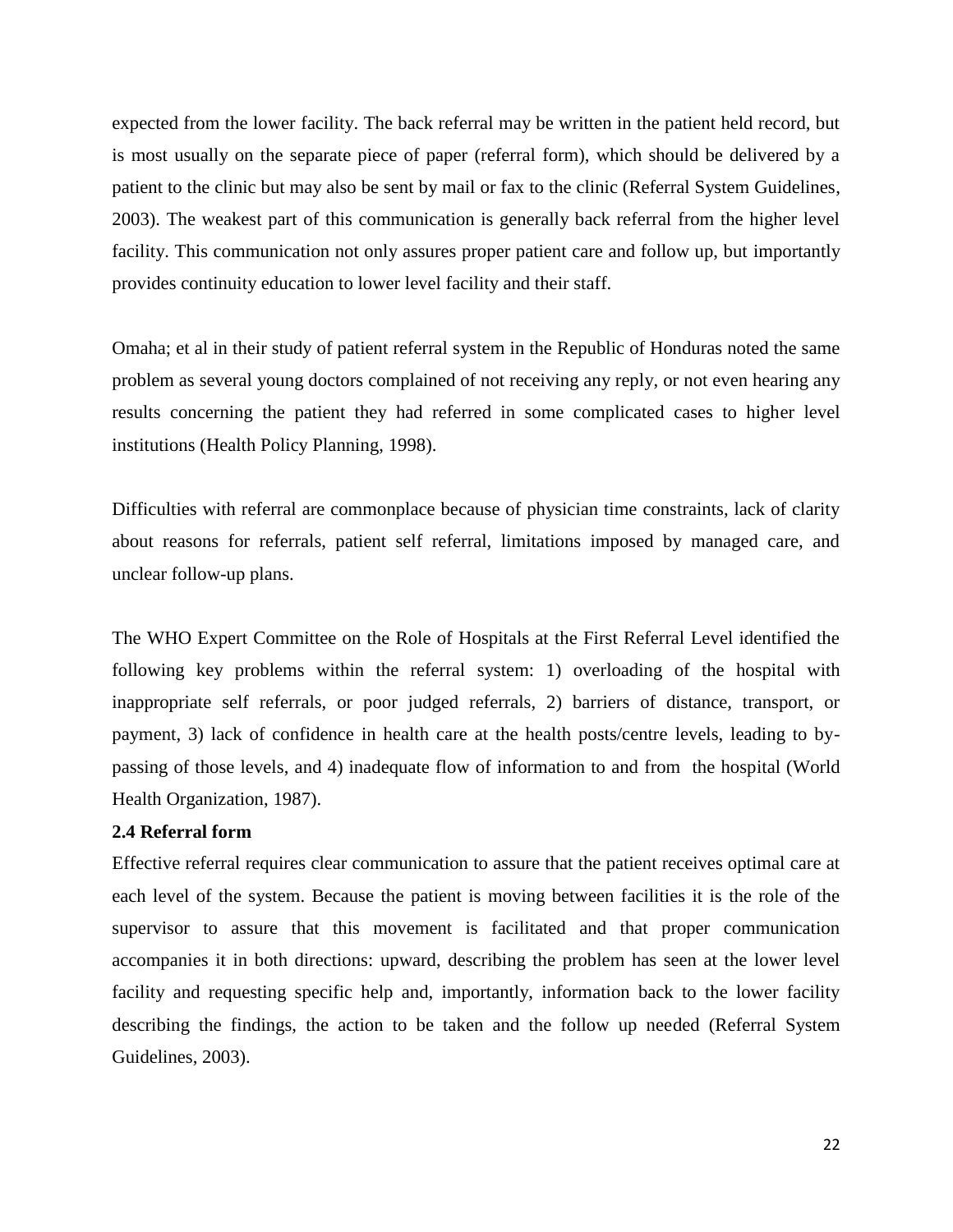The referral form is designed to facilitate communication in both directions although effective referrals can occur with written communication on the patient held record or any other convenient paper. Every patient referred upward should be accompanied by a written record of findings, the question asked, any treatment given and specific reasons for referral and expectations from the lower level facility. Such communication should accompany the patient (usually carried by patient) and a clear designation of which, facility the patient is being sent.

In Honduras, the importance of a patient referral system has been emphasized in recent years. In the past, even at the Teaching Hospitals (Escuela Hospital), which is the only training institution for medical graduates, doctors used to throw away referral letters at a glance (personal communication). There is a routine referral form of the Ministry of Public Health, but no duplication form for when referrals are sent and no standard reply from four received referrals cases (Health Policy and Planning, 1998).

Shin-ichi Toyabe & Akazawa Koubei (2006) studied the pattern of referral of in patients from secondary care hospitals to a tertiary care university hospital and the reverse referral under the situations using a geographic information system, taking pediatric inpatients as an example. The results indicated that more than 60% of inpatients visited tertiary care in Japan without referral from other medical facilities; patients living near the hospital tended to use the hospital as secondary care hospital or were admitted without referral from other medical facilities.

The referral process is a critical component of quality of clinical care, and it has become increasingly scrutinized in the managed care era. Physician-to-physician communication is vital to the success of an outpatient referral. Optimal communication involves transfer of relevant clinical information in both directions (from transferring physician to the specialists and vice versa). Breakdown in communication can lead to poor continuity of care, delayed diagnosis, poly-pharmacy, increased litigation risk and unnecessary testing, and can therefore decrease the quality of care (Gandhi, Sittig Franklin, Sussman, Fairchild & Bates, 2000).

Tejal et al (2000) in their study further state that a critical component of effective referral system is the referral letter, both PCPs and specialists were dissatisfied with the content of the letters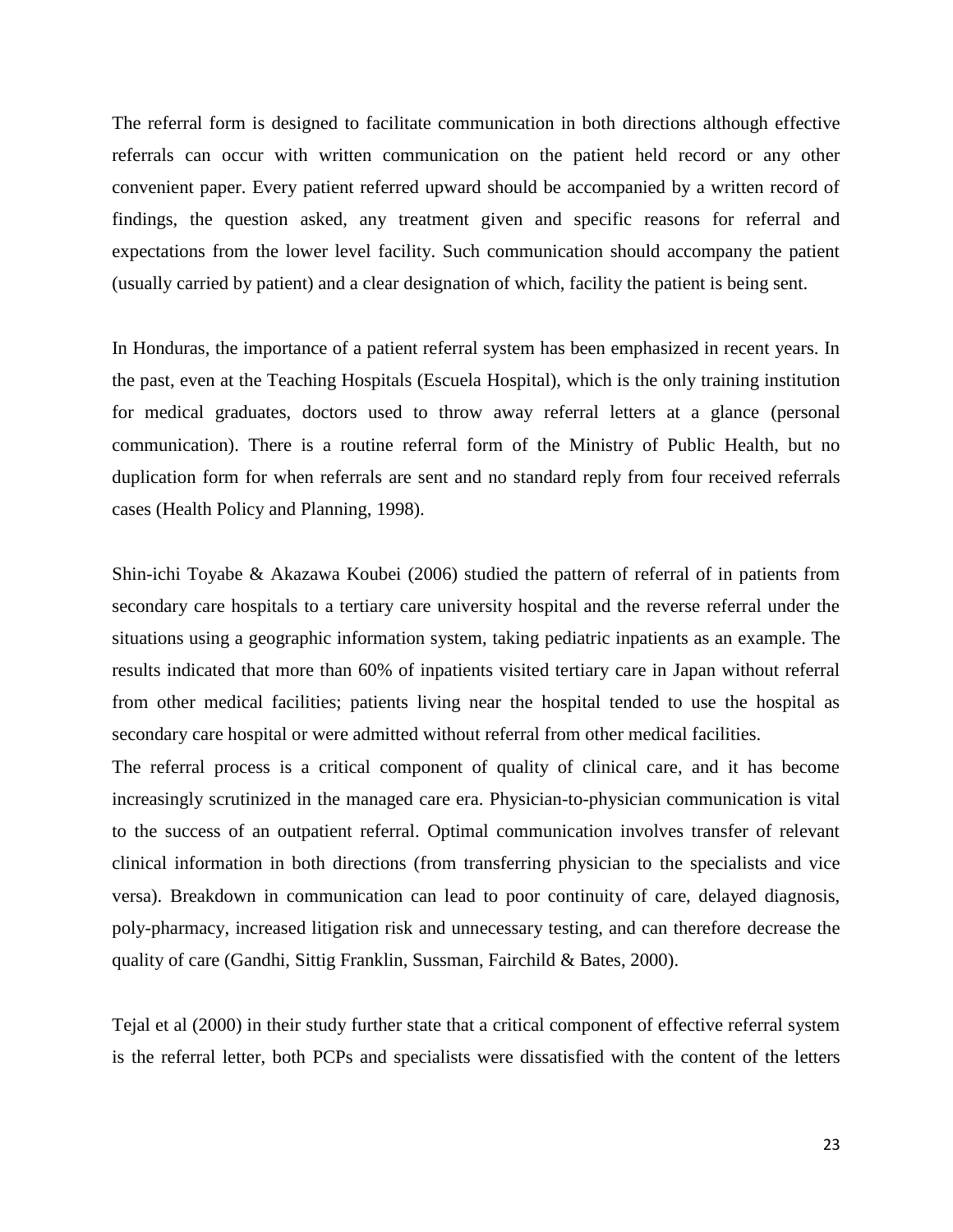they provided each other and with the information they received. There were many items that specialist wanted to know that PCPs said they have often did not include.

#### <span id="page-23-0"></span>**2.5 Conclusion**

Previous studies have revealed that communication breakdown between referring institution or doctors, and together with patients who by-pass primary health care institution; are the reasons for non-optimal functioning of the referral system. However few studies of patient referral system have been undertaken in developing countries, some studies in these areas have focused on the quality of referral letters and the appropriateness of a referral.

#### <span id="page-23-1"></span>**Chapter 3: Research Methods**

The chapter will identify the research design, and the instruments used to collect the data and how the data was analyzed and interpreted to draw up a conclusion of the study.

#### <span id="page-23-2"></span>**3.1 Research design**

The researcher employed a non-experimental descriptive type of quantitative research. A crosssectional study was conducted to evaluate the effectiveness of the referral system between CMH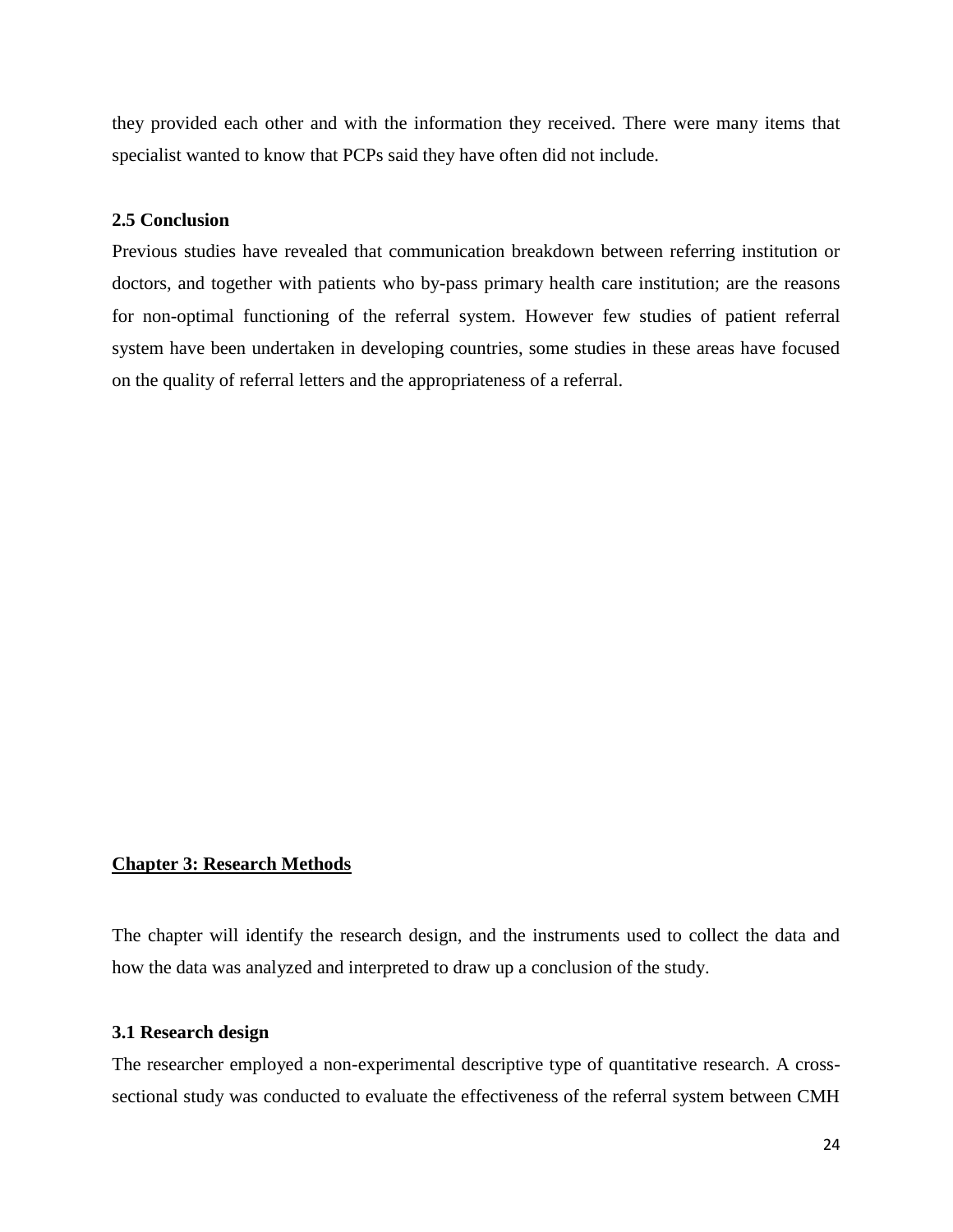ART unit and its feeder sites (Zone2; 8 and 13). A cross sectional study according to Christenson (2007) identifies representative samples of individuals that differ on some characteristics, such as age, gender, ethnic group or religion, and measures these different samples of individuals on the same variables or variable often at one point in time.

An evaluation research (descriptive evaluation) design was adopted to conduct the study. Descriptive evaluations are very useful and can be done with relatively few resources, but at the same time require disciplined thinking and a clear structure. Their main features according to St Lager et al (1997) are some means of portraying a service, what it does and who does it, they also involve descriptions of why the service exists, and finally, they involve the evaluators' understanding of the context within which the service operates.

A survey design (simple survey) was also employed which according to Bless et al., (2000) is the collection of information on a wide range of cases, each case being investigated only on the particular aspect under consideration.

#### <span id="page-24-0"></span>**3.2 Research method**

Quantitative research methodology which Bless et al (2000) defines as one that relies upon measurements and uses various scales, was employed throughout the study. In qualitative research numbers form a coding system, by which different cases and different variables may be compared. Systematic changes in "scores" are interpreted or given meaning in terms of the actual world that they represent, and numbers have the advantage of being exact.

#### **3.3 Research setting**

The study took place at Cecilia Makiwane Hospital ART unit and at zone 2; 8 and 13 clinics, situated in the suburb of Mdantsane near the city of East London, in the Amatole District of the Eastern Province of South Africa. Cecilia Makiwane hospital together with Frere hospital makes up East London Hospital Complex. CMH is the governed owned facility, first opened in 1974, with the catchment population of well over 1 million. The site is well served by public transport and geographical accessible for the majority of the population within the catchment area. The care and treatment clinic has been operational since 2004, providing services from Monday to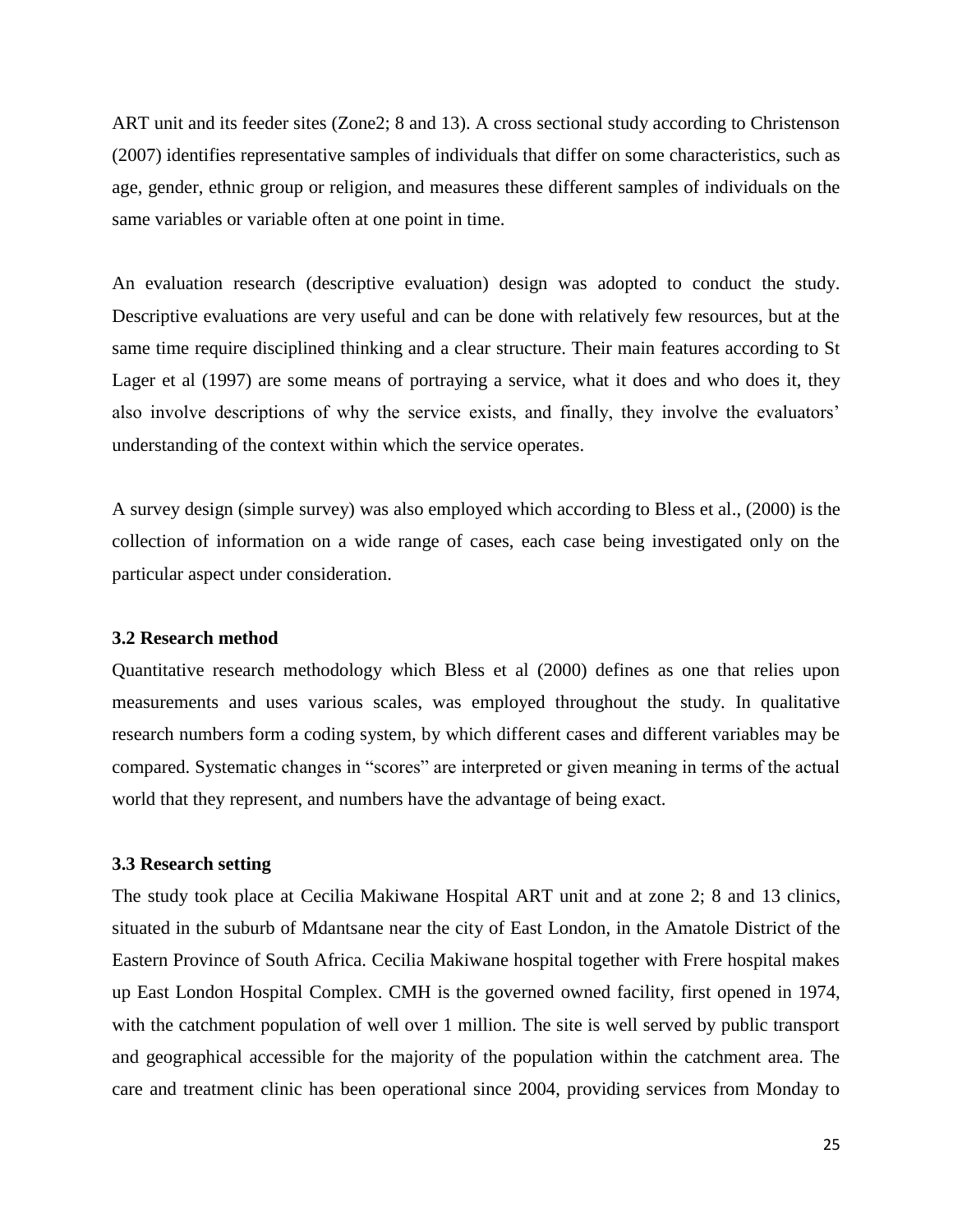Friday between 07h30 and 16h00 hours. CMH received accreditation from the National Department of Health in 2005. The site provides adult ART care and treatment only; pediatric services are provided at the outpatient pediatric clinic. Voluntary counseling and testing (VCT) is available in all the inpatient wards, and prevention of mother to child treatment (PMTCT) program is available in the antenatal clinic (ANC) and the maternity outpatient unit (MOU).

Zone 2; 8 and 13 clinics are also situated in the suburb of Mdantsane, they are the only 3 clinics that provide HIV/AIDS care and treatment services, and they also act as feeder sites to CMH ART unit. Their initial role was to identify adult patients in need of ART, begin the process of adherence preparation, and refer them to the nearest ART accredited site which is CMH for initiation of treatment, but presently they also provide treatment services.

#### <span id="page-25-0"></span>**3.4 Population**

The population of a study is that group (usually of people) whom we want to draw conclusion (Mouton et al., 2005). The target population included all patients from areas around the referral clinics whom access treatment at CMH, and patients accessing treatment at feeder sites (zone 2; 8 and 13) from the period of  $14<sup>th</sup>$  December 2009 to  $14<sup>th</sup>$  January 2010, and all adherence counselors; nurses; pharmacist assistants; pharmacists and doctors from CMH ART unit and its feeder sites (Zone 2, 8 and 13 clinics) present during the same period.

#### <span id="page-25-1"></span>**3.5 Sampling**

Sampling according to Polit et al., (1995) refers to a process of selecting a portion of the population to represent the entire population.

Purposive sampling that is defined by Brink (2000) as a method that is based on the judgment of a researcher regarding subjects or objects that are typical or representative of the phenomenon (or topic) being studied, or who are especially knowledgeable about the question at issue, was used.

The researcher employed non-probabilistic purposive sampling method, as he did not know in advance how many subjects are needed, he sampled continuously until data saturation occurred.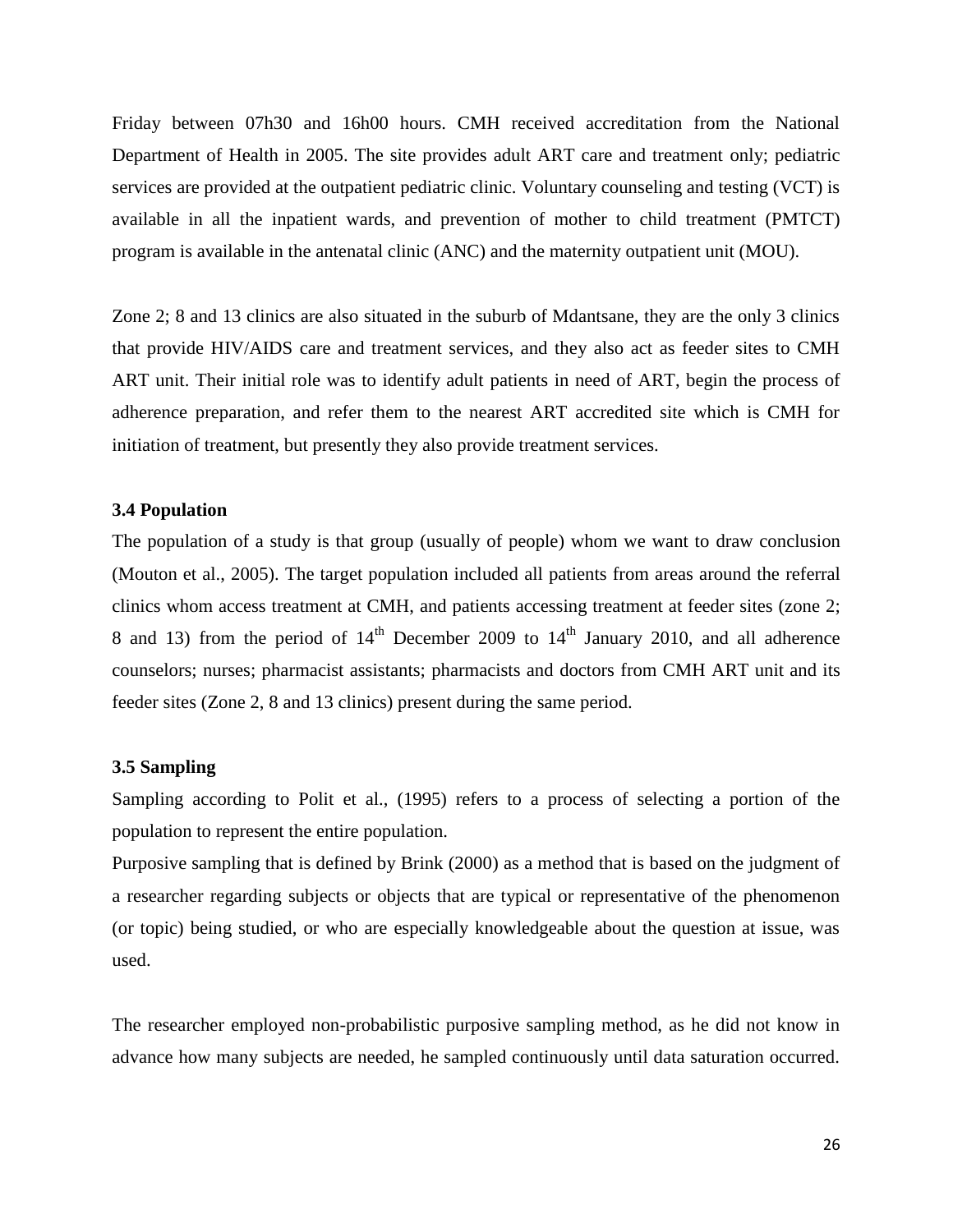In purposive sampling, often consecutive persons are included in a sample until a certain number has been studied, or objects seen over a certain period constitute the sample.

The sample composed of patients from areas around the referral clinics whom access treatment at CMH, and patients accessing treatment at feeder sites (zone 2; 8 and 13) from the period of  $14<sup>th</sup>$ December 2009 to  $14<sup>th</sup>$  January 2010, and all adherence counselors; nurses; pharmacist assistants; pharmacists and doctors from CMH ART unit and its feeder sites (Zone 2, 8 and 13 clinics) present during the same period.

#### <span id="page-26-0"></span>**3.6 Data collection**

The researcher gathered data through administering structured questionnaires, which were composed of closed and open ended questions to the patients. Questionnaires were also dispatched to the facility staff (Nurses, Doctors, Data Captures and Adherence/Peer Educators) to fill without the assistant of a researcher, and were collected once they have been filled.

#### <span id="page-26-1"></span>**3.7 Pilot study**

The pilot study is a "trial run" undertaken before embarking a full scale project. The purposes of the pilot include: confirming that the study management hierarchy is aware of its responsibilities; checking that the selected method/study design is appropriate for the data to be collected; confirming the political/technical feasibility of the study; and checking that the time-scale is reasonable (St Lenger et al., 1997).

The pilot study was conducted a week before the actual study with the similar clients to those of the researcher"s interest (1 doctor; 1 Nurse; 1 Data Capturer; 1 Pharmacist; 2 Adherence/Peer educators and 10 Patients), to test the validity of the questionnaire and to test if the interview process shall be adjusted to answer the research question. The researcher during this period will made use of a non-scheduled structured interview, which is meant to aid the formulation of accurate and precise questions that can be used during the study. Participants used during this period were not used as part of the study.

#### <span id="page-26-2"></span>**3.8 Ethical consideration**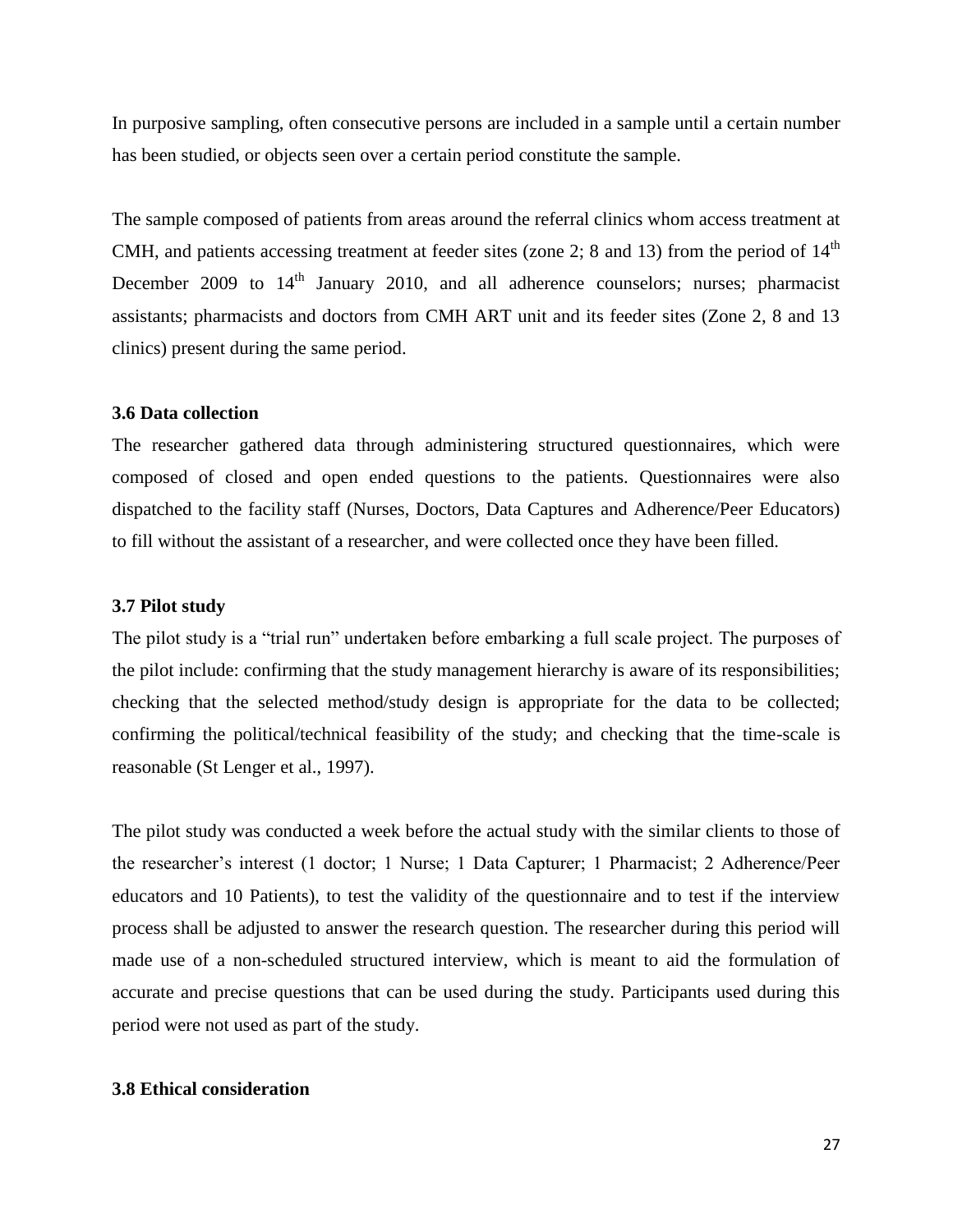When conducting a study, the following principle of fundamental ethical principles underlying protection of human subjects will be considered:

*Informed consent* – Just as all patients entering health services have the right to know what will happen to them and to sign a consent form for all procedures, so do the participants in a research project (Brink, 2000). Study participants were informed about the study and given consent form to sign.

*Principle of anonymity* – According to Brink (2000) anonymity refers to the act of keeping individuals nameless in relation to their participation in the research. To abide to this principle, information related to participants or to the fact that certain individuals have participated in this study was not made available to anyone beyond the immediate research team and the names of study participants was not used neither to questionnaires of excel spreadsheet.

*Principle of confidentiality* – Brinks (2000) describes confidentiality as refers to the researcher responsibility to protect all data gathered within the scope of the project from being divulged or made available to any other person. Study participants were informed that the researcher intends to publish the results of the study and personal characteristics will not be made known. The research team signed a confidentiality agreement from as a way of enforcing confidentiality.

#### <span id="page-27-0"></span>**3.9 Data analysis**

Mouton (2008) states that, all fieldwork culminates in the analysis and interpretation of some set of data, be it quantitative survey data, experimental recordings, historical and literary texts, qualitative transcripts or discursive data.

Descriptive statistics together with simple graphic was used to analyze the study; the former provides simple summaries about the sample and the measures.

Descriptive statistics are used to describe and summaries data. They convert and condense a collection of data into an organized, visual representation of data (a picture) in a variety of ways, so that the data have some meaning for the readers of research reports. A descriptive approach employs measures such as frequency distributions, measures of central tendency and dispersion or variability and measure of relationships (Brink, 2000).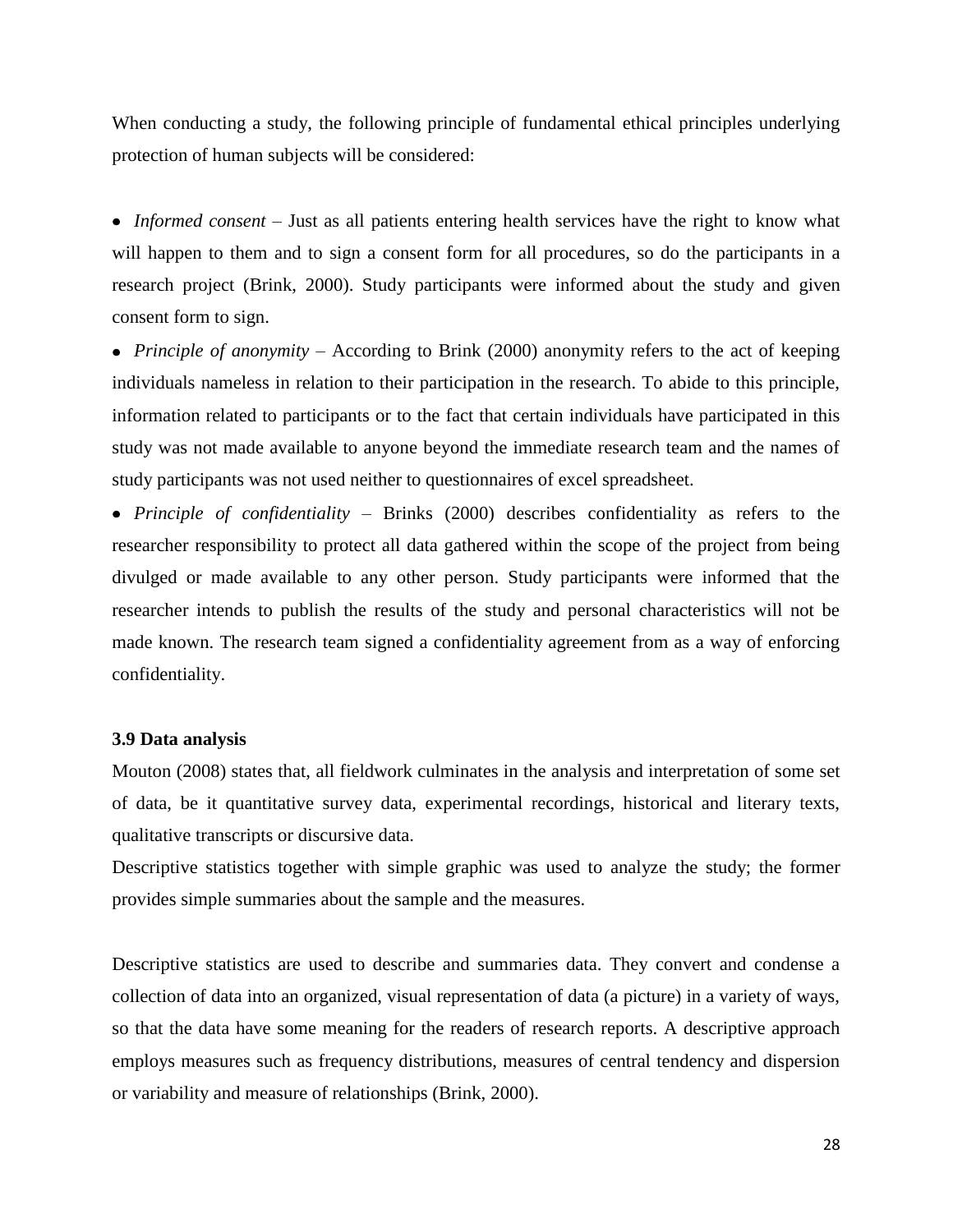## <span id="page-28-0"></span>**3.10 Conclusion**

This has been focusing on the research methodology of the study, thus including the population, research settings, data collection and analysis and ethical considerations that revolve around, when conducting a research study. The following chapter will be discussing the findings obtained from the data analysis.

# <span id="page-28-1"></span>**Chapter 4: Analysis and findings of the study**

#### <span id="page-28-2"></span>**4.1 Introduction**

The chapter will be about revealing the results of the data collected during the research period, the results are presented using tables and graphs that has been extracted from an excel spreadsheet.

## <span id="page-28-3"></span>**4.2 Patients satisfaction findings**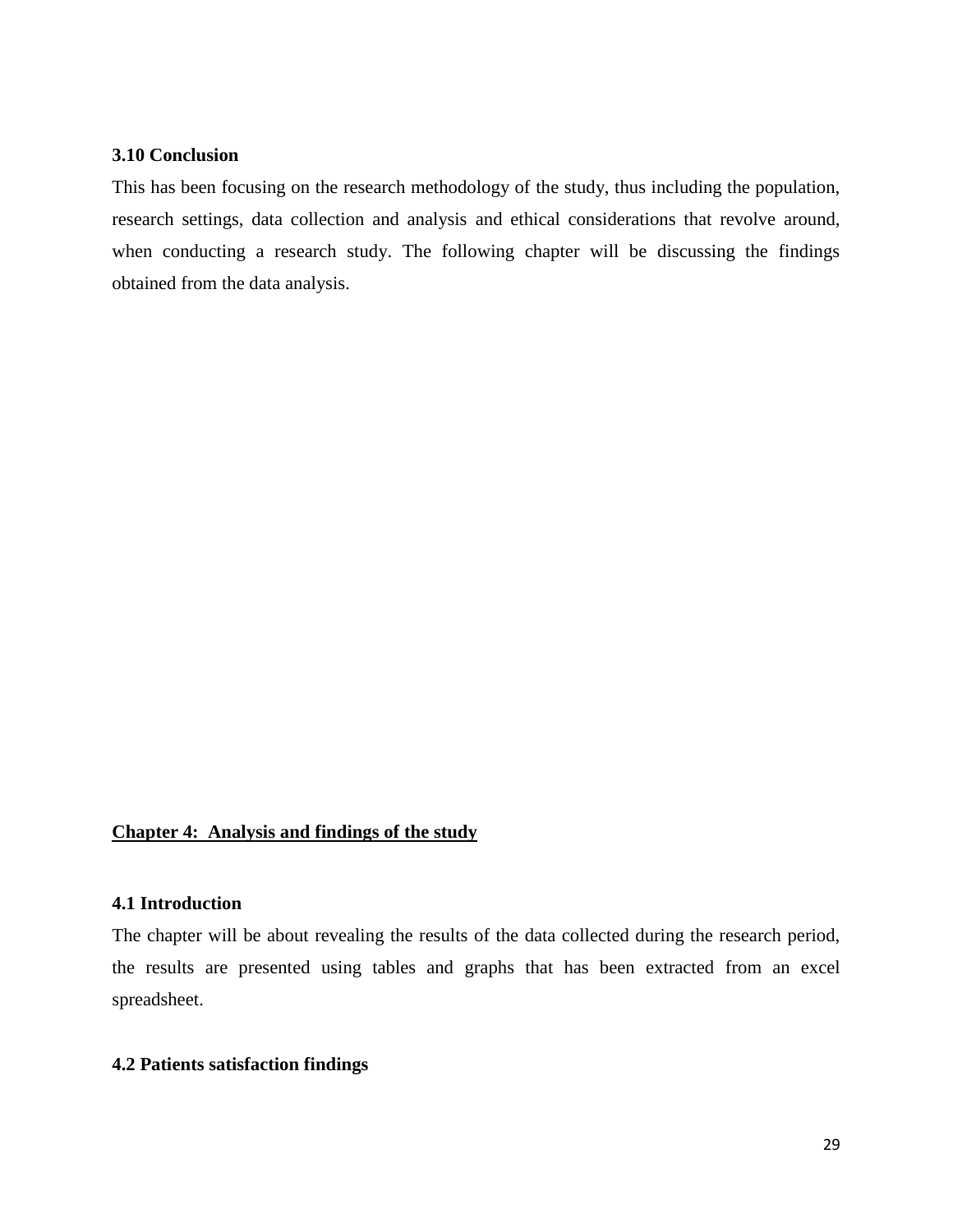The questionnaire was divided into 2 sections, Section A was composed of closed ended questions whilst Section B was composed of open ended questions. Section A was further divided into ease of getting care; patients' perception of the treatment they receive from the health care workers and their views on down referral system. Patient were divided according to the clinic where they receive care to assess the experience they come across in each clinics. The number or the percentage on the graphs represent the number or percent of patients replied by stating **True** or **False** on a particular question.

#### <span id="page-29-0"></span>**4.2.1 Patients accessing treatment at zone 13 clinic**

#### Section A - Closed ended questions

There was 20 participants participated in the study, 15% was between the age of 18-25 years; 35% was from an age group between 26-34 years and 50% of them were 35 years and above. (See fig 4.1)



**Fig 4.1 Illustrates zone 13 patients participated in the study, categorized according to age** Patients were posed five questions to assess the ease of getting care into this facility. The response to these questions was as follows; 100% of them agreed that they have easy access to the clinic; 83% agreed that they do not wait long to get into the clinic, only 17% disagreed on that; 83% again agreed that they do not leave the site without getting care when its busy, 17% disagreed on that; all agreed that they are given time to ask question during the consultation by the health care workers; and lastly they all agree that their waiting room is comfortable and safe. (See figure 4.2)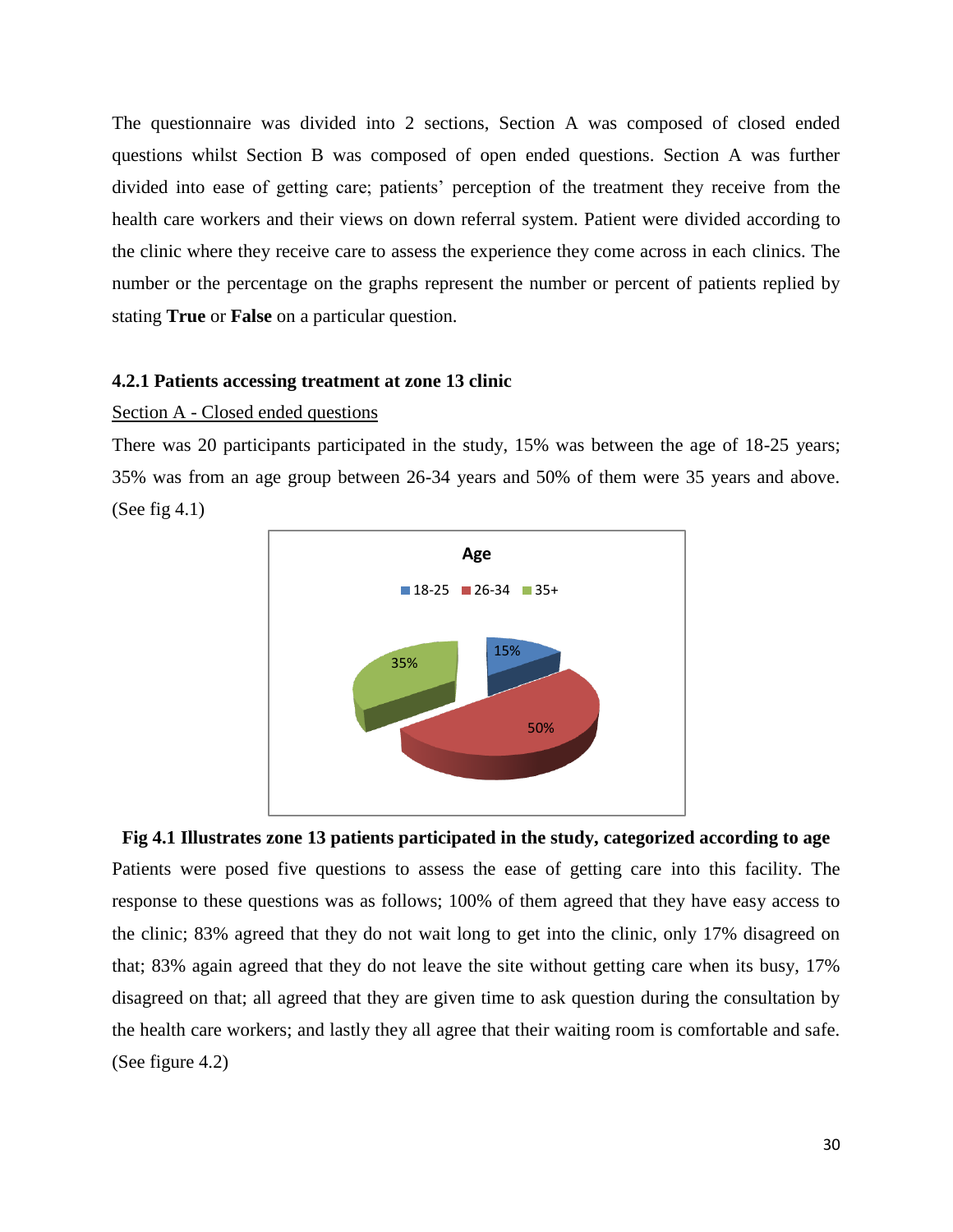

**Fig 4.2 Illustrate ease of getting care in zone 13 clinic**

Three questions were posed to assess the satisfaction of patient towards the treatment they receive from the health care workers (HCW). They were all satisfied with the medical care they receive from this facility and they also agreed that HCW are careful to check everything when treating and examining them, only 17% who believe that HCW sometimes hurry too much when they treat them and 83% disagreed on that. (See fig 4.3)



**Fig 4.3 Illustrate the patients satisfaction about the treatment they receive from HCW at zone 13 clinic**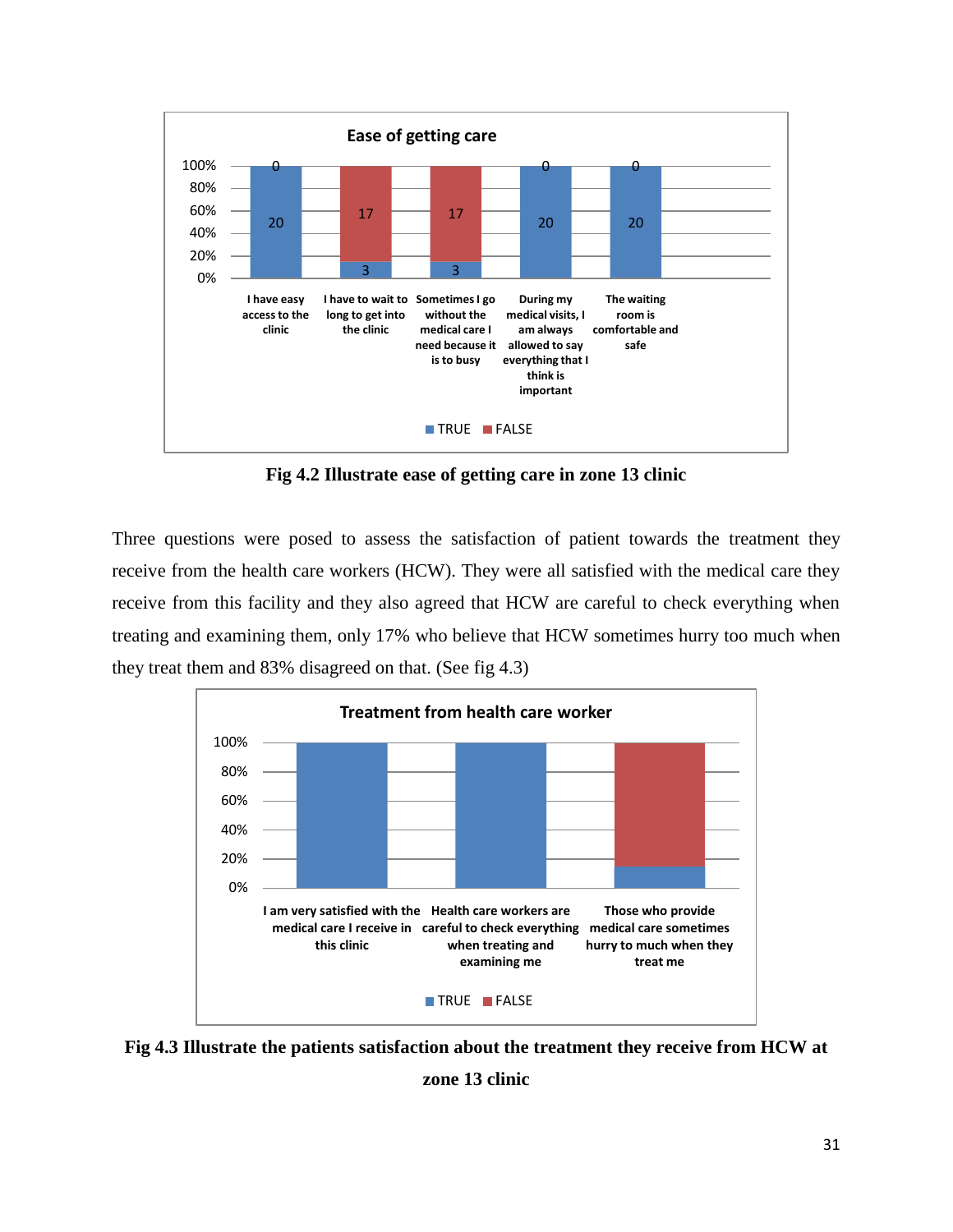Five questions were posed to assess their satisfaction about the down referral system. They all (100%) agreed that they were informed about being down referred to this site; they always get their medication on their scheduled dates; the down referral has been helpful to them; and they all prefer to access treatment at this facility than at CMH. The firth question was asking whether did they voluntarily asked to be down referred, 70% agreed on that, only 30% disagreed. (See fig 4.4)



**Fig 4.4 Illustrate the patients satisfaction about down referral system**

## Section B - Open ended questions

What do you like most about our clinic? All (100%) responded by saying it is closer to their homes, saves them taxi fare, they do not have to wake up early in the morning on their appointment dates compared to when they were accessing treatment at CMH, and also they do not wait long before they can receive medical attention.

What do you like list about our clinic? 70% on the participant responded by saying there is nothing that they like list about the clinic, and the rest raised different opinion like; taking too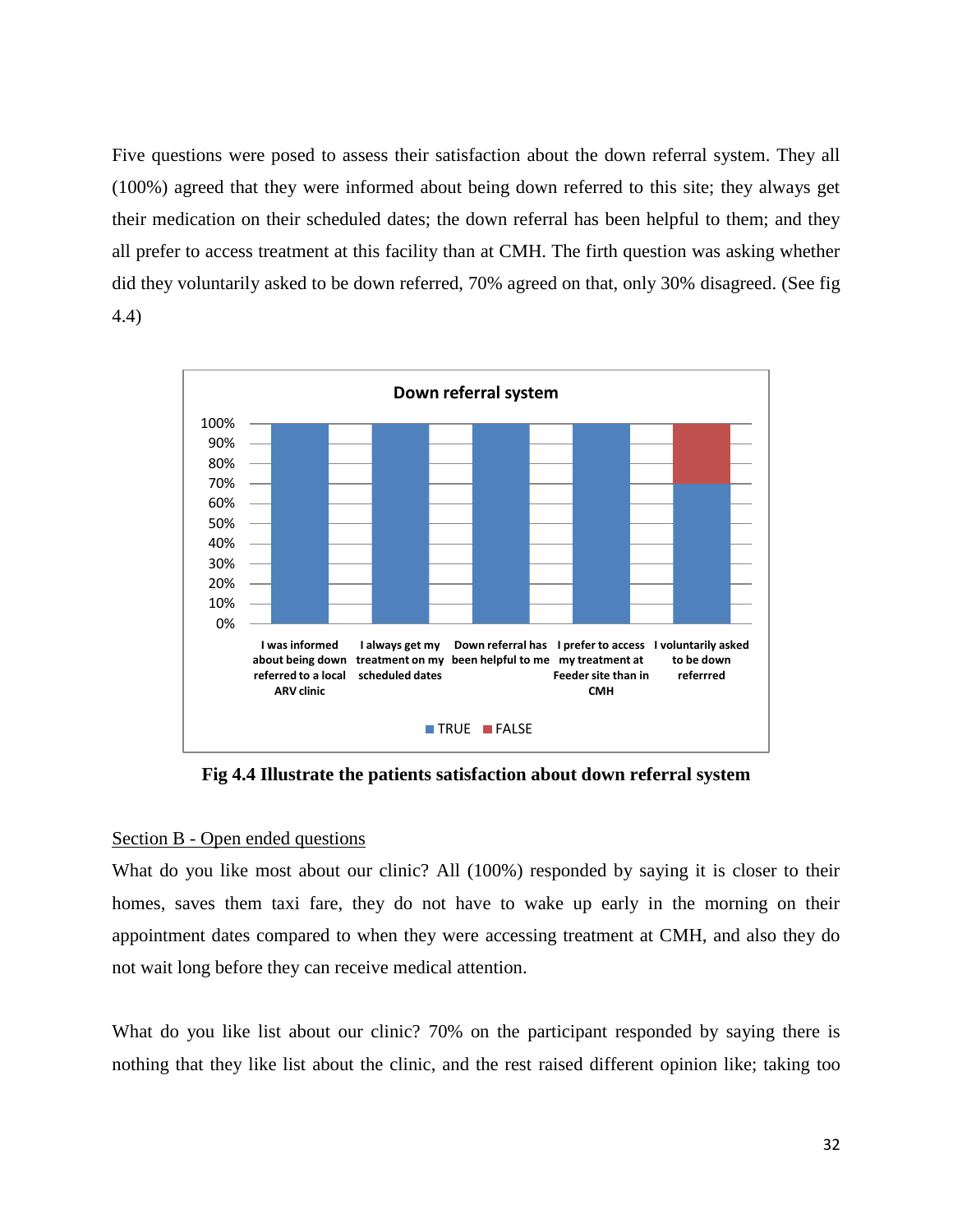long when they have to take observations, and treatment for minor ailments is not always available.

# <span id="page-32-0"></span>**4.2.2 Patient accessing treatment at CMH although they have been down referred to zone 13 clinic**

Section A - Closed ended questions

The research managed to get 9 participants from this category of patients, 11% was from the age of 18-25; 33% from the age of 26-34; and 56% from 35 and above. (See fig 4.5)



**Fig 4.5 Illustrate patients accessing treatment at CMH although they have been down referred to zone 13 clinic, categorized according to age**

Patients were posed five questions to assess the ease of getting care. The response to these questions was as follows; 45% agreed that they have easy access to the facility, but 55% disagreed on that; 33% agreed that they have to wait too, but 67% disagreed on that, 22% agreed that sometimes they have to leave the facility without getting care when it is busy, but 78% disagreed on that; all of them (100%) agreed that they are given time to ask question during the consultation by the HCW; and lastly 90% agree that their waiting room is comfortable and safe, but only 10% disagreed on that. (See figure 4.6)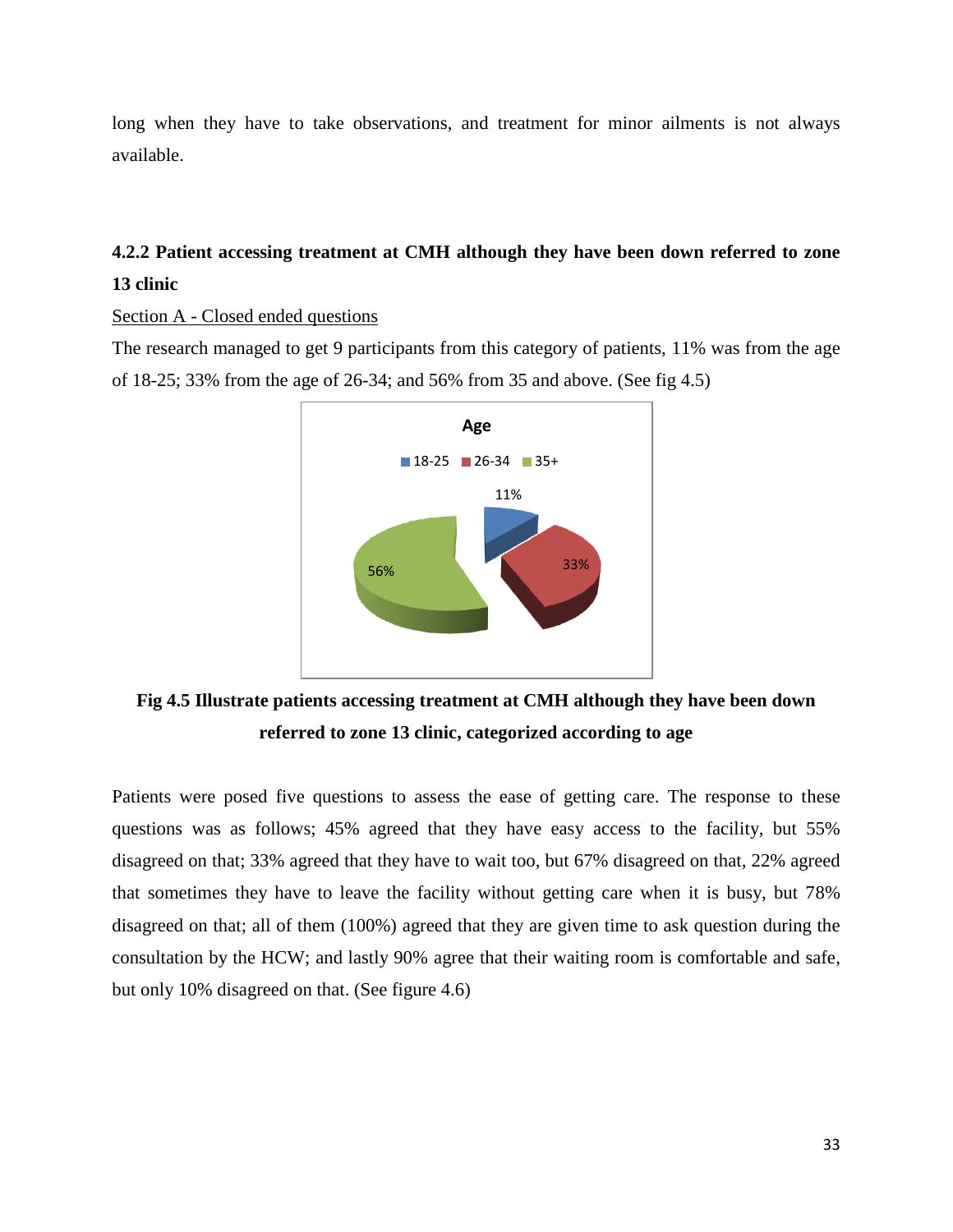

**Fig 4.6 Illustrate the ease of getting care at CMH**

Three questions were posed to assess the satisfaction of patient towards the treatment they receive from the health care workers (HCW). They were all (100%) satisfied with the medical care they receive from this facility, they agreed that HCW are careful to check everything when treating and examining them, and they all (100%) disagreed on the notion that HCW sometimes hurry too much when they treat them. (See fig 4.7)



**Fig 4.7 Illustrate patients' satisfaction about the treatment they receive from HCW at**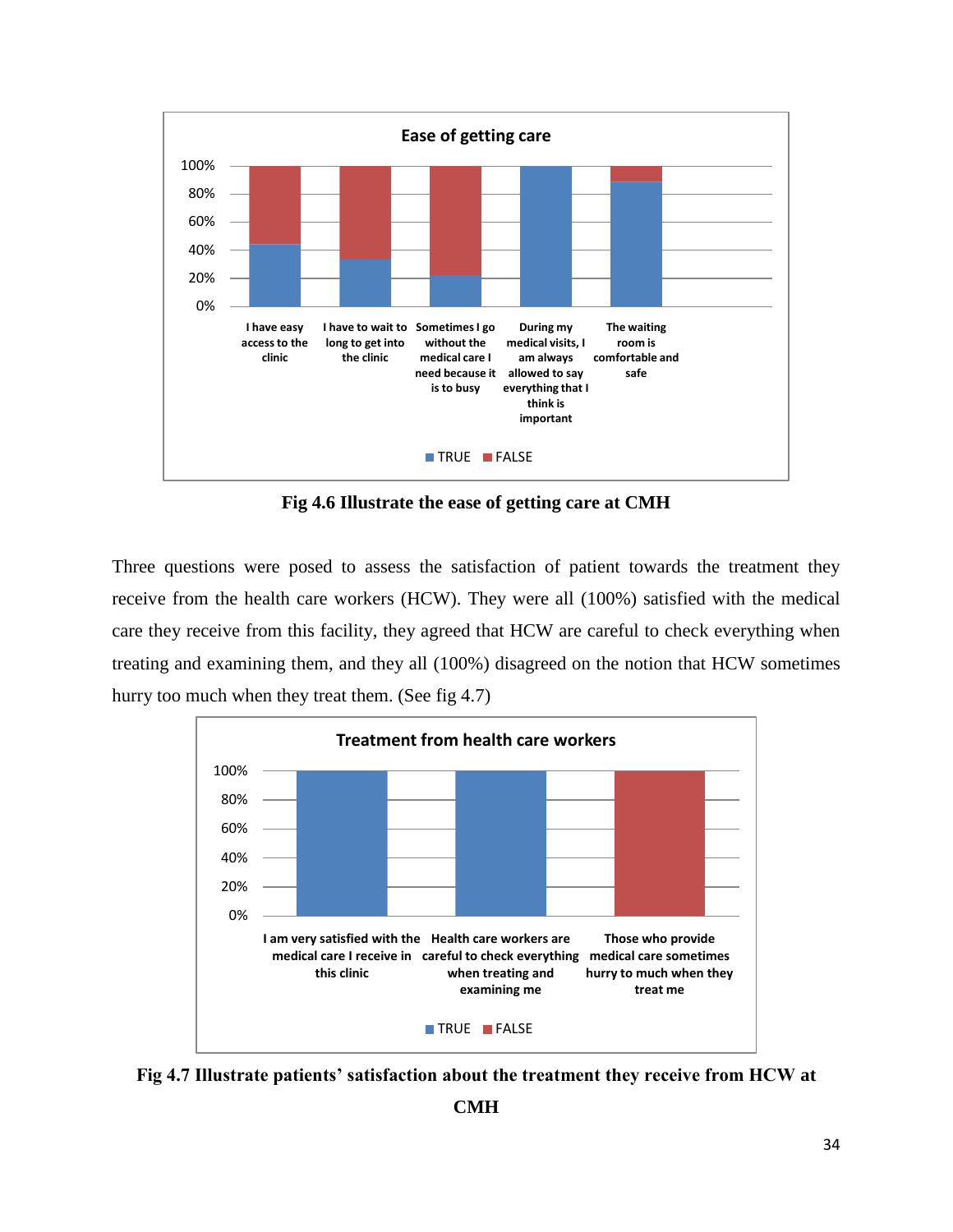Five questions were posed to assess their satisfaction about the down referral system. Only 10% agreed that they were informed about being down referred to this site, but 90% disagreed; they all agreed that they always get their medication on their scheduled dates; 55% agreed that the down referral would be helpful to them, but 44% disagreed; 33% prefer to access treatment at this facility than at nearest feeder site, but 67% prefers to access treatment at feeder site. The firth question was asking whether they voluntarily asked to be down referred, 22% agreed on that, but 78% disagreed. The graph reflect that the patients were not informed that they have been down referred although they voluntarily ask for this initiative, and it also reveals that they prefer to access treatment at the nearest feeder site than at CMH. (See fig 4.8)



**Fig 4.8 Illustrate the patients' satisfaction about the down referral system**

### Section B - Open ended questions

What do you like best about our clinic? 44% of participants responded by saying they do not have to wait long before getting medical attention, and there is privacy; 33% said the facility staff treat them with courtesy, and they receive educational session whilst waiting for medical attention; and 23% said there is nothing that they like about the facility.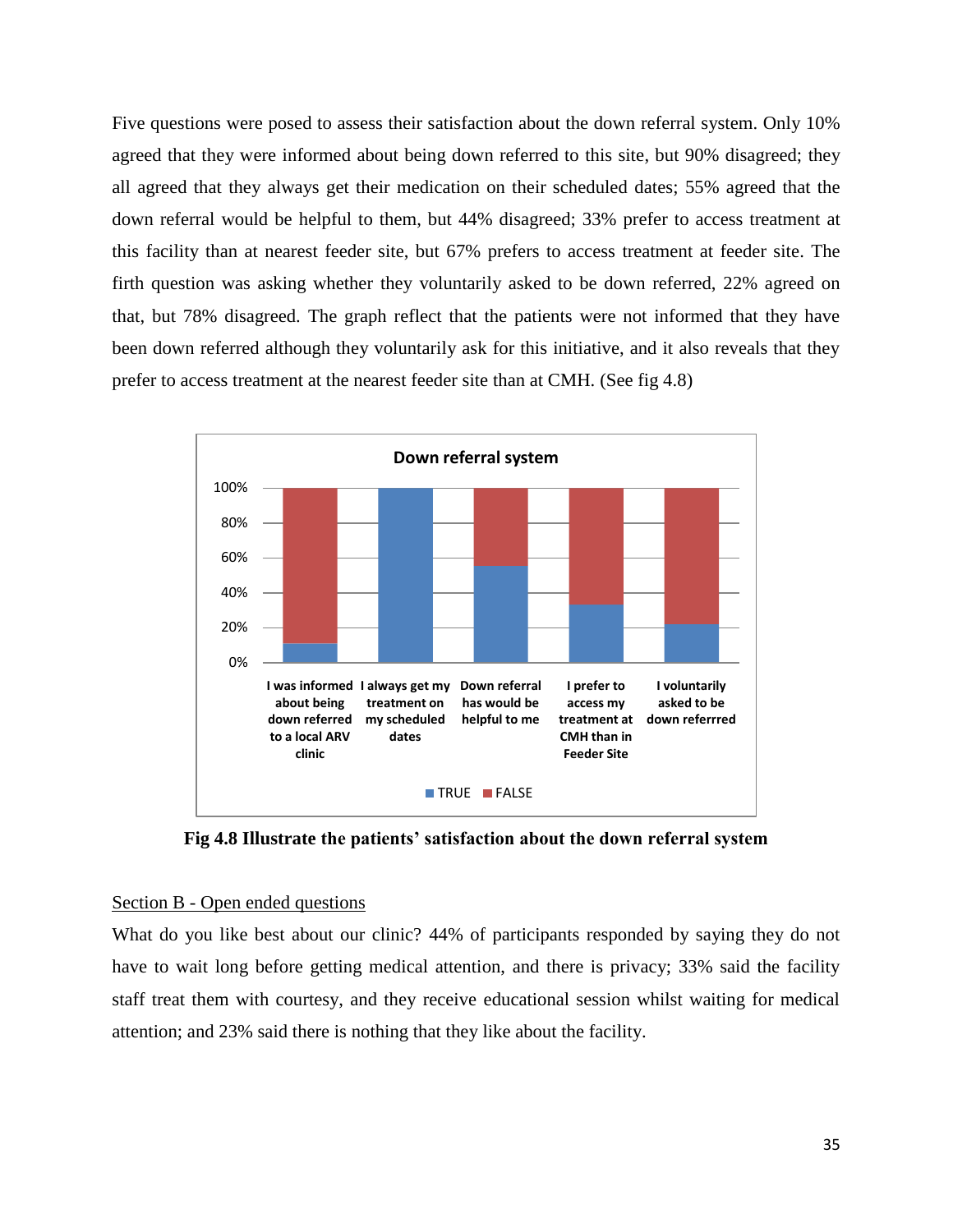What do you like list about our clinic? 46% said that the facility is far from their residential areas, and they have to pay transport to be able to access medical services; 22% said they have to wake up early on their appointment dates; and the other 22% had nothing that they like list about the facility.

#### <span id="page-35-0"></span>**4.2.3 Patients accessing treatment at zone 2 clinic**

Section A - Closed ended questions

Zone 2 clinic had about 20 participants that participated in the study, 15% was from the age of 18-25; 30% from 26-34; and 55% from 35 years and above. (See fig 4.9)



**Fig 4.9 Illustrate zone 2 patients participated in the study, categorized according to age**

Patients were posed five questions to assess the ease of getting care. The response to these questions was as follows; they all agreed that they have easy access to the facility; 60% agreed that they have to wait too long to get into the clinic, 40% disagreed on that; 10% agreed that sometimes they have to leave the facility without getting care when it is busy, but 90% disagreed on that; 95% agreed that they are given time to ask question during the consultation by the HCW, only 5% disagreed; and lastly all (100%) disagreed on the statement that says their waiting room is comfortable and safe. (See figure 4.10)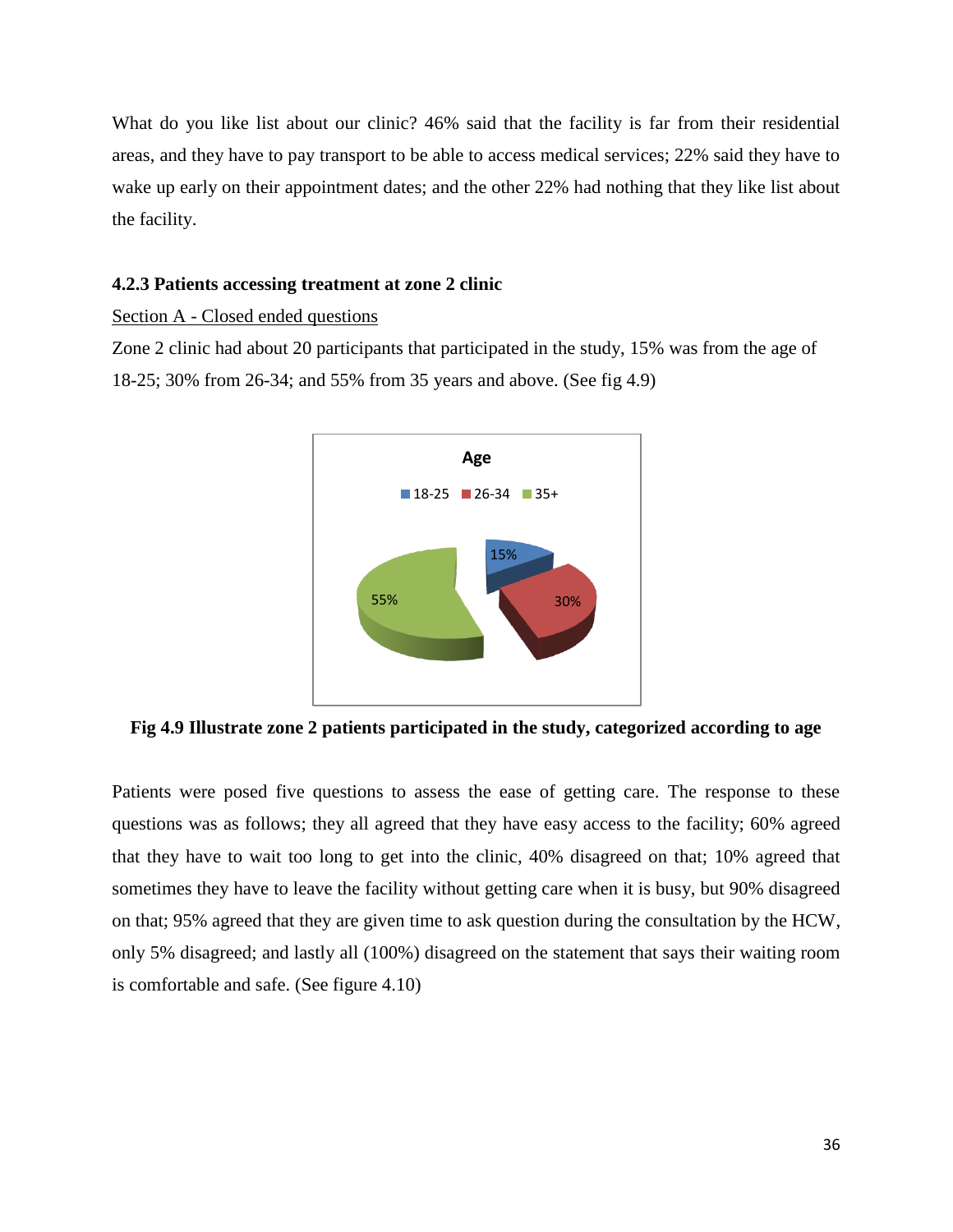

**4.10 Illustrate the ease of getting care at zone 2 clinic**

Three questions were posed to assess the satisfaction of patient towards the treatment they receive from the health care workers (HCW). 85% is satisfied with the medical care they receive from this facility, but 15% is not satisfied; 90% agree that HCW are careful to check everything when treating and examining them, 10% did not agree on that; and 75% disagreed on the notion that HCW sometimes hurry too much when they treat them, 25% agreed on that. (See fig 4.11)



**Fig 4.11 Illustrate the patients satisfaction about the treatment they receive from HCW at** 

**zone 2 clinic**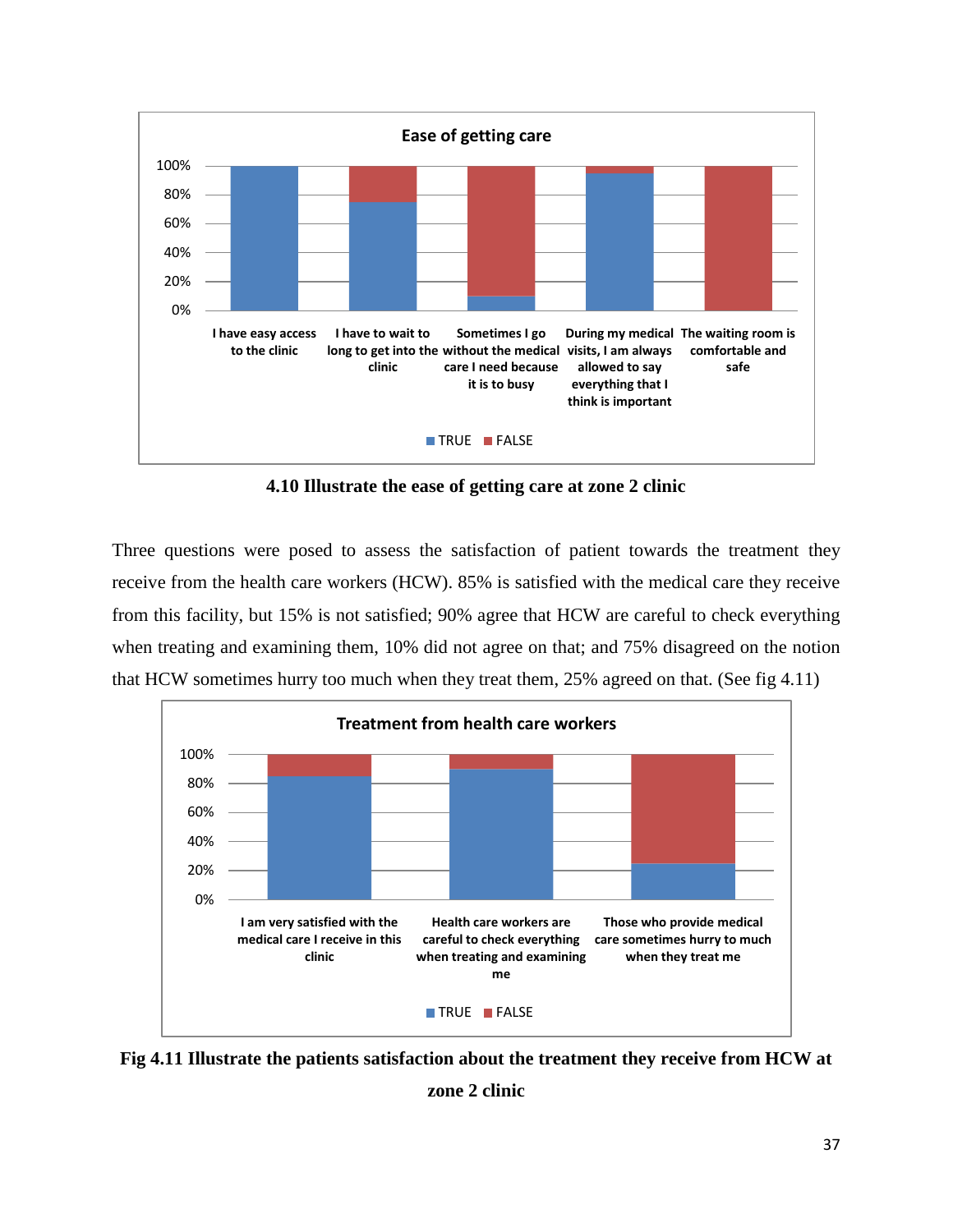Five questions were posed to assess their satisfaction about the down referral system. 95% agreed that they were informed about being down referred to this site, but 5% disagreed; they all (100%) agreed that they always get their medication on their scheduled dates; 95% agreed that the down referral has been helpful to them, but 5% disagreed; 95% prefer to access treatment at this facility than at nearest feeder site, but 5% prefers to access treatment at CMH. The firth question was asking whether they voluntarily asked to be down referred, 85% agreed on that, but 15% disagreed. (See figure 4.12)



**Fig 4.12 Illustrate the patients' satisfaction about the down referral system**

## Section B - Open ended questions

What do you like best about our clinic? 83% responded by saying the facility is closer to where they stay, and they are treated with courtesy; and 17% said there is nothing that they like about the facility.

What do you like list about our clinic? 92% said they wait too long before receiving medical attention, and the waiting room is always congested as it is too small to cater for the number of patients accessing care in this facility; 8% said there is nothing that they do not like about the facility.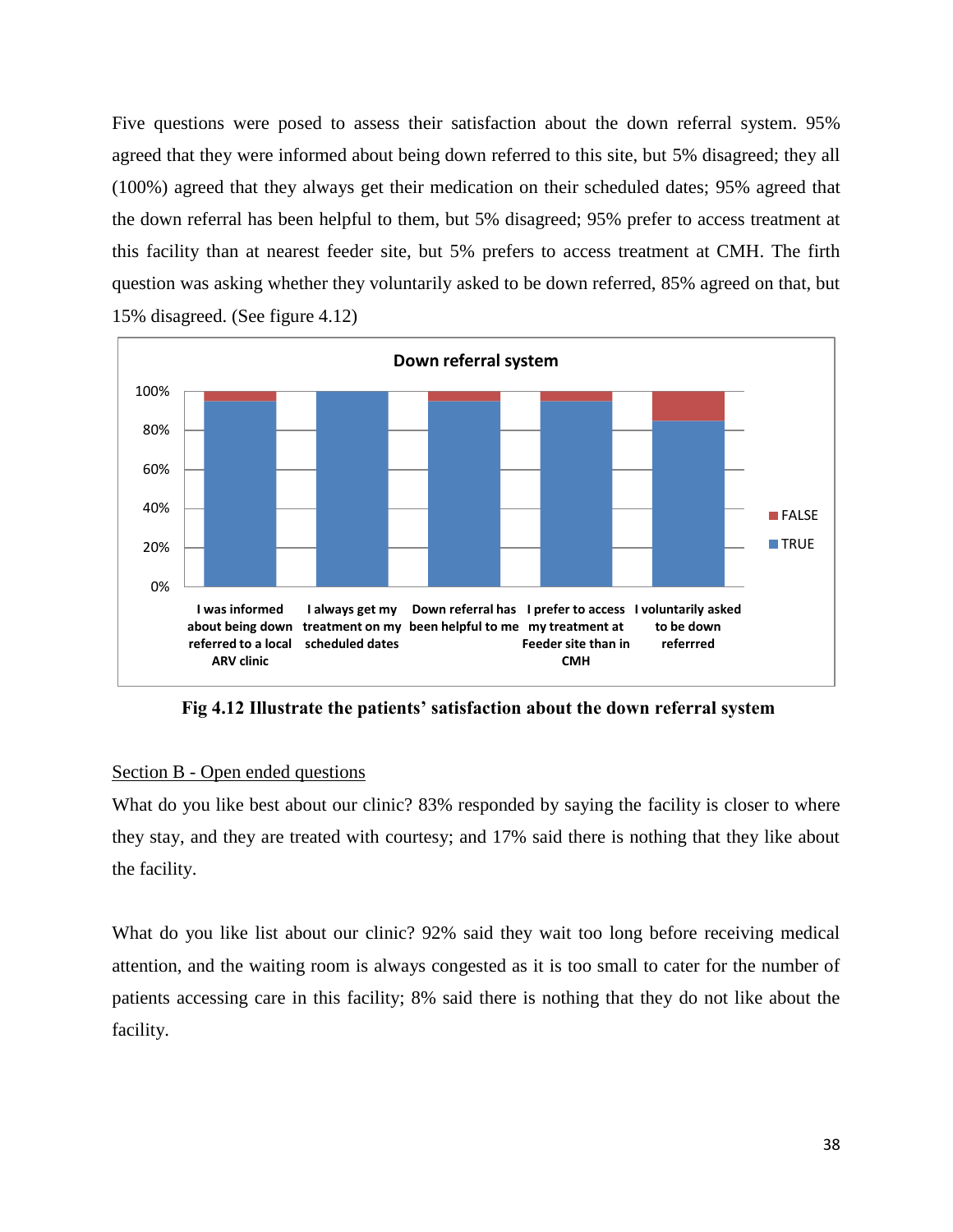# <span id="page-38-0"></span>**4.2.4 Patient accessing treatment at CMH although they have been down referred to zone 2 clinic**

# Section A - Closed ended questions

There was about 20 participants participated in the study from this group of patients, 20% was from age 18-25; 20% from 26-34; and 60% from 35 years and above. (See fig 4.13)



# **Fig 4.13 Illustrate patients accessing treatment at CMH although they have been down referred to zone 2 clinic, categorized according to age**

Patients were posed five questions to assess the ease of getting care. The response to these questions was as follows; 50% agreed that they have easy access to the facility, and 50% disagreed; 70% agreed that they have to wait too long to get into the clinic, but 30% disagreed on that; 5% agreed that sometimes they have to leave the facility without getting care when it is busy, but 95% disagreed on that; 95% agreed that they are given time to ask question during the consultation by the HCW, only 5% disagreed; and 15% disagreed on the statement that says their waiting room is comfortable and safe, but 85% agreed. (See figure 4.14)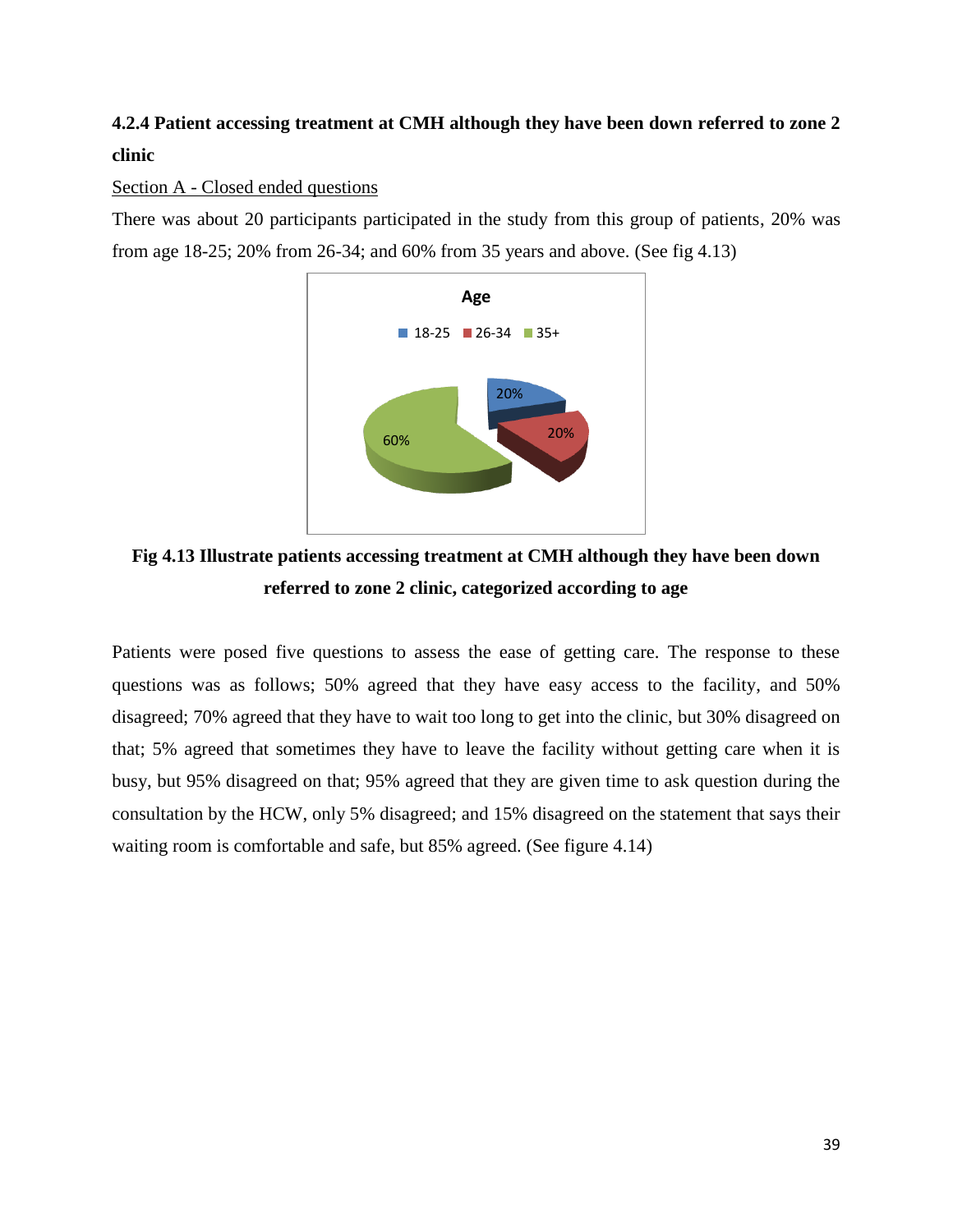

**Fig 4.14 Illustrate the ease of getting care at CMH**

Three questions were posed to assess the satisfaction of patient towards the treatment they receive from the health care workers (HCW). All participants (100%) were satisfied with the medical care they receive from this facility; 100% agree that HCW are careful to check everything when treating and examining them; and they all (100%) disagreed on the notion that HCW sometimes hurry too much when they treat them. (See fig 4.15)



**Fig 4.15 Illustrate patients' satisfaction about the treatment they receive from HCW at**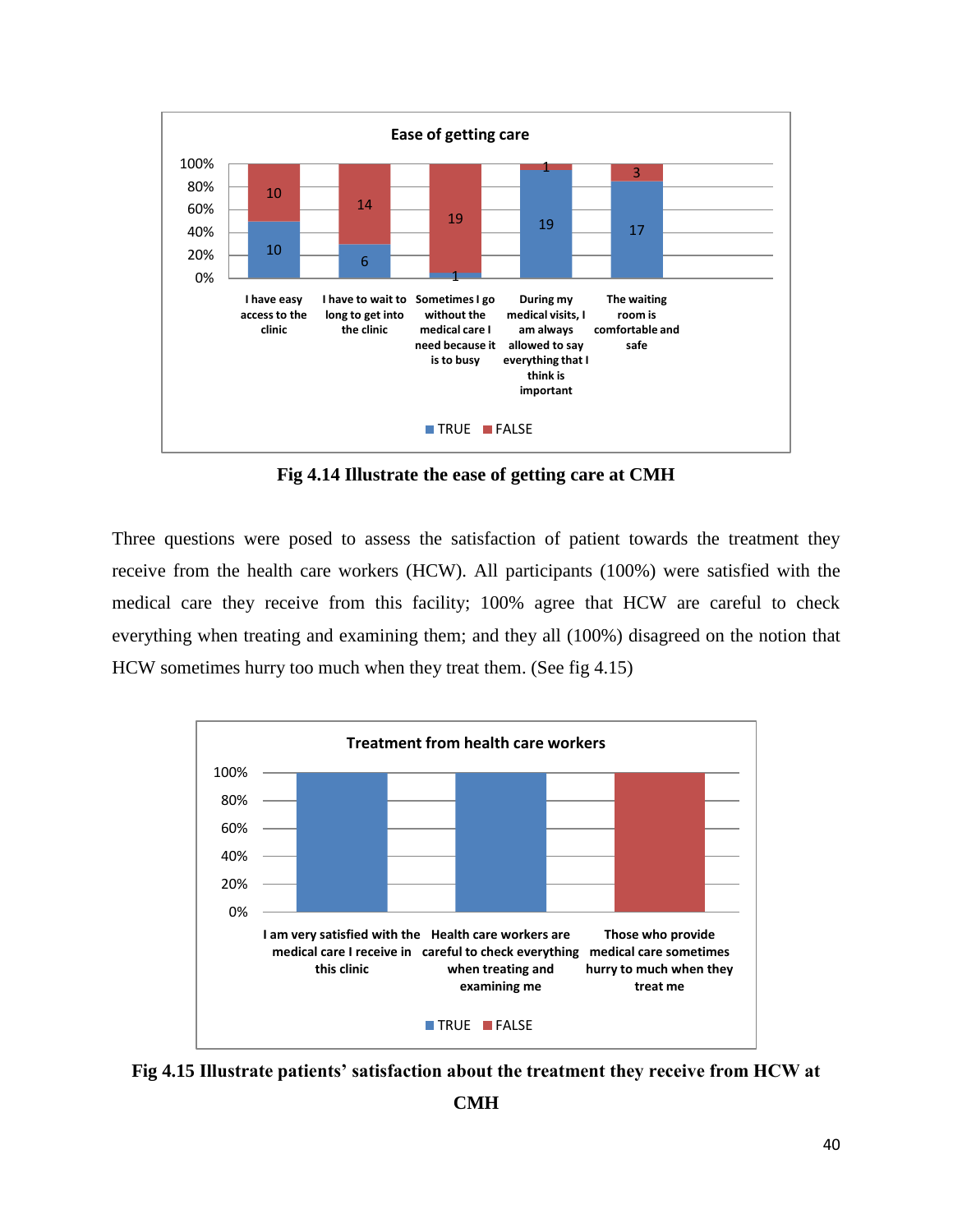Five questions were posed to assess their satisfaction about the down referral system. 50% agreed that they were informed about being down referred to this site, and another 50% disagreed; 95% agreed that they always get their medication on their scheduled dates, 5% disagreed; 55% agreed that the down referral would be helpful to them, but 45% disagreed; 50% prefer to access treatment at nearest feeder site, and another 50% prefers to access treatment at CMH. The firth question was asking whether they voluntarily asked to be down referred, 55% agreed on that, but 45% disagreed. (See figure 4.16)



**Fig 4.16 Illustrate the patients' satisfaction about the down referral system**

#### Section B - Open ended questions

What do you like best about our clinic? 50% responded by saying they are treated with courtesy and they also receive educational sessions; 36% said they there is nothing that they like about the facility; and 14% said they always get their treatment on their appointment dates compared to zone 2 clinic.

What do you like list about our clinic? 69% said the facility is far from where they stay and have to wake up early on their appointment dates; and 31% said there is nothing that they like list about the facility.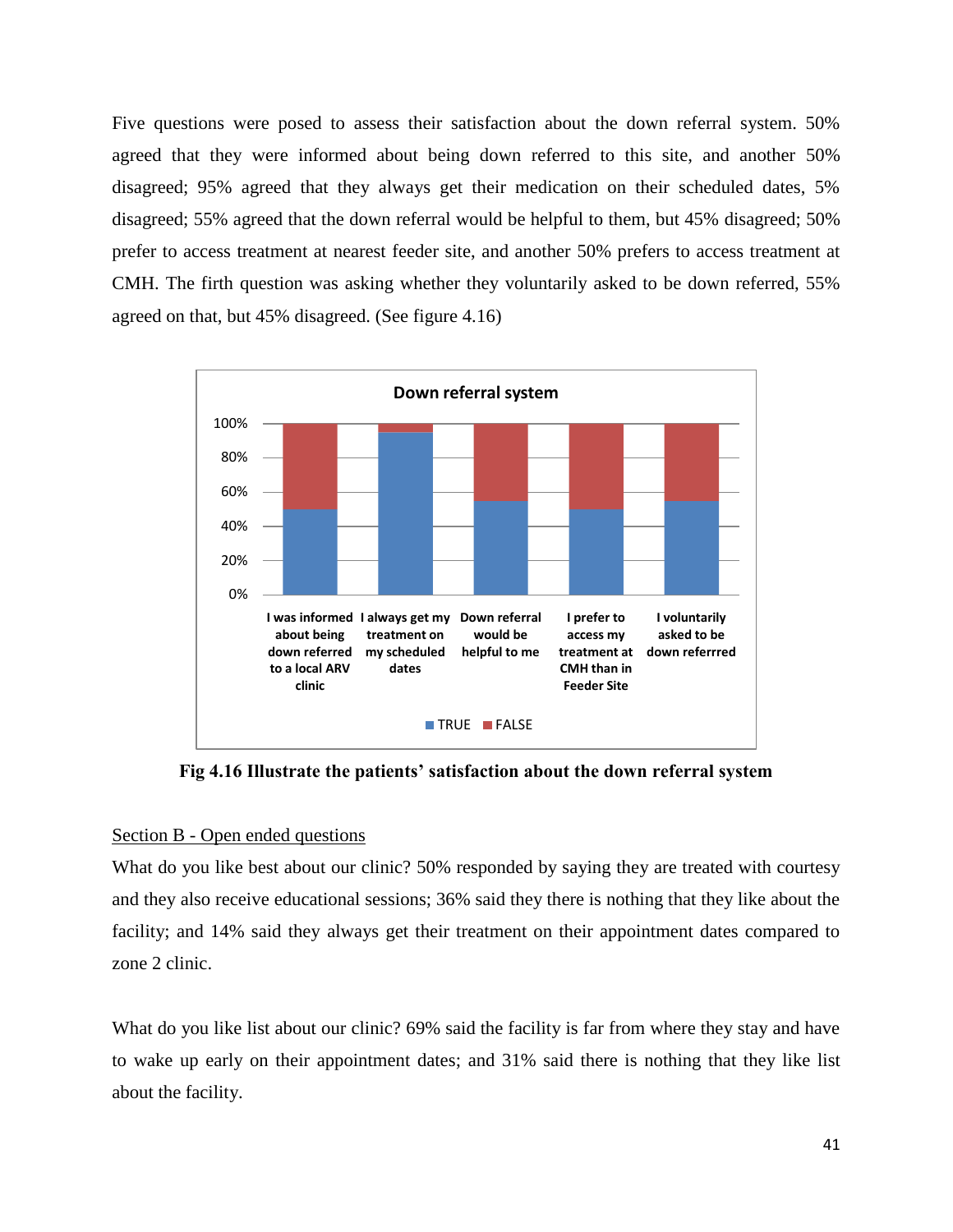## <span id="page-41-0"></span>**4.2.5 Patient accessing treatment at CMH but reside in areas nearer to zone 8 clinic**

Section A - Closed ended questions

There was about 20 participants participated in the study from this group of patients, 10% of participants were from the age of 18-25; 25% from 26-34; and 65% from 35 years and above. (See figure 4.17)



**Fig 4.17 Illustrate patients accessing treatment at CMH although they have been down referred to zone 2 clinic, categorized according to age**

Patients were posed five questions to assess the ease of getting care. The response to these questions was as follows; 45% agreed that they have easy access to the facility, and 55% disagreed; 50% agreed that they have to wait too long to get into the clinic, and other 50% disagreed on that; 10% agreed that sometimes they have to leave the facility without getting care when it is busy, but 90% disagreed on that; 95% agreed that they are given time to ask question during the consultation by the HCW, only 5% disagreed; and 20% disagreed on the statement that says their waiting room is comfortable and safe, but 80% agreed. (See figure 4.14)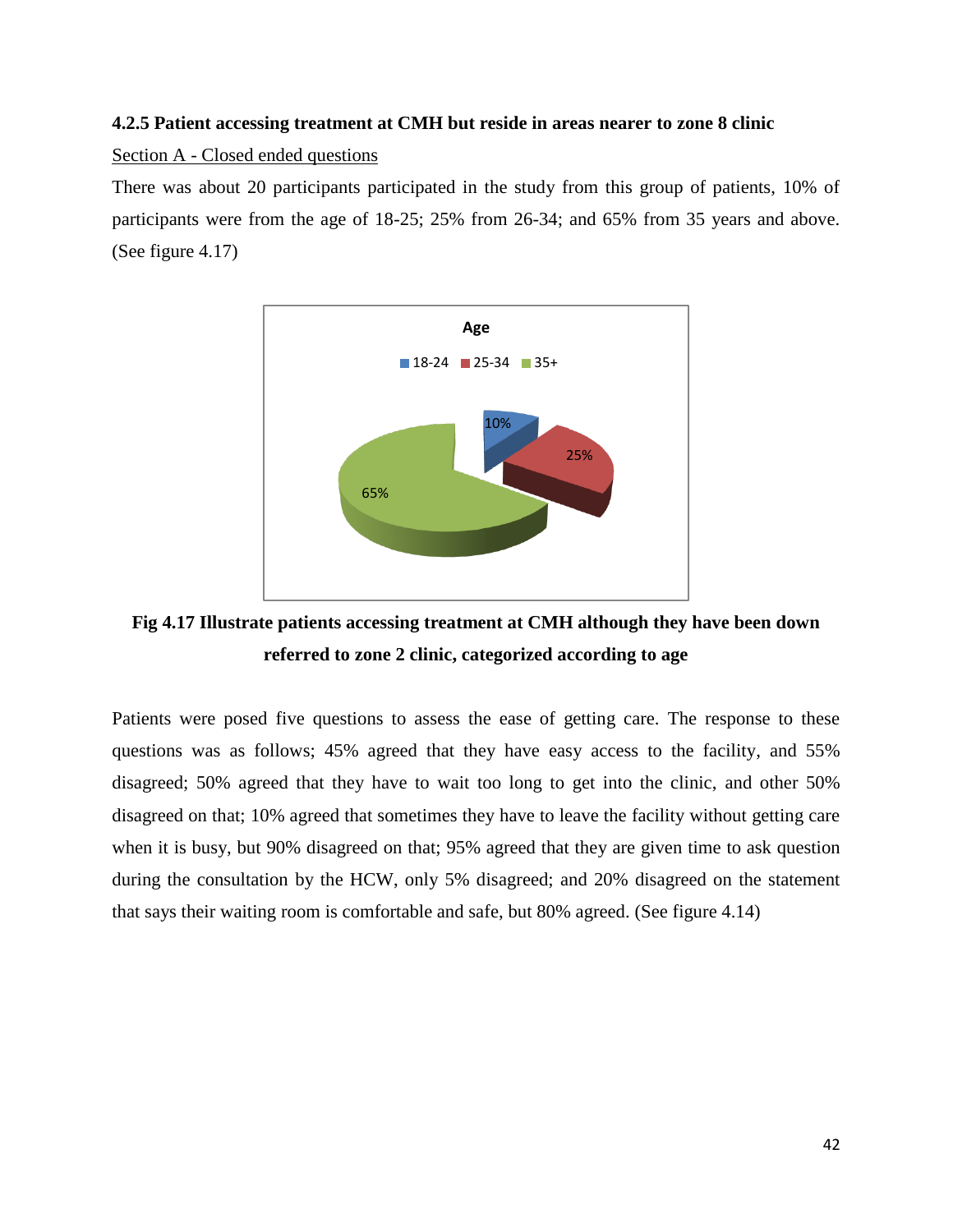

**Fig 4.18 Illustrate the ease of getting care at CMH**

Three questions were posed to assess the satisfaction of patient towards the treatment they receive from the health care workers (HCW). 95% is satisfied with the medical care they receive from this facility, only 5% that disagree on that; 100% agree that HCW are careful to check everything when treating and examining them; and they all (100%) disagreed on the notion that HCW sometimes hurry too much when they treat them. (See fig 4.19)



**Fig 4.19 Illustrate patients' satisfaction about the treatment they receive from HCW at** 

**CMH**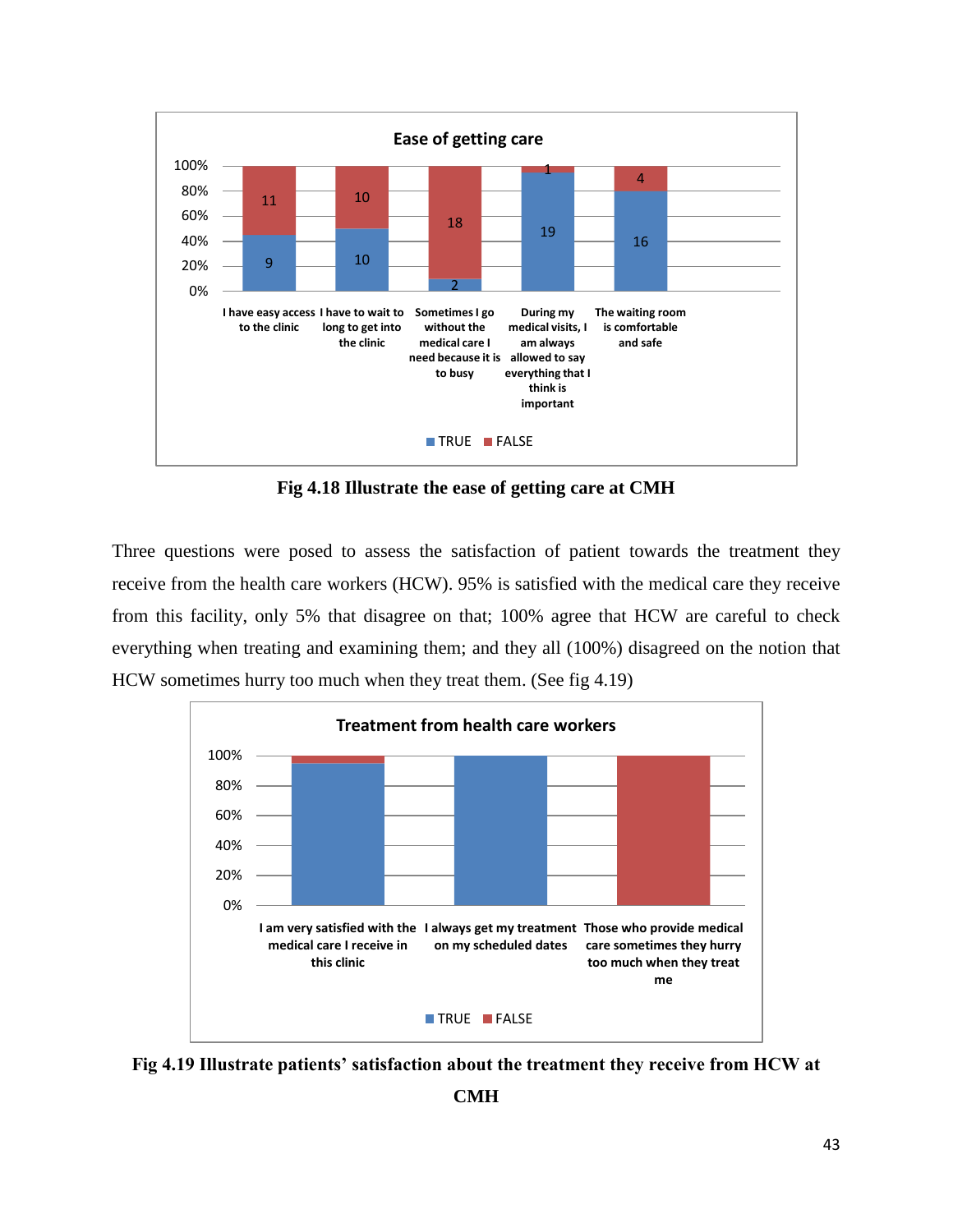Five questions were posed to assess patient satisfaction about the down referral system. 10% agree that they were informed about being down referred to this site, 90% disagree on that; 100% agree that they always get their medication on their scheduled dates; 75% agreed that the down referral would be helpful to them, but 25% disagreed on that; 55% prefer to access treatment at nearest feeder site, and another 45% prefers to access treatment at CMH. The firth question was asking whether they voluntarily asked to be down referred, they all (100%) agree on that. (See figure  $4.16$ )



**Fig 4.20 Illustrate the patients' satisfaction about the down referral system**

#### Section B - Open ended questions

What do you like best about our clinic? 29% said they are treated with courtesy and receive educational sessions; another 29% said the facility is closer to where they stay; 21% said there is nothing that they like best about the facility; 14% said they always receive their treatment including treatment for minor ailments; and 7% said there is privacy and confidentiality is maintained.

What do you like list about our clinic? 50% said there is nothing that they like about the facility; 28% said it is far from where they stay and have to spend money to come to the clinic; 14% said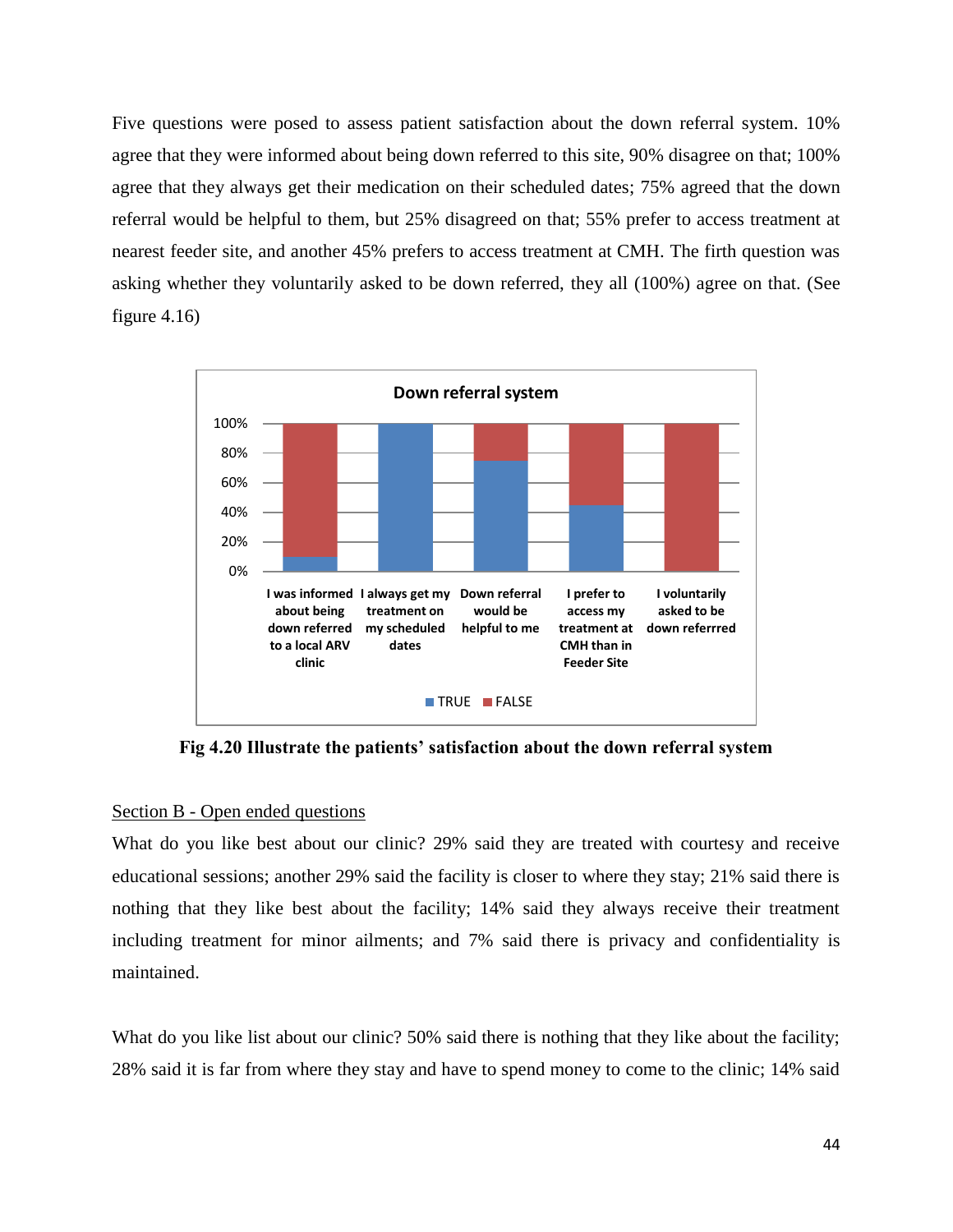they have to wake up early on their appointment dates; and 7% said the pharmacy unit does not treat them with courtesy.

## <span id="page-44-0"></span>**4.3 Findings of clinicians, pharmacist and data captures' perception on DRS**

Their questionnaire was also divided into Section A and B, section A was composed of open ended questions which categorized according to clinical unit, pharmacy unit, monitoring and evaluation unit, and general questions that involved all units. There was also a questionnaire for lay staff which also had Section A and B.

## <span id="page-44-1"></span>**4.3.1 Clinical Unit**

## Section A - Closed ended questions

Four questions were posed to the clinicians to understand their perception about the down referral system. All (100%) participants agree that they are aware of the down referral system; 80% agree that they always advise their patients to access treatment at their nearest feeder sites, but 20% do not exercise that; 60% agree to the statement that says management is actively involved in the down referral of patients, 40% disagree on that statement; 90% agree that patients are informed about the system before being down referred, 10% did not agree on that. (See fig 4.21)



**4.21 Illustrates clinical unit response on the questionnaire**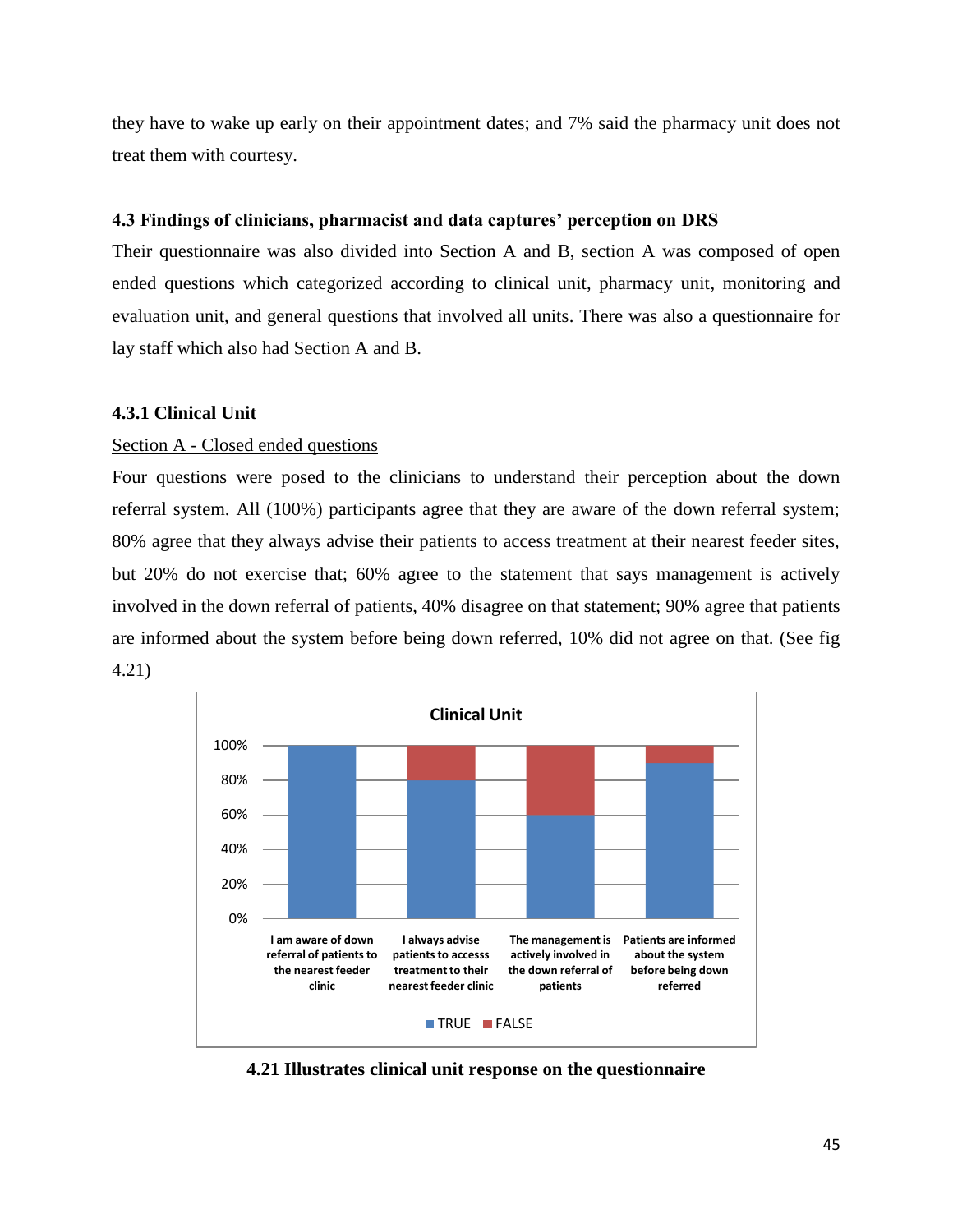#### Section B - Open ended questions

What are the strengths you can mention about the down referral of patients? The most prominent answers were that it is cost effective to patients and reduces defaulter rate; due to reduced number of patients, clinicians get a chance to render quality patient care.

What are the challenges you can mention about the down referral of patients? The most prominent answers were shortage of staff; lack of space and privacy; inadequate communication with feeder sites; patients continue to come to CMH for treatment although they were down referred.

#### <span id="page-45-0"></span>**4.3.2 Pharmacy Unit**

#### Section A - Closed ended questions

Six questions were posed to the participants, 100% of the participants agreed that they are aware of the down referral of patients; 20% agreed that there is a tracking system in place to detect down referred patients, whom continue accessing treatment at CMH, but 80% did not agree on this statement; 80% agreed when asked whether the transport is always available to transport down referred treatment, 20% did not agree; 20 agree on the statement that say there is enough space for storage of down referred patients, but 80% did not agree on that; when asked whether the pharmacy kept updated of down referred patients, 20% agreed and 80% did not; and the notion that says the management is actively involved in the down referral of patients, 20% agreed and 80% did not. (See fig 4.22)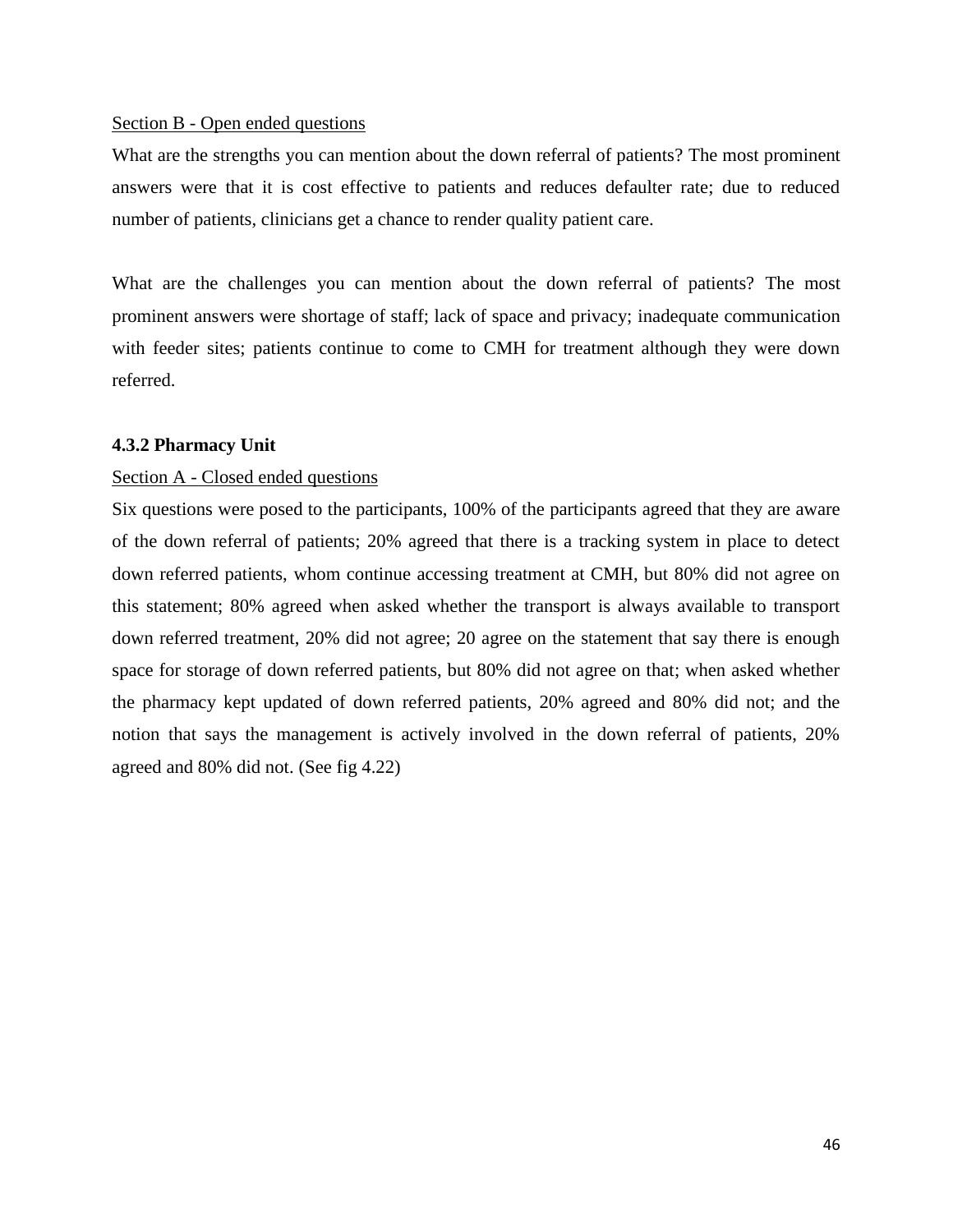

**Fig 4.22 Illustrate pharmacy unit response on the questionnaire**

## Section B - Open ended questions

What are the strengths you could mention about the down referral of patients? 20% of participants felt that it is time consuming and it save the patients unnecessary travelling costs as they access treatment at sites closer to their homes. 80% feel like there is none because patients still continue to come to CMH for treatment although they have been down referred; they feel like the system is failing its needs and suggest that there should be more involvement from the management, and there should be someone spearheading the process.

What challenges you can mention about the down referral of patients? The most prominent answers on this question were not enough space for storage of medication; lack of management support; shortage of staff (data capturers); and also to create a system that will be able to detect defaulters.

# <span id="page-46-0"></span>**4.3.3 Monitoring and evaluation unit**

Section A - Closed ended questions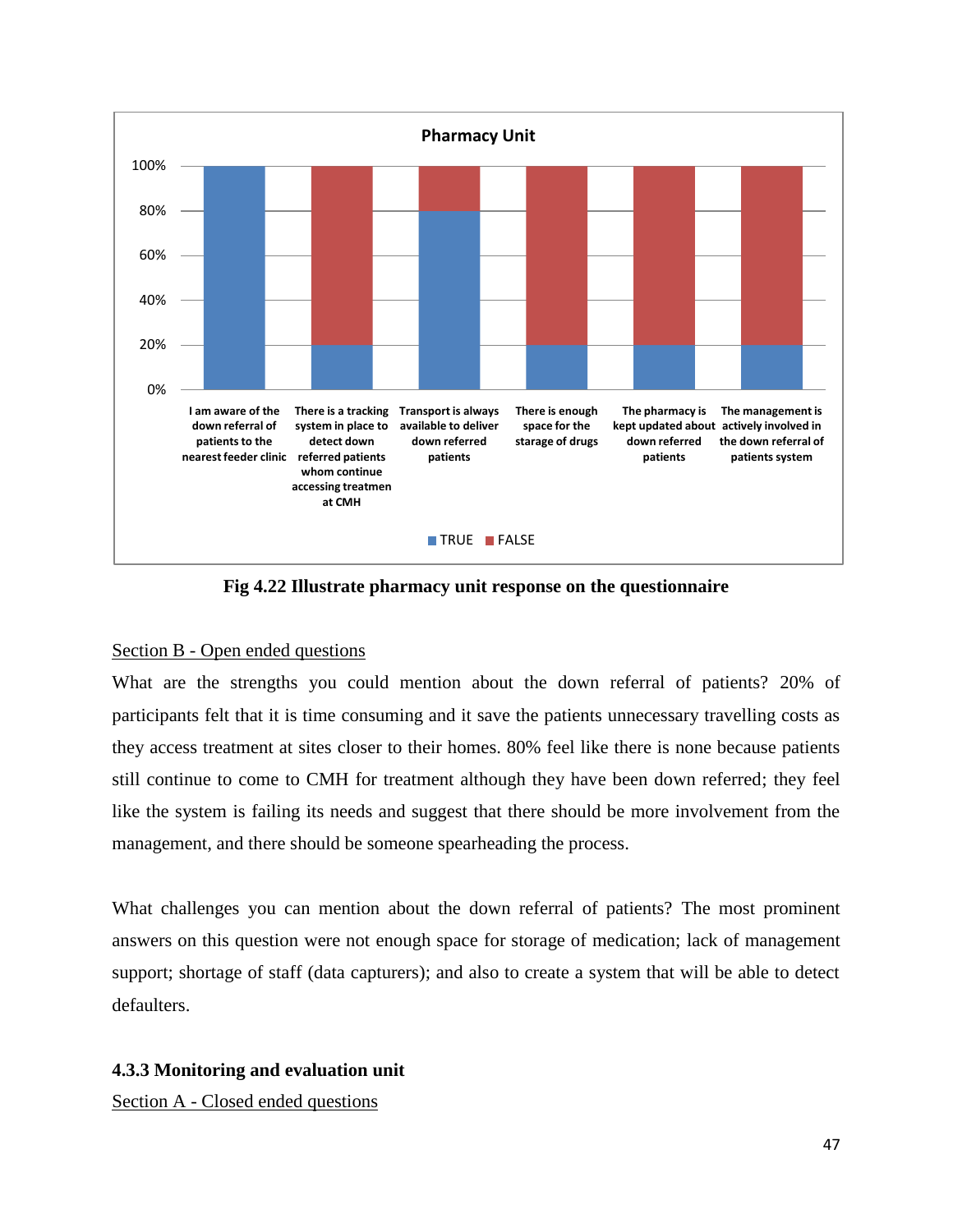Five questions were posed to the participants to assess their perception about down referral system, 100% agreed when the following statements were posed to them, I am aware of the down referral of patients to their nearest feeder site; and whether there is a tracking system in place to detect down referred patient, whom continue accessing treatment at CMH; 100% disagreed on the notion that says the down referral system has been evaluated before; 33% agree that the management is actively involved in the down referral of patients system, but 67% disagreed on that. (See fig 4.23)



**Fig 4.23 Illustrates the Monitoring and Evaluation Unit response to the questionnaire**

## Section B - Open ended questionnaire

What are the strengths you can mention about the down referral of patients? All (100%) feel like it is cost effective to the patients, and it reduces defaulting rate as patient usually complain for taxi when they did not honor their appointments.

What are the challenges you can mention about the down referral of patients? The most prominent answers were; lack of space which lead to lack of privacy and inactive involvement of the facility managers.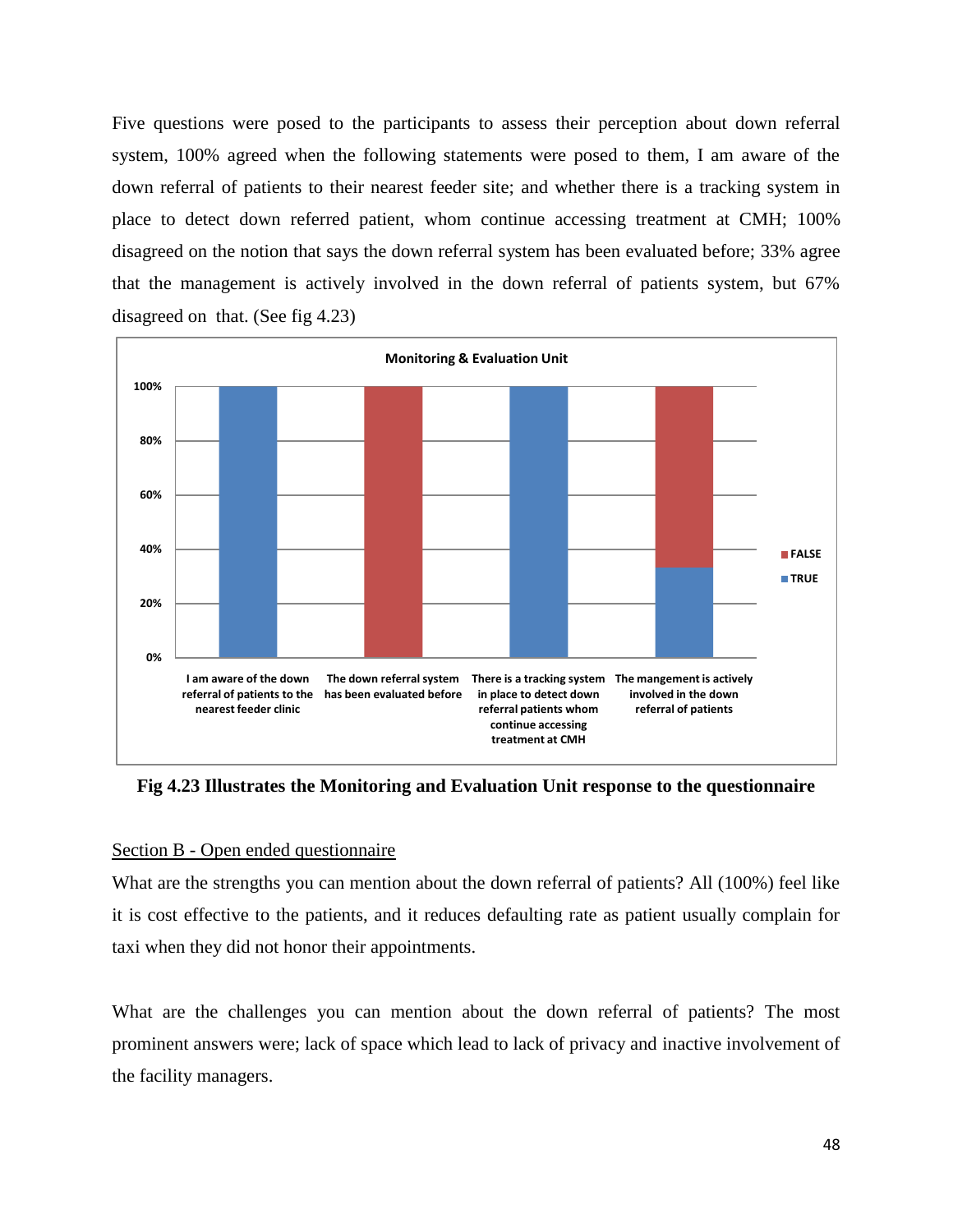## **4.3.4 General questions**

About 5 general questions were posed to assess clinical, pharmacy and monitoring an evaluation units staff perception about the down referral system, 38 % of participants agreed that the down referral was properly implemented, 62% disagree on that; all (100%) participants feel like the down referral of patients needs to be evaluated; on the statement that say there is a team from CMH and feeder sites that is leading the process 27% agreed and 73% disagreed on that; 22% agreed that there is a complete by-in from staff and management of the feeder site 78% disagreed. (See fig 4.24)



**Fig 4.24 Illustrate the staff response to general questions**

## <span id="page-48-0"></span>**4.3.5 Counseling Unit**

## Section A - Closed ended questions

Five questions were posed to adherence/peer educators to assess their perception of the down referral system. All (100%) participants agreed that they are aware of the down referral system, they all (100%) feel like the system needs to be evaluated, and there is a functional tracking system in place to track the defaulters. 100% of participants do not agree on the statement that says there is team from CMH and Feeder sites that is leading the process.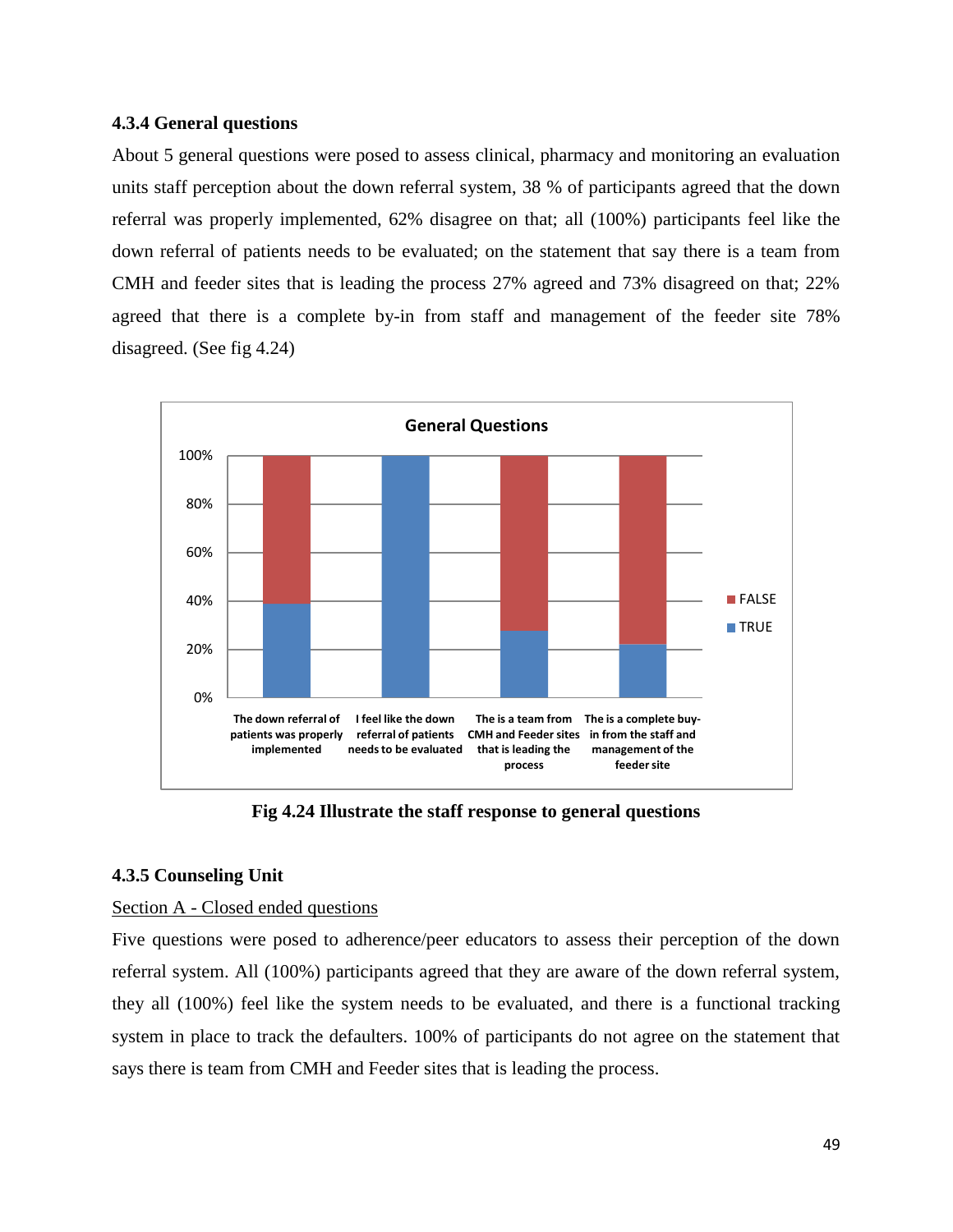

**Fig 4.25 Illustrate the counseling unit response to the questionnaire**

## Section B - Open ended questions

What are the strengths you mention about down referral of patients? 67% of participants said it helps clients to access treatment closer from home and is cost effective; and 33% said nothing. What are the challenges you can mention about the down referral of patients? 58% said patient continue to access treatment at CMH although they have been down referred to the nearest feeder clinic; and 48% said treatment is not always available in feeder sites especially at Zone 2 clinic and that leads to patients coming back to CMH to access treatment.

## <span id="page-49-0"></span>**4.4 Conclusion**

This chapter was focusing on the findings obtained after the collection of the data, Microsoft excel was used to collect and analyze that data. The following chapter will present limitations encountered during the study, recommendations made from the findings and the conclusion of the study.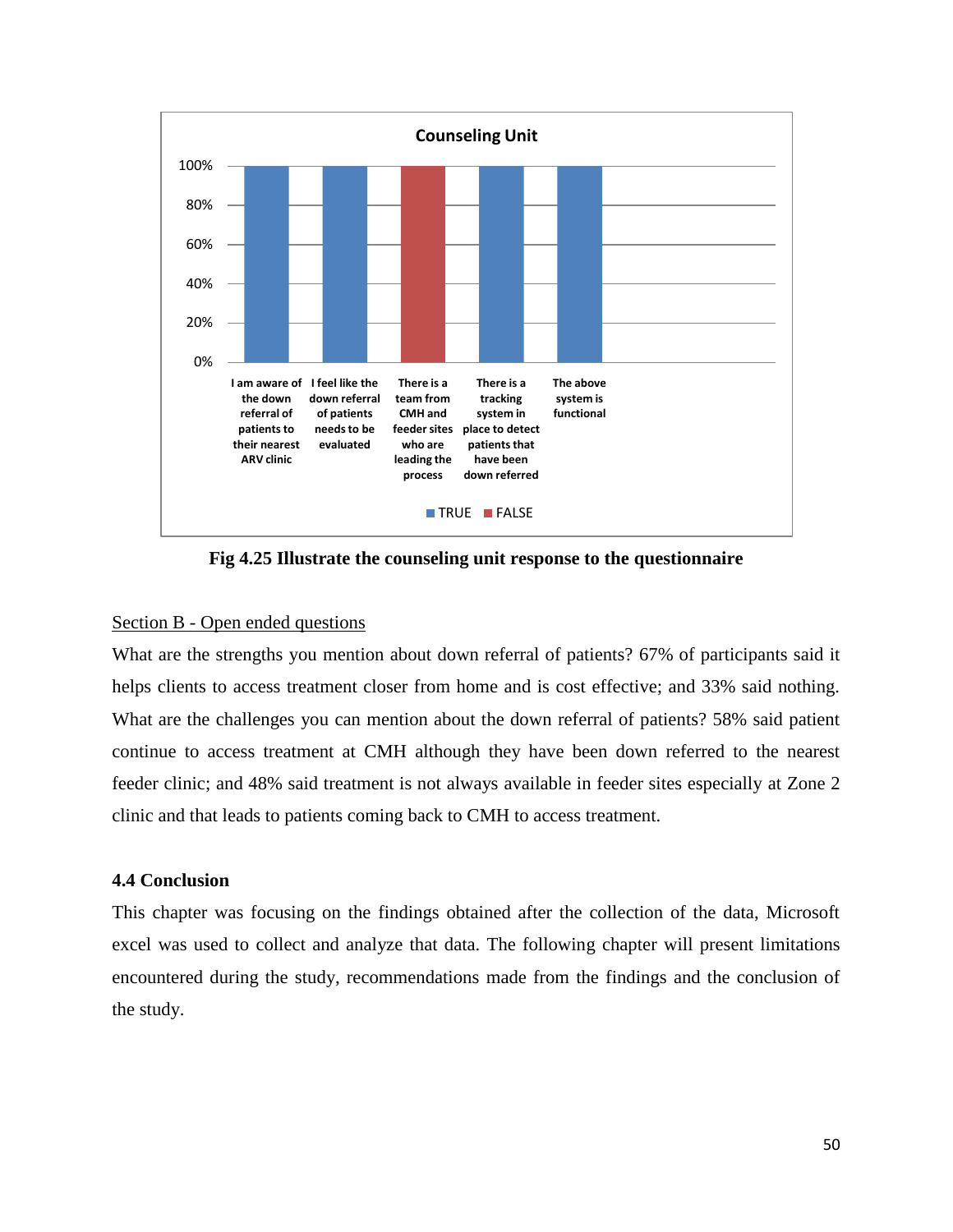## <span id="page-50-0"></span>**Chapter 5: Limitations, recommendations and conclusion**

## <span id="page-50-1"></span>**5.1 Introduction**

This chapter reflects back to the purpose and objectives of the study, the primary purpose was to evaluate the referral system between CMH and is feeder sites (zone 2; 8 and 13). It will make conclusion about the study and provide recommendations on how to improve the down referral system.

## <span id="page-50-2"></span>**5.2 Limitations**

The researcher was interested in answering the question "does the down referral system function effectively between CMH and its feeder sites (zone 2, 8 and 13)". Limitations such as absence of the standard operating procedure to follow when down referring patients, and for the researcher to measure the system on; absence of a person spearheading the process; and the inactive involvement of the facility managers on the system inhibited the researcher from answering fully this question. The researcher slightly derailed from answering the question by focusing more on understanding the staff perception and patient satisfaction about the down referral system.

The researcher become aware during the study that the down referral system between CMH and zone 8 has collapsed, this surfaced due to lack of pharmacist assistant to assist with the management and storage of medication at zone 8 clinic. All patients that have been down referred to the latter were left with no choice but access their treatment at CMH. They only come for minor ailments treatment to zone 8 clinic.

# <span id="page-50-3"></span>**5.3 Recommendations**

#### **Management**

- Management of the institutions should be actively involved and help in supervising the process
- Enact a standard operating procedure to follow during the process of down referral
- Bimonthly or quarterly meeting should sit between CMH and feeder sites staff to improve  $\bullet$ communication and discuss obstacles encountered during the process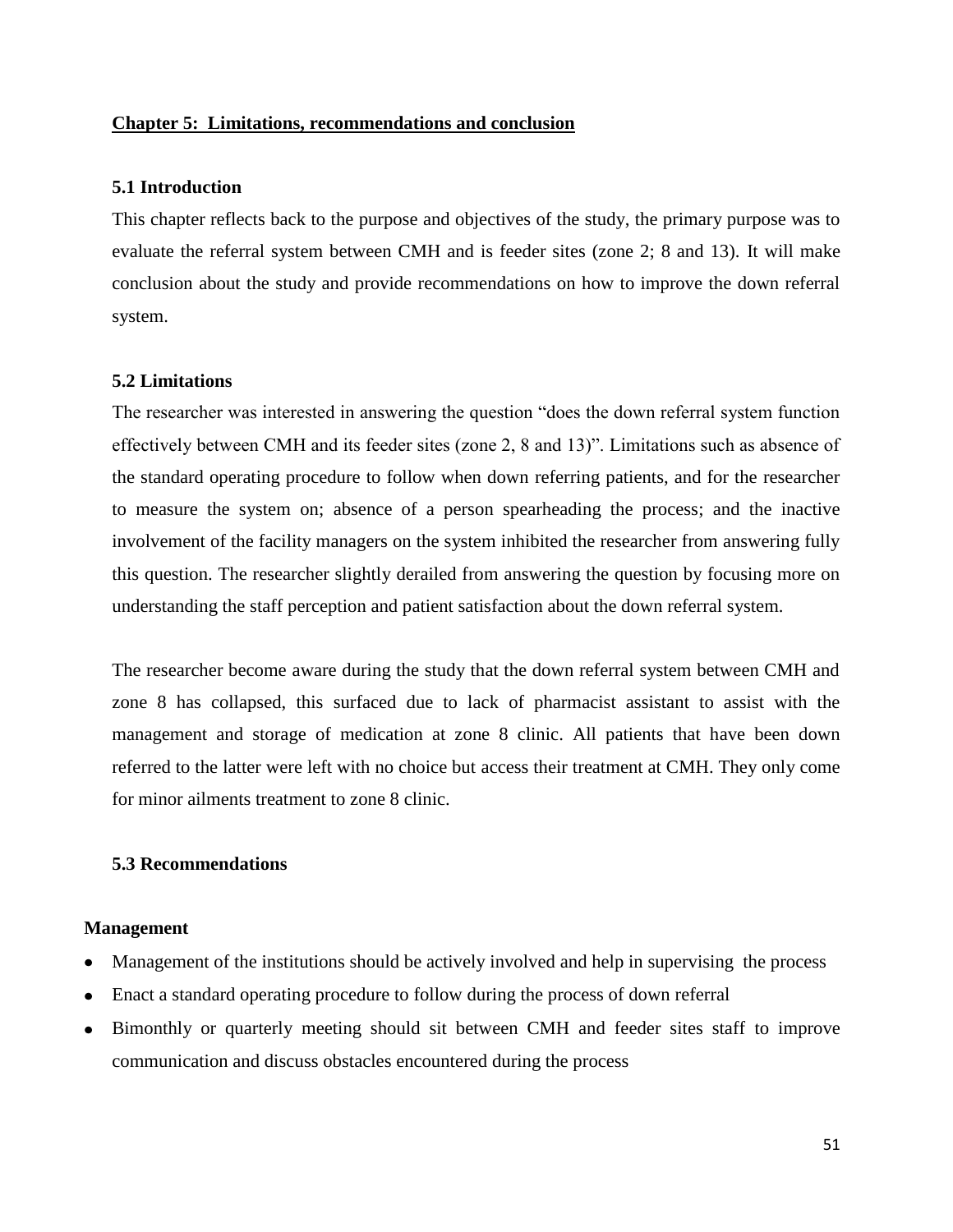- Filling of vacant positions that inhibit the effectiveness of the system e.g. data capturers and  $\bullet$ pharmacist assistants
- Workshop for the staff on down referral system to bridge the gaps  $\bullet$

## **Feeder sites**

- Training of staff on HIV/AIDS  $\bullet$
- Incorporation or integration of HIV/AIDS services with general clinic services
- Addition of consultation rooms and renovation of waiting to cater for the influx of patients

## **Pharmacy**

- Pharmacy should be updated on down referred patients or a system to detect down referred  $\bullet$ patients should be created
- Improve drug storage condition of drugs in feeder sites  $\bullet$
- Sufficient supply drugs in feeder sites

## **Patients Education**

- On the importance or advantages of down referral  $\bullet$
- On acceptance of HIV status as others are reluctant to access treatment at feeder sites due to confidentiality issues

## **Monitoring and evaluations**

- The system should be evaluated biannually
- Create a system to detect down referred patients, whom continue accessing treatment at CMH

## <span id="page-51-0"></span>**5.4 Conclusion**

The down referral process began without the completion of planning with all involved stakeholders because of the pressure to implement the decision to down refer, staff at the feeder clinics although trained on ART care, but not experienced enough to manage the large influx of patients on ART. Due to the influx waiting prolonged and waiting rooms became overcrowded.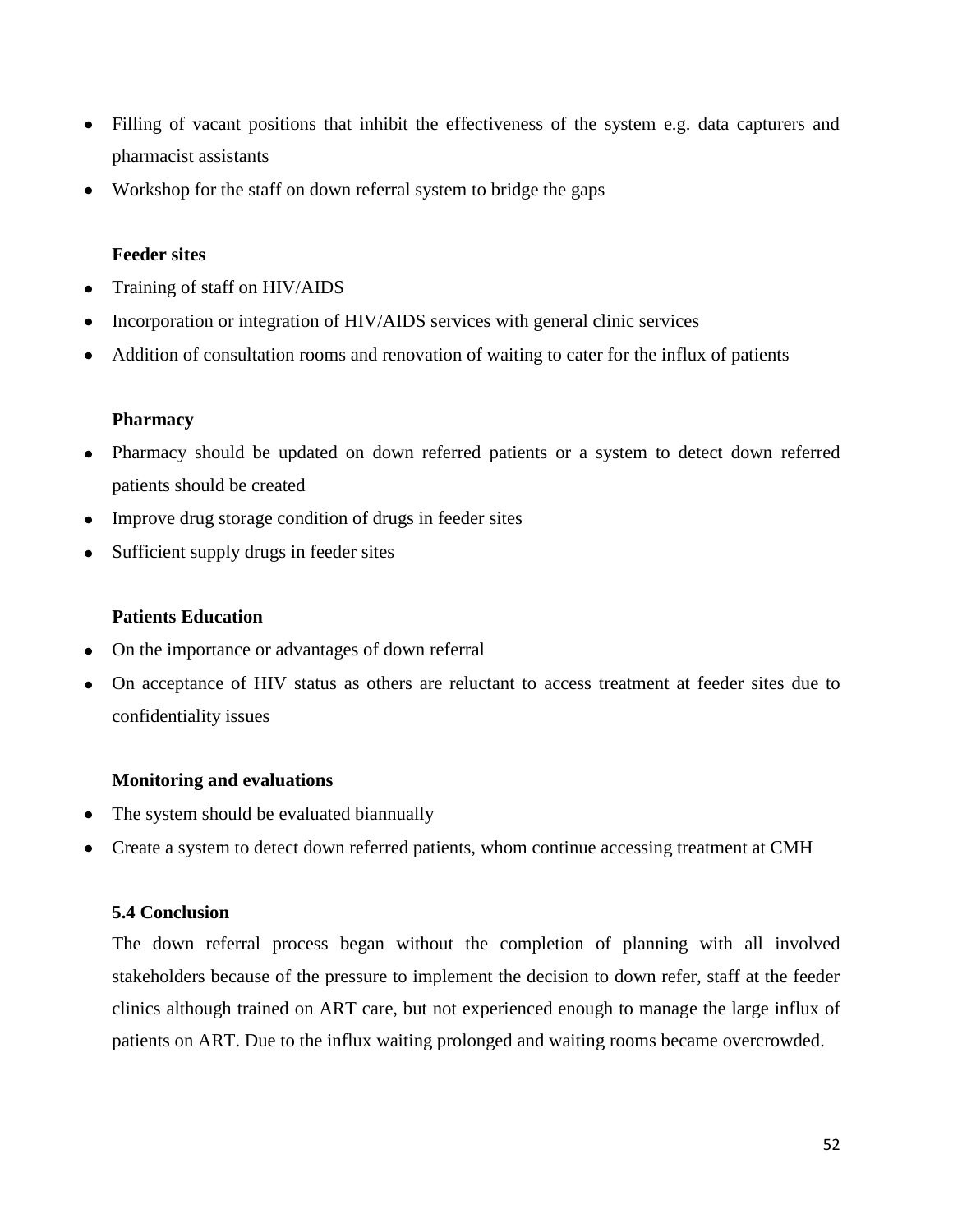The down referral of patients is not well monitored, and with the gradual increase in the down referral, there is no master list of patients down referred. The electronic database maintained at CMH is not maintained when patients are down referred. Patients down referred but continue accessing treatment at CMH are registered as defaulters in feeder sites resulting insufficient data. No active system for tracing of down referred patients in place.

There is inadequate drug supply management as down referred patients sometimes could not get treatment on their appointment dates in feeder site ending up being referred to CMH. Some patients end up consistently accessing their treatment at CMH due to frustration with the chaotic process.

Down referral requires careful planning, implementation over a realistic time frame, and attention monitoring at all levels. The most obvious and significant lesson is the need to take time to explain to the patients the reason behind the decisions taken for the down referral, and explain that they would from one proximal service without any compromise in care.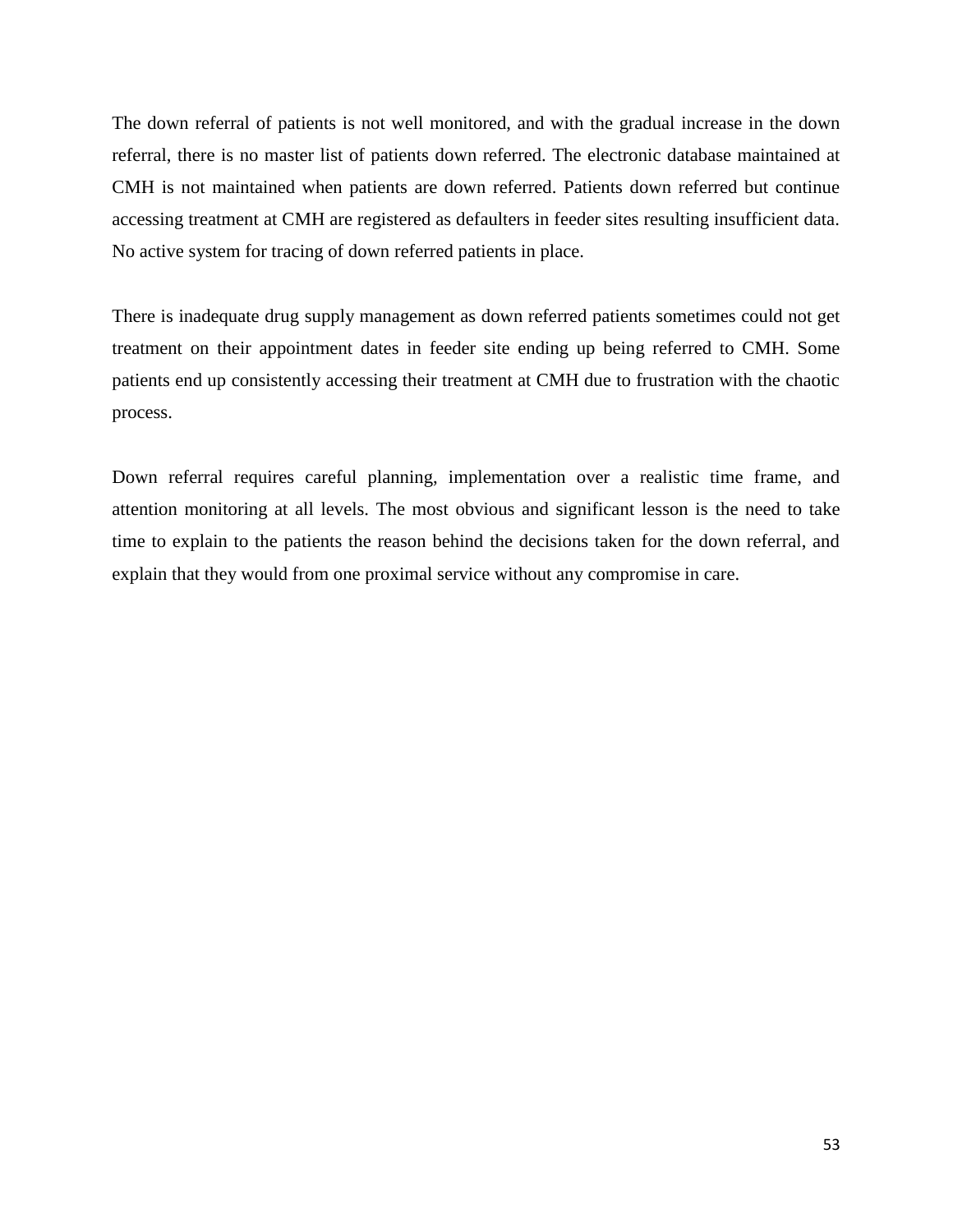#### <span id="page-53-0"></span>**References**

- 1. Al-Mazrou, Y.Y., Al-Shari, S. & Rao, M. (1990). *Principles and Practice of Primary Health Care.* Riyadh Directorate of Health Centers, Ministry of Health, Al-Helal Press
- 2. Bless, C. & Higson-Smith, C. (2000). *Fundamentals of Social Research Methods*. *An African Perspective*. Third Edition. Juta Education (Pty) Ltd
- 3. Bossyns, P., Abache, R., Abdoulaye, M.S., Miye, H., Depoorter, A. & van Lerbeghe, W. (2006). Monitoring the referral system through benchmarking in rural Niger: an evaluation of the functional relationship between health centres and the district health centres. *BMC Health Services Research*, **6**(51)
- 4. Brink, H.I. (2000). *Fundamentals of Research Methodology for Healthcare Professionals*. Juta and Company. Cape Town. RSA
- 5. Christenson, L.B. (2007). *Experimental Methodology*. Pearson International Edition. Tenth Edition. Pearson Education, Inc
- 6. Gandhi, T.K., Sittig, D.F., Franklin, M., Sussman, A.J., Fairchild, D.G., Bates, D.W. (200). Communication Breakdown in the Outpatient Referral Process. *J Gen Intern Med,* 15, 626-631
- 7. Gehlbach, S.H. (1993). *Interpreting the Medical Literature*. Third Edition
- 8. Katzenellenboogen, J.M., Joubert, G., Abdool Karim, S.S. (2001). *Epidemiology. A Manual for South Africa*. Oxford University Press.
- 9. Kravitz, R.L., Franks, P., Feldman, M., Meredith, L.S., Hinton, L., Franz, C., Duberstein, P, & Epstein, R.M. (2006). What Drives Referral from Primary Care Physicians to Mental Health Specialists? A Randomized Trial Using Actors Portraying Depressive Symptoms. *J Gen Intern Med,* 21, 584-589
- 10. Mounton, J. & Babbie, E. (2005). *The practice of Social Research*. South African edition. Oxford University Press.
- 11. Mouton, J. (2008). *How to succeed in your Masters' & Doctoral Studies*. *A South African Guide and Resource Book*. Van Schaik Publishers
- 12. Naude, M. & Setswe, G. (2000). *Basic Community Health Nursing*. Heineman Publishers (Pty) Ltd
- 13. Omaha, K., Melendez, V., Uehara, N. & Ohi, G. (1998). Study of a patient referral system in the Republic of Honduras. *Health Policy and Planning,* **13**(4), 433-435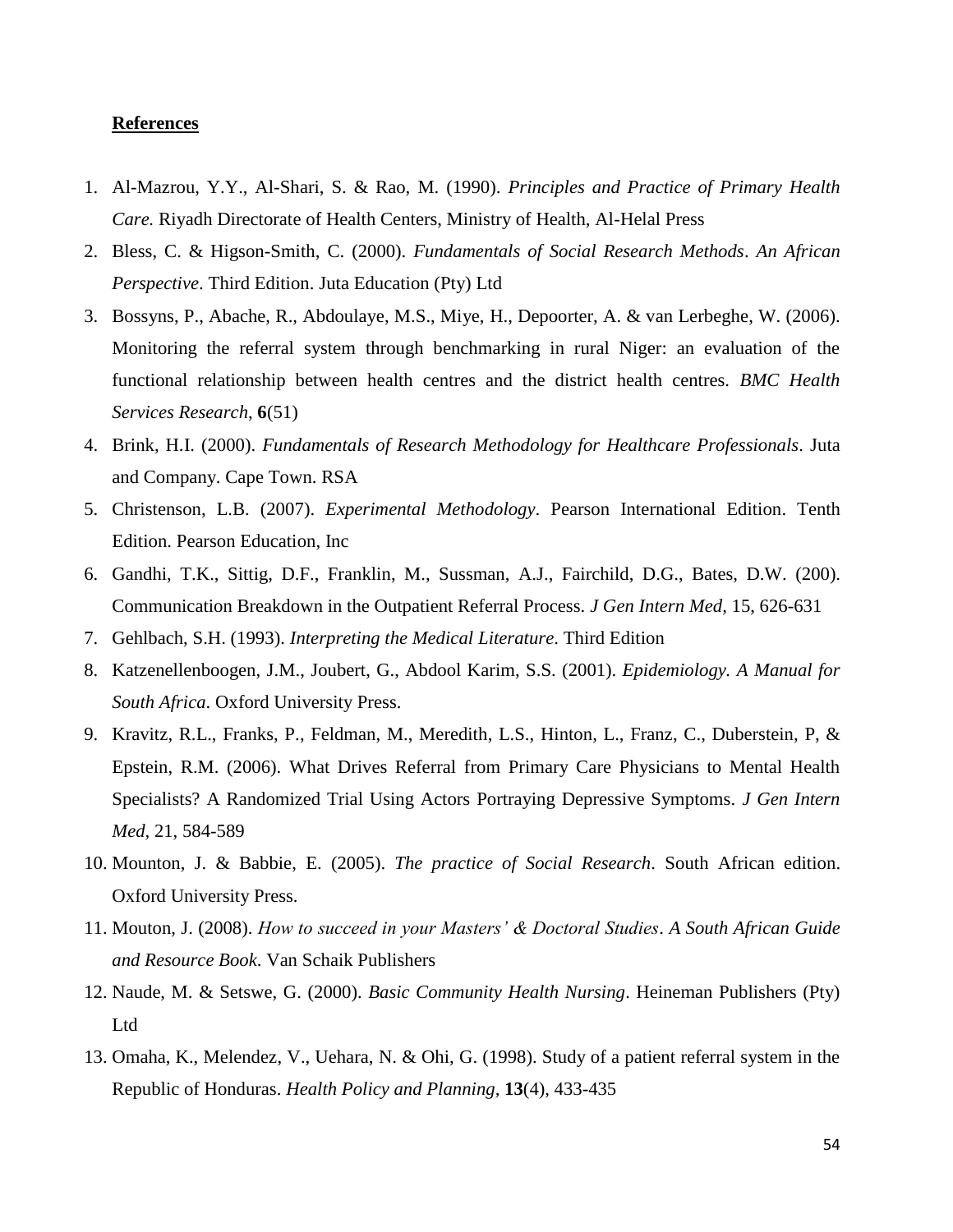- 14. Toyabe, S. & Kouhei, A. (2006). Referral from secondary care and to aftercare in a tertiary care university hospital in Japan. *BMC Health Service Research*, **6**(11)
- 15. Rosemann, T., Wensing, M., and Rueter, G. & Szecsenyi, J. (2006). Referral from general practice to consultants in Germany: If the GP is the initiator, patients" experiences are more positive. *BMC Health Services Research,* **6**(5)
- 16. Roland, M. & Coulte,r A. (1992). Ho*spital Referrals. Oxford General Practice Series*. Oxford University Press
- 17. Sanders, D., Kravitz, J., Lewin, S., & Mackee, M. (1998). Zimbabwe"s hospital referral system: does it work? *Health Policy and Planning,* **13**(4), 359-370
- 18. Siddiqi, S., Kielmann, A.A., Khan, M.S., Ali, N., Ghaffar, A., Sheikh, U. & Mumtaz, Z. (2001). The effectiveness of patient referral in Pakistan. *Health Policy and Planning,* **16**(2), 193-198
- 19. St Leger, A.S., Schnieden, H. & Walsworth-Bell, J.P. (1987). Evaluating health services' effectiveness. *A guide for health professionals, service managers and policy makers*. Open University Press. World Health Organization. *Hospitals and Health for all*. Technical Report Series No. 744. Geneva: WHO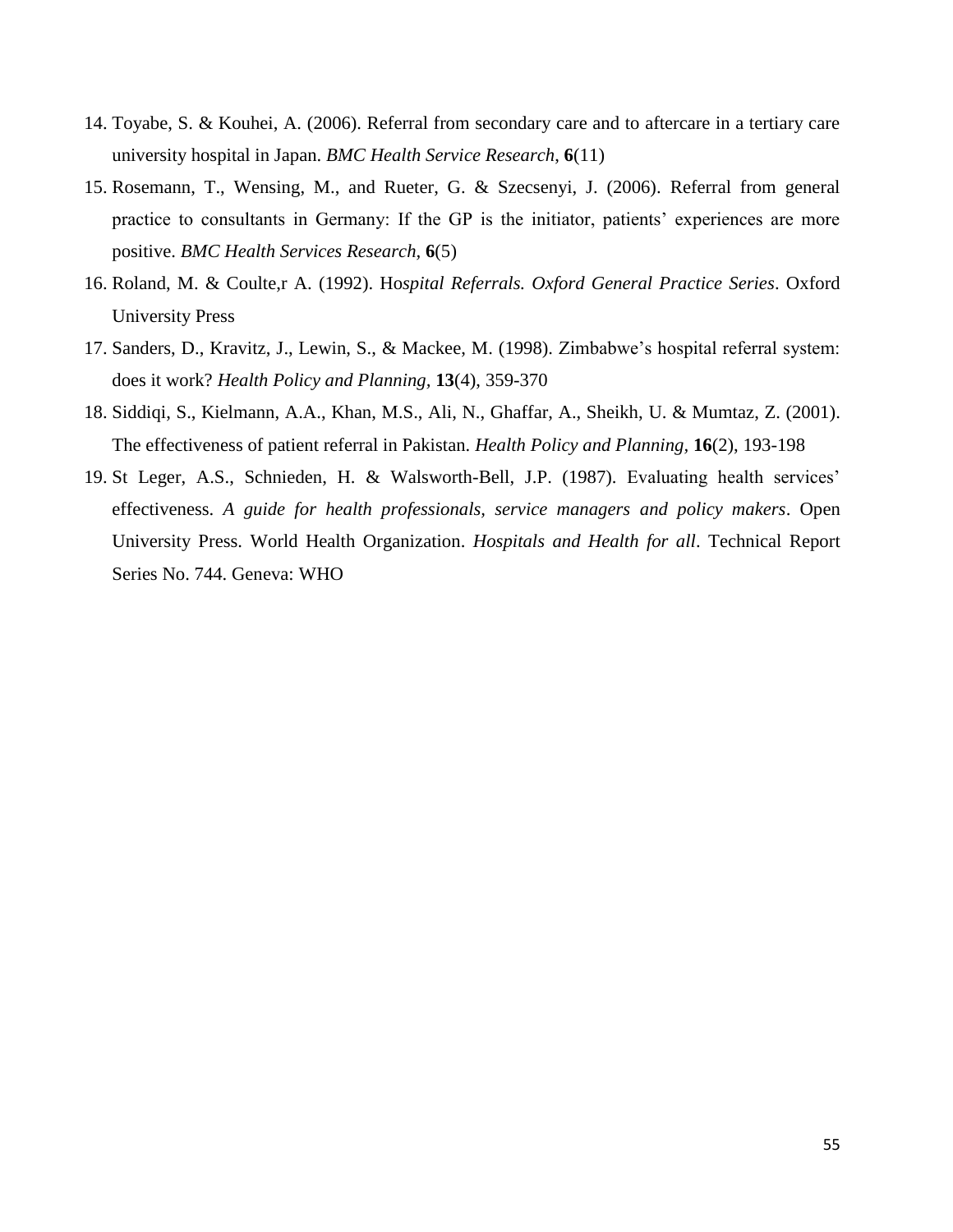#### **Annexure A**

1229 Zone 14 Mdantsane Mantsane 5219 23 June 2009

At: Dr Z. Jafta East London Hospital Complex Frere Hospital P O Box 9047 East London 5200

# **Application for a permission to conduct a thesis**

Dear Madam

I hereby apply for a permission to conduct a thesis in your institution, currently I"m working for MSPH-ICAP (South Africa) and I am also a student at Stellenbosch University, studying towards attaining a Masters of Philosophy Degree in the Management of HIV and AIDS. As part of the course, each student has to conduct a thesis. I"ve identified Cecelia Makiwane Hospital as a suitable institution to conduct the study. My topic of interest is to **"Evaluate the referral system between Cecilia Makiwane Hospital ART unit and its feeder sites (Zone 2, 8 & 13)"**. The results of the study will be also submitted to East London Hospital Complex.

Yours Faithfully

Lundi Ncana (Mr.)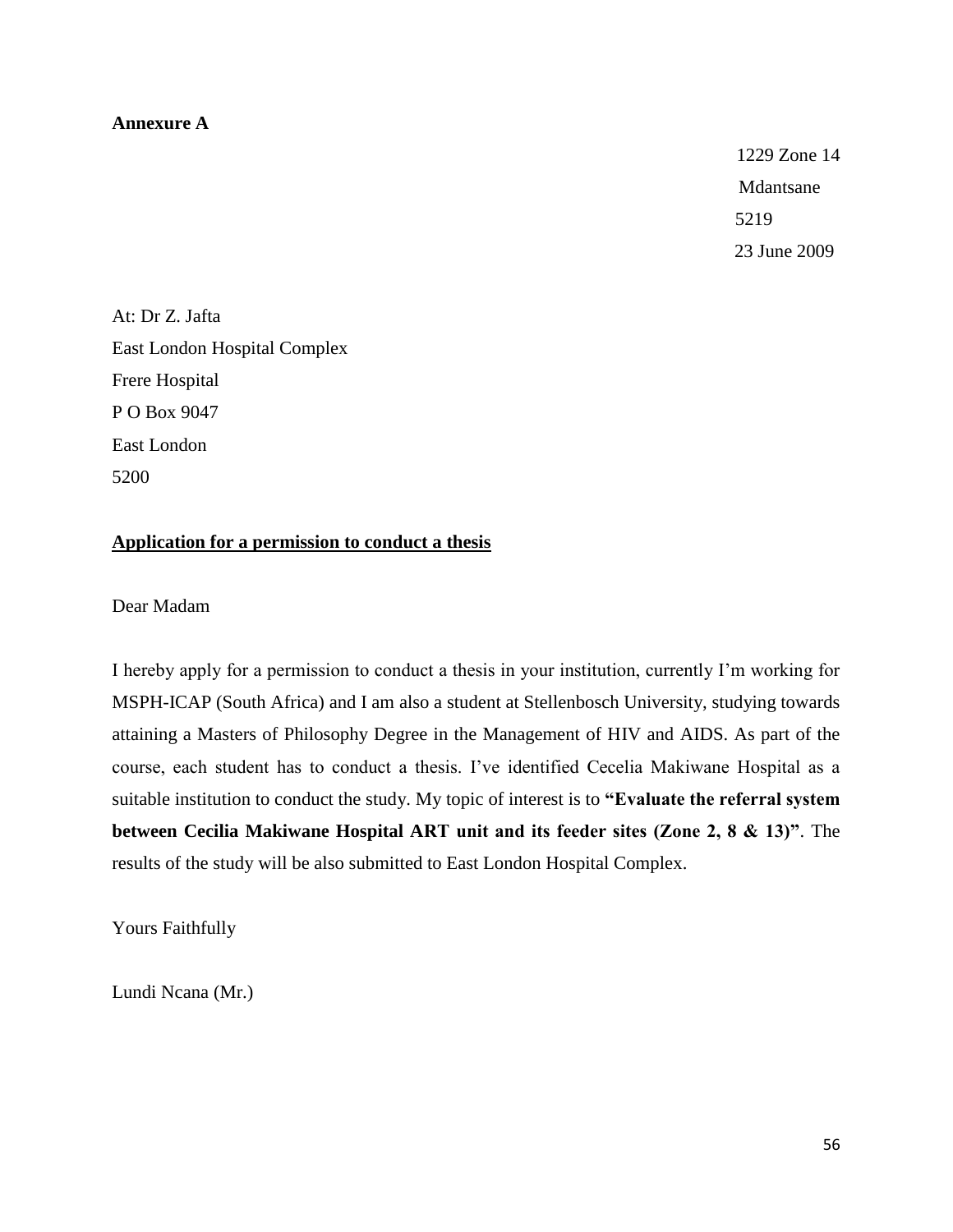1229 Zone 14 Mdantsane 5219 18 November 2009

At: Mr. M Lusasa Sub-district Manager Buffalo City East London

## **Application for a permission to conduct a thesis**

Dear Madam

I hereby apply for a permission to conduct a thesis in your institution, currently I"m working for MSPH-ICAP (South Africa) and I am also a student at Stellenbosch University, studying towards attaining a Masters of Philosophy Degree in the Management of HIV and AIDS. As part of the course, each student has to conduct a thesis. I"ve identified Cecelia Makiwane Hospital, and Zone 2, 8 and 13 clinics as suitable institutions to conduct the study. My topic of interest is to **"Evaluate the referral system between Cecilia Makiwane Hospital ART unit and its feeder sites (Zone 2, 8 & 13)"**.

Yours Faithfully

Lundi Ncana (Mr.) 043 7211305 / 072 2796629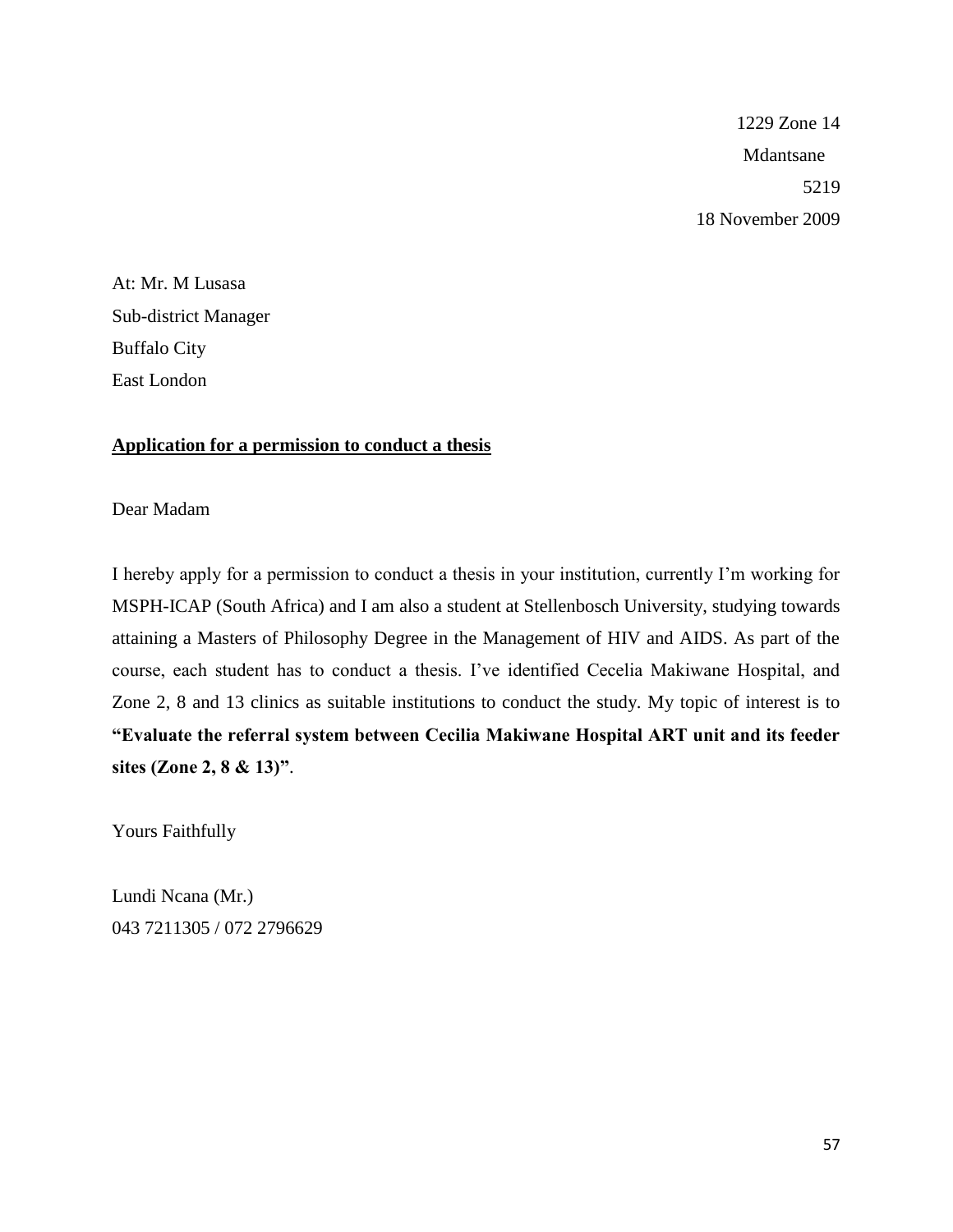# **Annexure B**

**"Evaluating the referral system between Cecelia Makiwane Hospital ART Unit and its feeder sites (Zone 2; 8 and 13 clinics)**

# **Patient Service Satisfaction Questionnaire**

| Home |  |
|------|--|
|      |  |
|      |  |

**These next questions are about how you feel about the medical care you receive from this facility**

| Please indicate with a tick whether the following statements are True or        | <b>True</b> | <b>False</b> |
|---------------------------------------------------------------------------------|-------------|--------------|
| <b>False</b>                                                                    |             |              |
|                                                                                 |             |              |
| Ease of getting care                                                            |             |              |
| I have easy access to the clinic                                                |             |              |
| I have to wait too long to get medical care                                     |             |              |
| Sometimes I go without the medical care I need because it is too busy           |             |              |
| During my medical visits, I am always allowed to say everything that I think is |             |              |
| important                                                                       |             |              |
| The waiting room is comfortable and safe                                        |             |              |
|                                                                                 |             |              |
| <b>Treatment from Health Care Workers</b>                                       |             |              |
| I am very satisfied with the medical care I receive in this clinic              |             |              |
| Health care workers are careful to check everything when treating and examining |             |              |
| me                                                                              |             |              |
| Those who provide my medical care sometimes hurry to much when they treat       |             |              |
| me                                                                              |             |              |
|                                                                                 |             |              |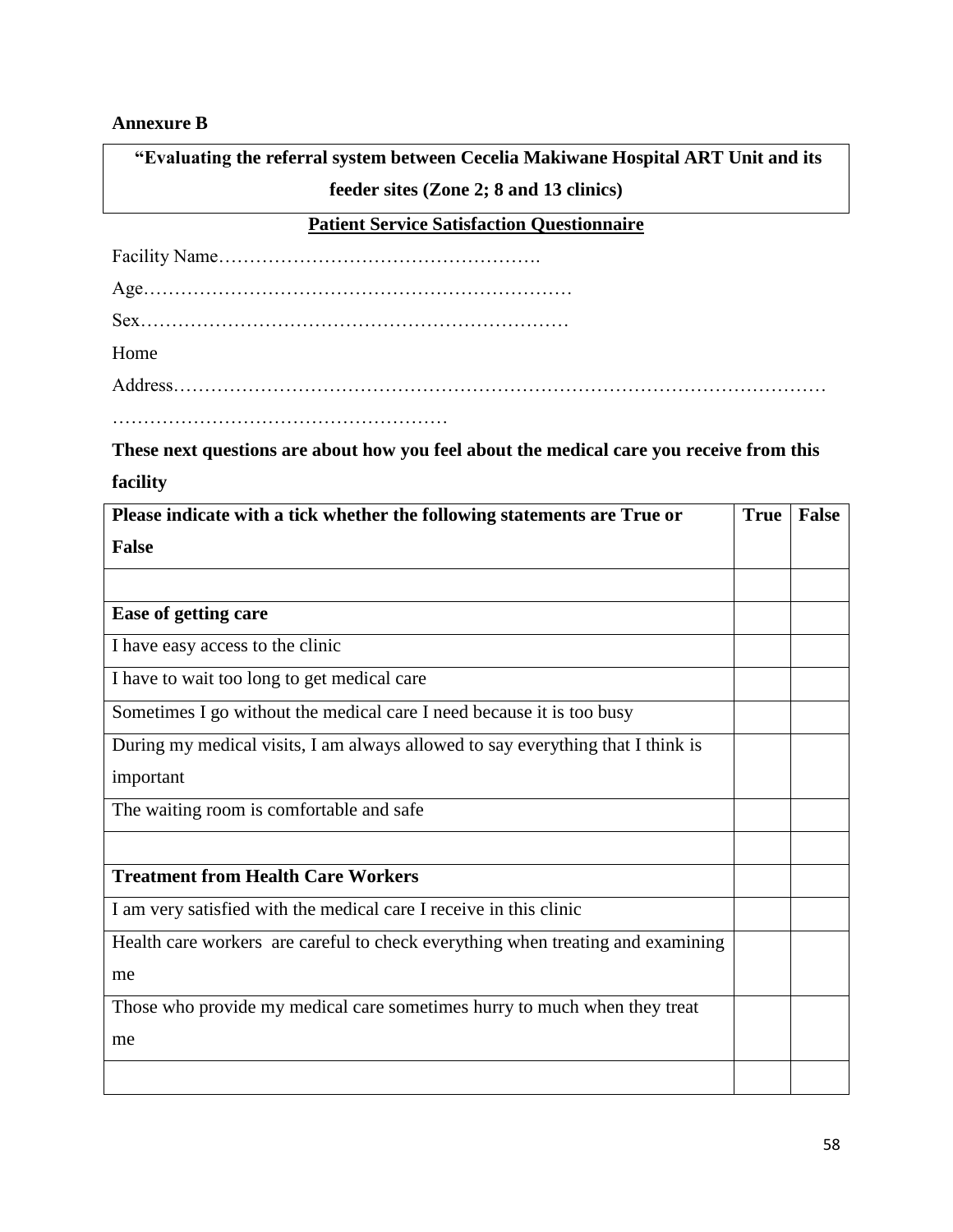| Down referral system                                                    |  |
|-------------------------------------------------------------------------|--|
| I was informed about being down referred to local ARV clinic            |  |
| I always get my treatment on my scheduled dates                         |  |
| Down referral has been helpful to me                                    |  |
| I prefer to access treatment in CMH/Feeder site than in CMH/feeder site |  |
| I voluntary asked to be down referred                                   |  |

What do you like best about our

| What do you like list about our |  |
|---------------------------------|--|
|                                 |  |
|                                 |  |
|                                 |  |
|                                 |  |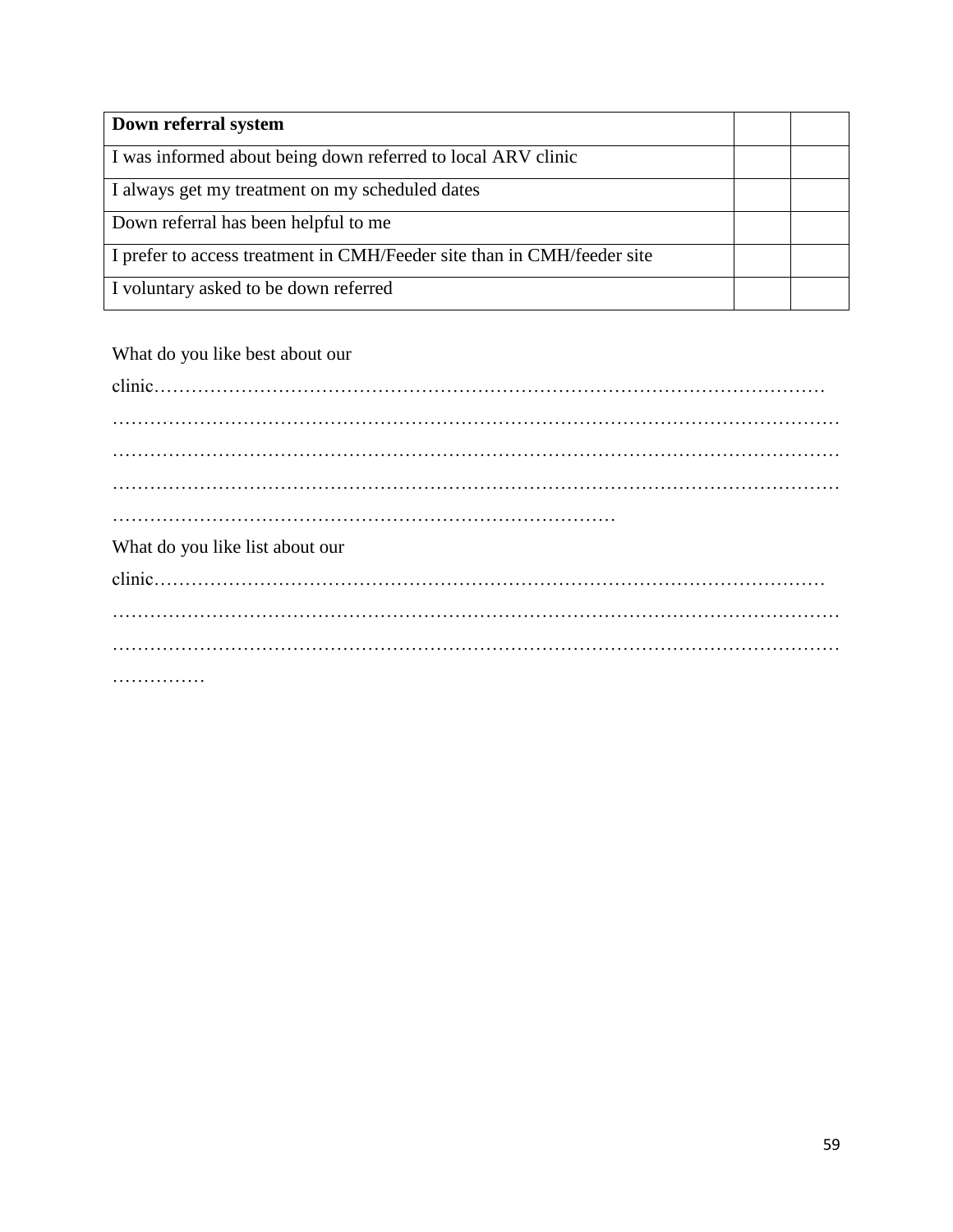**Evaluating the referral system between Cecelia Makiwane Hospital ART Unit and its feeder sites (Zone 2; 8 and 13 clinics)**

# **Health Workers perception towards down referral of patients Questionnaire**

Facility Name…………………………………………………. Category of

staff……………………………………………………..

**The next questions are about how you perceive the down referral of patients from CMH to feeder sites; please answer question under general and your unit, and also the last 3** 

**questions.**

| Please indicate with a tick whether the following statements are true or false: | <b>True</b> | <b>False</b> |
|---------------------------------------------------------------------------------|-------------|--------------|
|                                                                                 |             |              |
| <b>General</b>                                                                  |             |              |
| The down referral of patients system was properly implemented                   |             |              |
| The patients voluntary ask for down referral to the nearest feeder site         |             |              |
| There is a team from CMH and feeder sites who are leading the process           |             |              |
| There is a complete buy-in from the staff and management of the feeder sites    |             |              |
|                                                                                 |             |              |
| <b>Clinical Unit</b>                                                            |             |              |
| I am aware of down referral of patients to the nearest feeder clinic            |             |              |
| I always advise patient to access treatment to their nearest feeder clinic      |             |              |
| I believe down referral of patients is helpful to the patients                  |             |              |
| The management is actively involved in the down referral of patients            |             |              |
| Patients are informed about the system before being down referred               |             |              |
|                                                                                 |             |              |
| <b>Pharmacy Unit</b>                                                            |             |              |
| I am aware of down referral of patients to the nearest feeder clinic            |             |              |
| There is a tracking system in place to detect down referred patients whom       |             |              |
| continue accessing treatment at CMH                                             |             |              |
| Transport is always available to deliver down referred treatment                |             |              |
| There is enough space for storage of drugs                                      |             |              |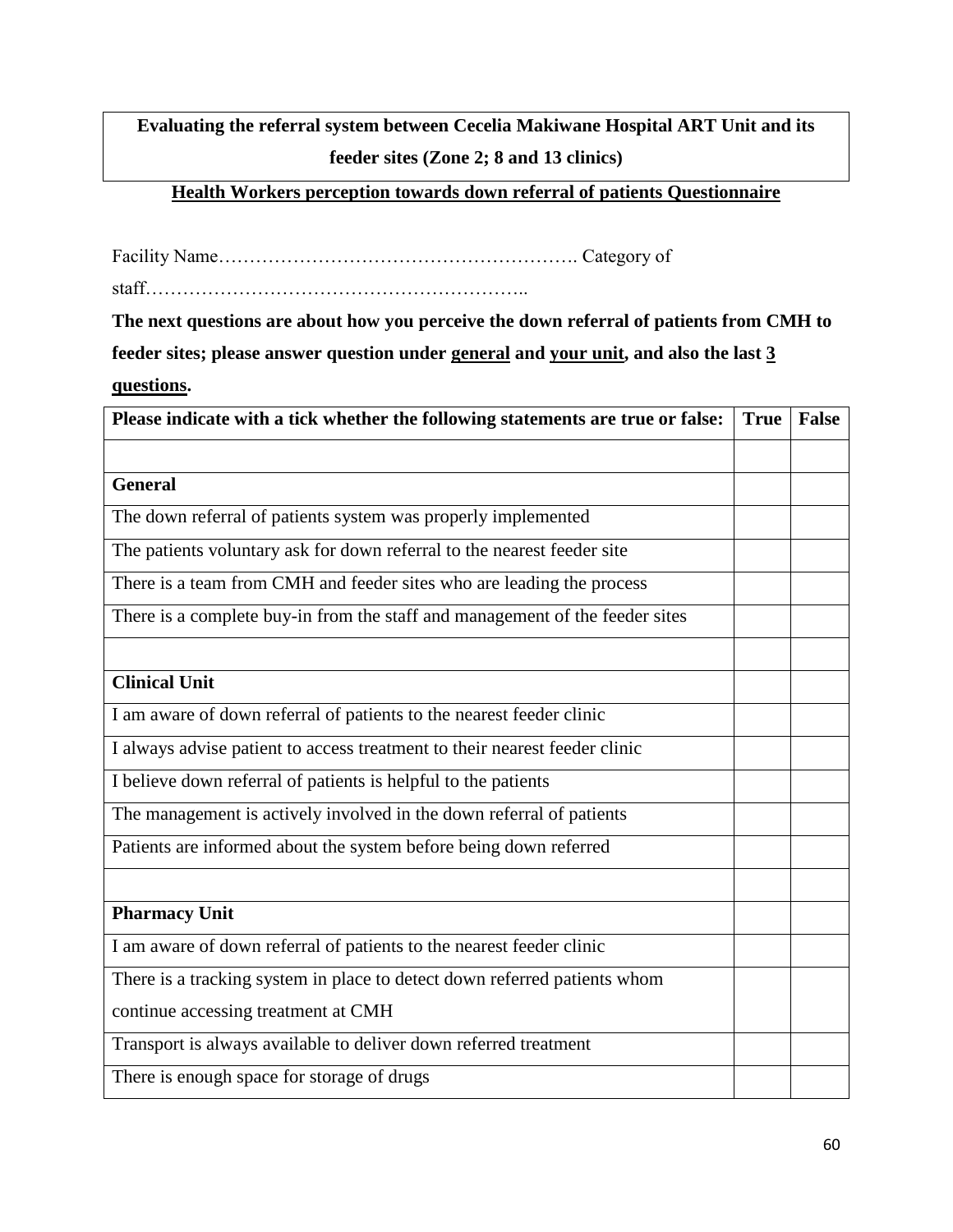| The pharmacist is kept updated about down referred patients                 |  |
|-----------------------------------------------------------------------------|--|
| The management is actively involved in the down referral of patients system |  |
|                                                                             |  |
|                                                                             |  |
| <b>Monitoring and Evaluation</b>                                            |  |
| I am aware of down referral of patients to the nearest feeder clinic        |  |
| The down referral system has been evaluated before                          |  |
| There is a tracking system in place to detect down referred patients whom   |  |
| continue accessing treatment at CMH                                         |  |
| The management is actively involved in the down referral of patients system |  |

| What are the strengths you can mention about the down referral of  |
|--------------------------------------------------------------------|
|                                                                    |
|                                                                    |
|                                                                    |
|                                                                    |
|                                                                    |
| What are the challenges you can mention about the down referral of |
|                                                                    |
|                                                                    |
|                                                                    |
|                                                                    |
|                                                                    |